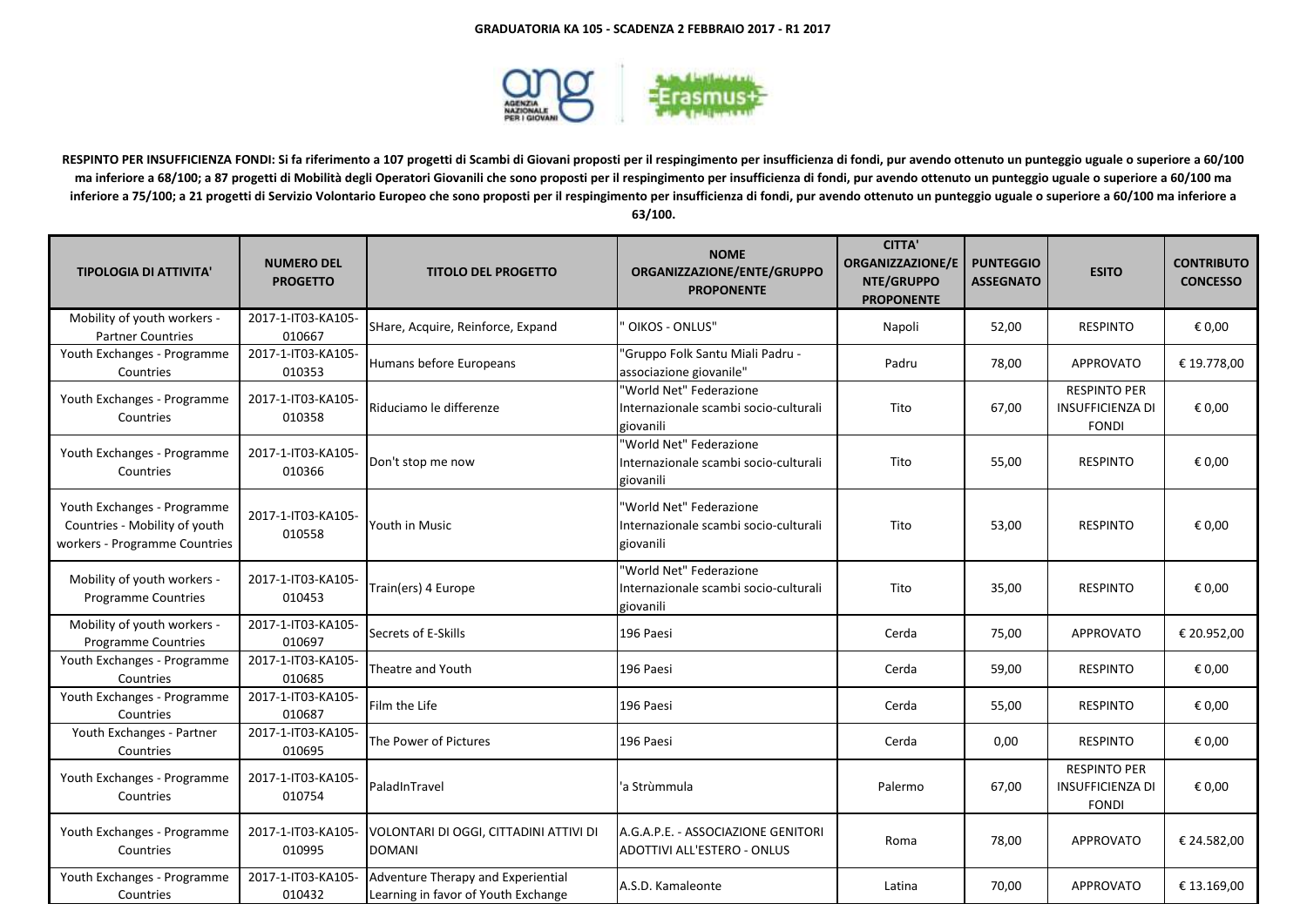| <b>TIPOLOGIA DI ATTIVITA'</b>                                                                                     | <b>NUMERO DEL</b><br><b>PROGETTO</b> | <b>TITOLO DEL PROGETTO</b>                                    | <b>NOME</b><br>ORGANIZZAZIONE/ENTE/GRUPPO<br><b>PROPONENTE</b> | <b>CITTA'</b><br><b>ORGANIZZAZIONE/E</b><br>NTE/GRUPPO<br><b>PROPONENTE</b> | <b>PUNTEGGIO</b><br><b>ASSEGNATO</b> | <b>ESITO</b>                                                   | <b>CONTRIBUTO</b><br><b>CONCESSO</b> |
|-------------------------------------------------------------------------------------------------------------------|--------------------------------------|---------------------------------------------------------------|----------------------------------------------------------------|-----------------------------------------------------------------------------|--------------------------------------|----------------------------------------------------------------|--------------------------------------|
| Youth Exchanges - Programme<br>Countries                                                                          | 2017-1-IT03-KA105-<br>010897         | Tutto un altro campo - Edizione 2017                          | Acea Onlus                                                     | Milano                                                                      | 53,00                                | <b>RESPINTO</b>                                                | € 0,00                               |
| Youth Exchanges - Partner<br>Countries                                                                            | 2017-1-IT03-KA105-<br>010487         | Youth Against Extremism and Radicalization Acmos associazione |                                                                | Torino                                                                      | 60,00                                | <b>RESPINTO PER</b><br><b>INSUFFICIENZA DI</b><br><b>FONDI</b> | € 0,00                               |
| Youth Exchanges - Partner<br>Countries                                                                            | 2017-1-IT03-KA105-<br>010543         | Social integration lab                                        | Acmos associazione                                             | Torino                                                                      | 48,00                                | <b>RESPINTO</b>                                                | € 0,00                               |
| Mobility of youth workers -<br><b>Programme Countries</b>                                                         | 2017-1-IT03-KA105-<br>010813         | <b>Think Local Act Global</b>                                 | Active Youth for Europe                                        | Santa Maria la Carità                                                       | 67,00                                | <b>RESPINTO PER</b><br><b>INSUFFICIENZA DI</b><br><b>FONDI</b> | € 0,00                               |
| Mobility of youth workers -<br><b>Programme Countries</b>                                                         | 2017-1-IT03-KA105-<br>010561         | Youth ambassadors                                             | Active Youth for Europe                                        | Santa Maria la Carità                                                       | 60,00                                | <b>RESPINTO PER</b><br><b>INSUFFICIENZA DI</b><br><b>FONDI</b> | € 0,00                               |
| Youth Exchanges - Programme<br>Countries                                                                          | 2017-1-IT03-KA105-<br>010533         | HealthYouth                                                   | <b>Active Youth for Europe</b>                                 | Santa Maria la Carità                                                       | 53,00                                | <b>RESPINTO</b>                                                | € 0,00                               |
| Youth Exchanges - Programme<br>Countries                                                                          | 2017-1-IT03-KA105-<br>010794         | Sports to build citizenship                                   | ADS Tigers Prealpi Biellesi                                    | Lessona                                                                     | 61,00                                | <b>RESPINTO PER</b><br><b>INSUFFICIENZA DI</b><br><b>FONDI</b> | € 0,00                               |
| Mobility of youth workers -<br><b>Partner Countries</b>                                                           | 2017-1-IT03-KA105-<br>010701         | HRe-activism against Hate Speech                              | Agenzia di Promozione Integrata per i<br>Cittadini in Europa   | Reggio Calabria                                                             | 64,00                                | <b>RESPINTO PER</b><br><b>INSUFFICIENZA DI</b><br><b>FONDI</b> | € 0,00                               |
| Mobility of youth workers -<br><b>Programme Countries</b>                                                         | 2017-1-IT03-KA105-<br>010502         | Join forces                                                   | Agenzia Formativa don Angelo Tedoldi                           | Brescia                                                                     | 65,00                                | <b>RESPINTO PER</b><br><b>INSUFFICIENZA DI</b><br><b>FONDI</b> | € 0,00                               |
| Youth Exchanges - Programme<br>Countries                                                                          | 2017-1-IT03-KA105-<br>010668         | DANCING STORIES  EN PLEIN AIR                                 | Agenzia Formativa Ulisse                                       | Galatone                                                                    | 55,00                                | <b>RESPINTO</b>                                                | € 0,00                               |
| European Voluntary Service -<br><b>Programme Countries</b>                                                        | 2017-1-IT03-KA105-<br>010405         | Diversamente Insieme                                          | Alce Nero Soc Coop Soc Onlus                                   | Mantova                                                                     | 67,00                                | APPROVATO                                                      | € 10.997,00                          |
| European Voluntary Service -<br><b>Programme Countries</b>                                                        | 2017-1-IT03-KA105-<br>010355         | Summer is coming!                                             | Alce Nero Soc Coop Soc Onlus                                   | Mantova                                                                     | 62,00                                | <b>RESPINTO PER</b><br><b>INSUFFICIENZA DI</b><br><b>FONDI</b> | € 0,00                               |
| European Voluntary Service -<br>Programme Countries - European<br><b>Voluntary Service - Partner</b><br>Countries | 2017-1-IT03-KA105-<br>010492         | crEatiVity for kidS                                           | Alce Nero Soc Coop Soc Onlus                                   | Mantova                                                                     | 61,00                                | <b>RESPINTO PER</b><br><b>INSUFFICIENZA DI</b><br><b>FONDI</b> | € 0,00                               |
| Youth Exchanges - Programme<br>Countries                                                                          | 2017-1-IT03-KA105-<br>010734         | We Can Be Heroes                                              | ALT! Associazione Lettori Torresi                              | Torre del Greco                                                             | 34,00                                | <b>RESPINTO</b>                                                | € 0,00                               |
| Youth Exchanges - Programme<br>Countries                                                                          | 2017-1-IT03-KA105-<br>010372         | Cultural and Heritage Exchange for Food                       | AMFI Agenzia per la Mobilità e la<br>Formazione Internazionale | Celano                                                                      | 65,00                                | <b>RESPINTO PER</b><br>INSUFFICIENZA DI<br><b>FONDI</b>        | € 0,00                               |
| European Voluntary Service -<br>Programme Countries                                                               | 2017-1-IT03-KA105-<br>010382         | Yourope: Youth for Europe                                     | AMFI Agenzia per la Mobilità e la<br>Formazione Internazionale | Celano                                                                      | 58,00                                | <b>RESPINTO</b>                                                | € 0,00                               |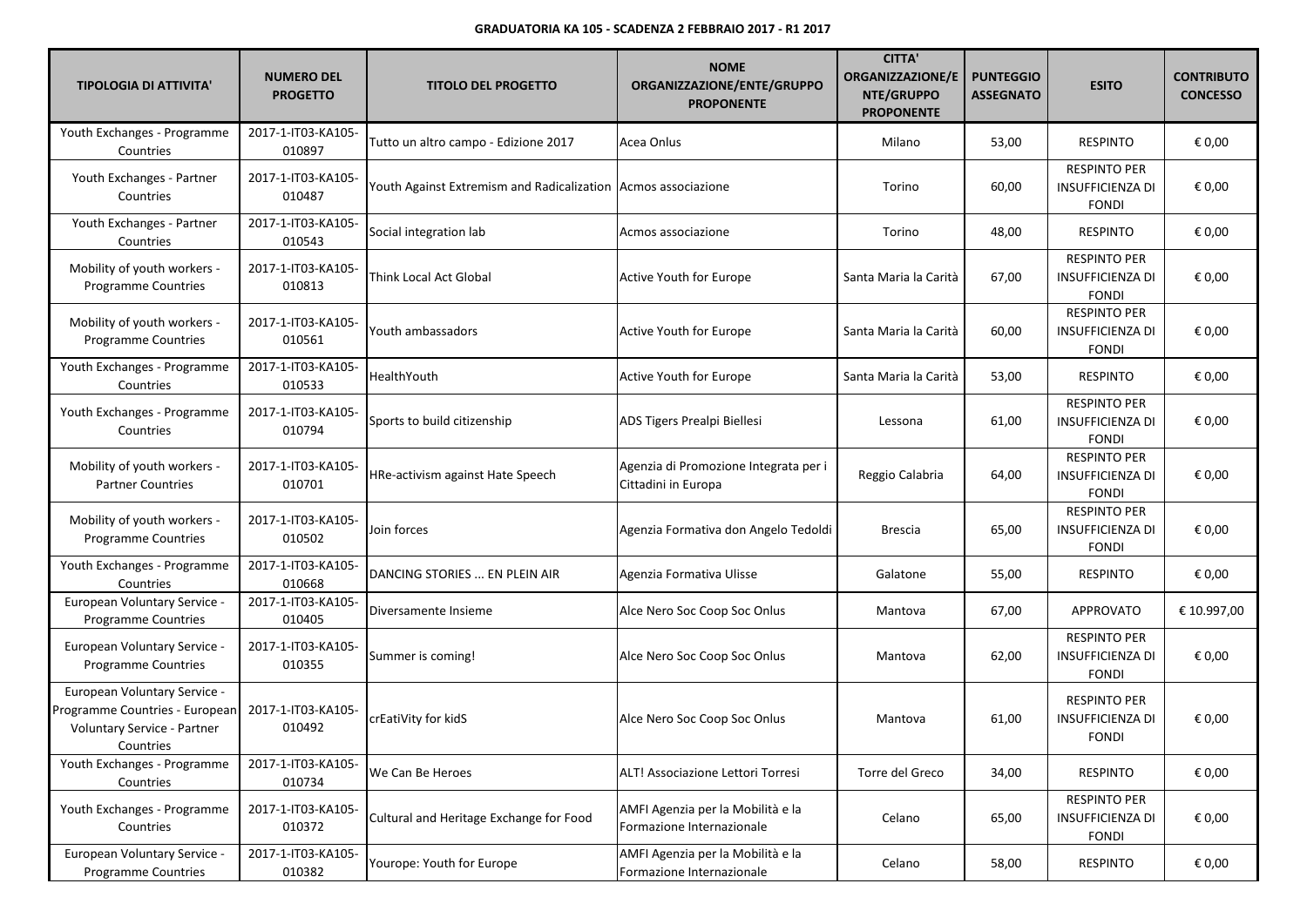| <b>TIPOLOGIA DI ATTIVITA'</b>                                                                              | <b>NUMERO DEL</b><br><b>PROGETTO</b> | <b>TITOLO DEL PROGETTO</b>                                                                                                              | <b>NOME</b><br>ORGANIZZAZIONE/ENTE/GRUPPO<br><b>PROPONENTE</b> | <b>CITTA'</b><br><b>ORGANIZZAZIONE/E</b><br>NTE/GRUPPO<br><b>PROPONENTE</b> | <b>PUNTEGGIO</b><br><b>ASSEGNATO</b> | <b>ESITO</b>                                                   | <b>CONTRIBUTO</b><br><b>CONCESSO</b> |
|------------------------------------------------------------------------------------------------------------|--------------------------------------|-----------------------------------------------------------------------------------------------------------------------------------------|----------------------------------------------------------------|-----------------------------------------------------------------------------|--------------------------------------|----------------------------------------------------------------|--------------------------------------|
| Youth Exchanges - Programme<br>Countries                                                                   | 2017-1-IT03-KA105-<br>010912         | Know e know how dell'impresa culturale                                                                                                  | Amici della Cultura Onlus                                      | Potenza                                                                     | 56,00                                | <b>RESPINTO</b>                                                | € 0,00                               |
| Youth Exchanges - Partner<br>Countries                                                                     | 2017-1-IT03-KA105-<br>010404         | Happy Environment/Eating Active Life<br>Through Horse                                                                                   | ANGIV MASCALI                                                  | Mascali                                                                     | 59,00                                | <b>RESPINTO</b>                                                | € 0,00                               |
| European Voluntary Service -<br>Programme Countries - European<br>Voluntary Service - Partner<br>Countries | 2017-1-IT03-KA105-<br>010715         | Let's be nonviolent 6                                                                                                                   | APS Casa per la Pace Milano                                    | Milano                                                                      | 69,00                                | <b>APPROVATO</b>                                               | € 26.505,00                          |
| Mobility of youth workers -<br>Programme Countries - Mobility<br>of youth workers - Partner<br>Countries   | 2017-1-IT03-KA105-<br>010691         | T4T - Intercultural learning and beyond! (I .-<br>L.a.B.                                                                                | APS LA FENICE                                                  | Tortona                                                                     | 75,00                                | <b>APPROVATO</b>                                               | € 33.640,00                          |
| Mobility of youth workers -<br><b>Programme Countries</b>                                                  | 2017-1-IT03-KA105-<br>010970         | Wonderfood                                                                                                                              | APS LA FENICE                                                  | Tortona                                                                     | 0,00                                 | <b>RESPINTO</b>                                                | € 0,00                               |
| Youth Exchanges - Programme<br>Countries                                                                   | 2017-1-IT03-KA105-<br>010682         | Communicating migration - creating<br>possibilities                                                                                     | Arci Comitato Territoriale di Catania                          | Catania                                                                     | 69,00                                | <b>APPROVATO</b>                                               | € 17.988,00                          |
| European Voluntary Service -<br><b>Partner Countries</b>                                                   | 2017-1-IT03-KA105-<br>010641         | <b>Building Bridges for Understanding</b>                                                                                               | Arci Comitato Territoriale di Catania                          | Catania                                                                     | 58,00                                | <b>RESPINTO</b>                                                | € 0,00                               |
| Youth Exchanges - Programme<br>Countries                                                                   | 2017-1-IT03-KA105-<br>010424         | European youth - borders together!                                                                                                      | Arci Peppino Impastato                                         | Falciano del Massico                                                        | 48,00                                | <b>RESPINTO</b>                                                | € 0,00                               |
| Mobility of youth workers -<br><b>Partner Countries</b>                                                    | 2017-1-IT03-KA105-<br>010759         | OUR GOLD - Take Action Online Offline                                                                                                   | ARCIRAGAZZI PORTICI "Utopia<br>Attanasio"                      | Portici                                                                     | 53,00                                | <b>RESPINTO</b>                                                | € 0,00                               |
| European Voluntary Service -<br><b>Partner Countries</b>                                                   | 2017-1-IT03-KA105-<br>010686         | <b>Bridges for Inclusion</b>                                                                                                            | ARCS - ARCI CULTURE SOLIDALI                                   | Rome                                                                        | 78,00                                | <b>APPROVATO</b>                                               | € 29.773,00                          |
| Youth Exchanges - Programme<br>Countries                                                                   | 2017-1-IT03-KA105-<br>010454         | 'DIGITAL FINGERPRINT"                                                                                                                   | AreYouReady                                                    | Roma                                                                        | 70,00                                | APPROVATO                                                      | € 20.539,00                          |
| Mobility of youth workers -<br>Partner Countries - Youth<br><b>Exchanges - Partner Countries</b>           | 2017-1-IT03-KA105-<br>010560         | The Art of Overcoming Hate: Using art and<br>creativity to counter hatred against<br>refugees, asylum seekers and migrants in<br>Europe | <b>ASAL Student</b>                                            | Lecce                                                                       | 62,00                                | <b>RESPINTO PER</b><br><b>INSUFFICIENZA DI</b><br><b>FONDI</b> | € 0,00                               |
| Mobility of youth workers -<br>Programme Countries                                                         | 2017-1-IT03-KA105-<br>010659         | RE-Act                                                                                                                                  | ASD L'Orma                                                     | Milan                                                                       | 65,00                                | <b>RESPINTO PER</b><br><b>INSUFFICIENZA DI</b><br><b>FONDI</b> | € 0,00                               |
| Mobility of youth workers -<br>Programme Countries                                                         | 2017-1-IT03-KA105-<br>010660         | 'Sport (EM)Power(MENT)!"                                                                                                                | ASD L'Orma                                                     | Milan                                                                       | 40,00                                | <b>RESPINTO</b>                                                | € 0,00                               |
| Youth Exchanges - Programme<br>Countries                                                                   | 2017-1-IT03-KA105-<br>010563         | Sports'R'us                                                                                                                             | <b>ASD POLISPORT NUORO</b>                                     | Nuoro                                                                       | 64,00                                | <b>RESPINTO PER</b><br><b>INSUFFICIENZA DI</b><br><b>FONDI</b> | € 0,00                               |
| European Voluntary Service -<br>Programme Countries                                                        | 2017-1-IT03-KA105-<br>010886         | <b>CULTURA IN MOVIMENTO</b>                                                                                                             | Ass. Movimentazioni                                            | Pescara                                                                     | 68,00                                | <b>APPROVATO</b>                                               | € 17.350,00                          |
| Mobility of youth workers -<br><b>Partner Countries</b>                                                    | 2017-1-IT03-KA105-<br>010885         | <b>HUMAN LIBRARY</b>                                                                                                                    | Ass. Movimentazioni                                            | Pescara                                                                     | 43,00                                | <b>RESPINTO</b>                                                | € 0,00                               |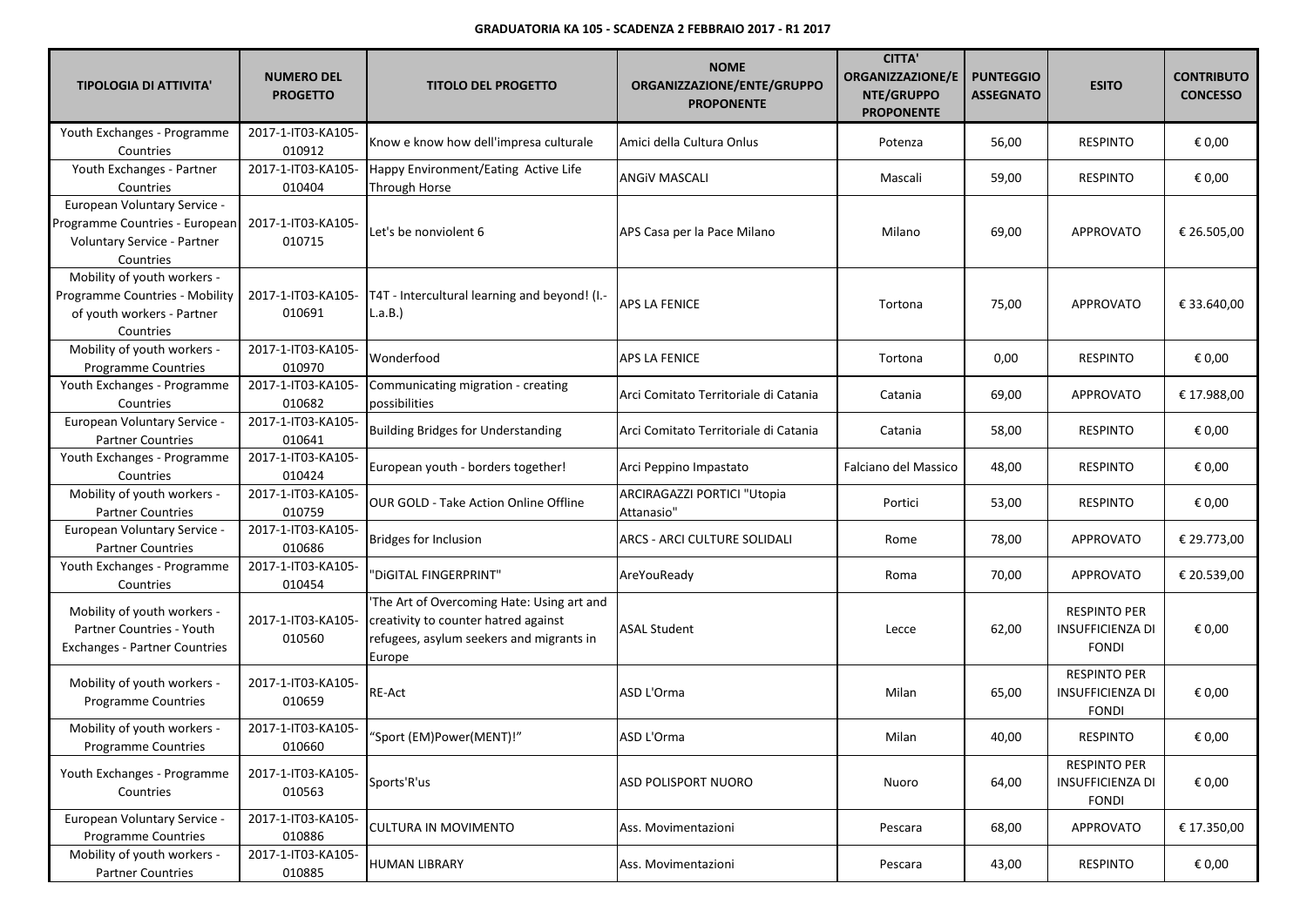| <b>TIPOLOGIA DI ATTIVITA'</b>                                                                 | <b>NUMERO DEL</b><br><b>PROGETTO</b> | <b>TITOLO DEL PROGETTO</b>                                                                                             | <b>NOME</b><br>ORGANIZZAZIONE/ENTE/GRUPPO<br><b>PROPONENTE</b>        | <b>CITTA'</b><br><b>ORGANIZZAZIONE/E</b><br>NTE/GRUPPO<br><b>PROPONENTE</b> | <b>PUNTEGGIO</b><br><b>ASSEGNATO</b> | <b>ESITO</b>                                                   | <b>CONTRIBUTO</b><br><b>CONCESSO</b> |
|-----------------------------------------------------------------------------------------------|--------------------------------------|------------------------------------------------------------------------------------------------------------------------|-----------------------------------------------------------------------|-----------------------------------------------------------------------------|--------------------------------------|----------------------------------------------------------------|--------------------------------------|
| Mobility of youth workers -<br>Programme Countries                                            | 2017-1-IT03-KA105-<br>010484         | Together against bullying                                                                                              | Association of Intercultural Mediators<br>Network                     | Ferrara                                                                     | 55,00                                | <b>RESPINTO</b>                                                | € 0,00                               |
| Mobility of youth workers -<br>Programme Countries                                            | 2017-1-IT03-KA105-<br>010739         | Youth Inclusion through Creative and Social<br>Entrepreneurship                                                        | Association of Intercultural Mediators<br>Network                     | Ferrara                                                                     | 43,00                                | <b>RESPINTO</b>                                                | € 0,00                               |
| Youth Exchanges - Programme<br>Countries                                                      | 2017-1-IT03-KA105-<br>010471         | Impara, Intrattieni, Scopri                                                                                            | Associaziona Musicale<br>"Tradizionando"                              | Palomonte                                                                   | 68,00                                | <b>APPROVATO</b>                                               | € 21.350,00                          |
| Youth Exchanges - Partner<br>Countries                                                        | 2017-1-IT03-KA105-<br>010783         | Young Europe?                                                                                                          | Associazione "Amo le differenze"                                      | Torino                                                                      | 61,00                                | <b>RESPINTO PER</b><br><b>INSUFFICIENZA DI</b><br><b>FONDI</b> | € 0,00                               |
| Youth Exchanges - Programme<br>Countries                                                      | 2017-1-IT03-KA105-<br>010327         | Sotto le stesse stelle                                                                                                 | Associazione "Centro Culturale<br>Terrazzani"                         | Trabia                                                                      | 55,00                                | <b>RESPINTO</b>                                                | € 0,00                               |
| Youth Exchanges - Partner<br>Countries                                                        | 2017-1-IT03-KA105-<br>010815         | <b>EUROPEAN FACTORY</b>                                                                                                | Associazione "Demetra"                                                | Sorbo San Basile (Cz)                                                       | 55,00                                | <b>RESPINTO</b>                                                | € 0,00                               |
| Youth Exchanges - Programme<br>Countries                                                      | 2017-1-IT03-KA105-<br>010337         | <b>Eco-friendly Europe</b>                                                                                             | associazione "Futuro"                                                 | Mistretta                                                                   | 54,00                                | <b>RESPINTO</b>                                                | € 0,00                               |
| Mobility of youth workers -<br><b>Programme Countries</b>                                     | 2017-1-IT03-KA105-<br>010559         | Act of Humanity                                                                                                        | Associazione "Gruppo Folclorico<br>Gregoriano"                        | S. Gregorio Magno                                                           | 41,00                                | <b>RESPINTO</b>                                                | € 0,00                               |
| Youth Exchanges - Programme<br>Countries                                                      | 2017-1-IT03-KA105-<br>010595         | Un mare di risorse                                                                                                     | Associazione "In Progress" Calabria                                   | Vibo Valentia                                                               | 47,00                                | <b>RESPINTO</b>                                                | € 0,00                               |
| Youth Exchanges - Programme<br>Countries - Mobility of youth<br>workers - Programme Countries | 2017-1-IT03-KA105-<br>010867         | Conoscere ed Esercitare la Cittadinanza -<br>Valorizzare le Iniziative Positive degli<br>adolescenti e dei giovani 2.0 | Associazione "Inventare Insieme<br>(onlus)"                           | Palermo                                                                     | 64,00                                | <b>RESPINTO PER</b><br><b>INSUFFICIENZA DI</b><br><b>FONDI</b> | € 0,00                               |
| <b>European Voluntary Service -</b><br>Programme Countries                                    | 2017-1-IT03-KA105-<br>010985         | La vita è salute!                                                                                                      | Associazione "Inventare Insieme<br>(onlus)"                           | Palermo                                                                     | 57,00                                | <b>RESPINTO</b>                                                | € 0,00                               |
| Youth Exchanges - Programme<br>Countries                                                      | 2017-1-IT03-KA105-<br>010819         | Eco - photography: environment through<br>the eye of the lens                                                          | Associazione ABICI                                                    | Selargius                                                                   | 67,00                                | <b>RESPINTO PER</b><br>INSUFFICIENZA DI<br><b>FONDI</b>        | € 0,00                               |
| Mobility of youth workers -<br><b>Programme Countries</b>                                     | 2017-1-IT03-KA105-<br>010433         | <b>FACE - Facilitation is Easy!</b>                                                                                    | ASSOCIAZIONE AGRADO                                                   | <b>VINCI</b>                                                                | 75,00                                | <b>APPROVATO</b>                                               | € 18.540,00                          |
| Youth Exchanges - Programme<br>Countries                                                      | 2017-1-IT03-KA105-<br>010302         | MIGR-ACTION                                                                                                            | ASSOCIAZIONE AGRADO                                                   | <b>VINCI</b>                                                                | 72,00                                | APPROVATO                                                      | € 19.332,00                          |
| Mobility of youth workers -<br><b>Partner Countries</b>                                       | 2017-1-IT03-KA105-<br>010482         | Soft Skills in Hard Times                                                                                              | ASSOCIAZIONE AGRADO                                                   | <b>VINCI</b>                                                                | 71,00                                | <b>RESPINTO PER</b><br><b>INSUFFICIENZA DI</b><br><b>FONDI</b> | € 0,00                               |
| European Voluntary Service -<br>Programme Countries                                           | 2017-1-IT03-KA105-<br>010607         | <b>LEARN TO FLY</b>                                                                                                    | ASSOCIAZIONE AGRADO                                                   | <b>VINCI</b>                                                                | 61,00                                | <b>RESPINTO PER</b><br><b>INSUFFICIENZA DI</b><br><b>FONDI</b> | € 0,00                               |
| Mobility of youth workers -<br>Programme Countries                                            | 2017-1-IT03-KA105-<br>010311         | Nature for You(th)                                                                                                     | Associazione Amici dei Boschi onlus                                   | PAVIA                                                                       | 62,00                                | <b>RESPINTO PER</b><br>INSUFFICIENZA DI<br><b>FONDI</b>        | € 0,00                               |
| European Voluntary Service -<br>Programme Countries                                           | 2017-1-IT03-KA105-<br>010720         | Sport made possible: social inclusion<br>through therapeutic riding                                                    | Associazione Anche noi a cavallo -<br>Centro di Rieducazione Equestre | Porcia                                                                      | 70,00                                | APPROVATO                                                      | € 9.442,00                           |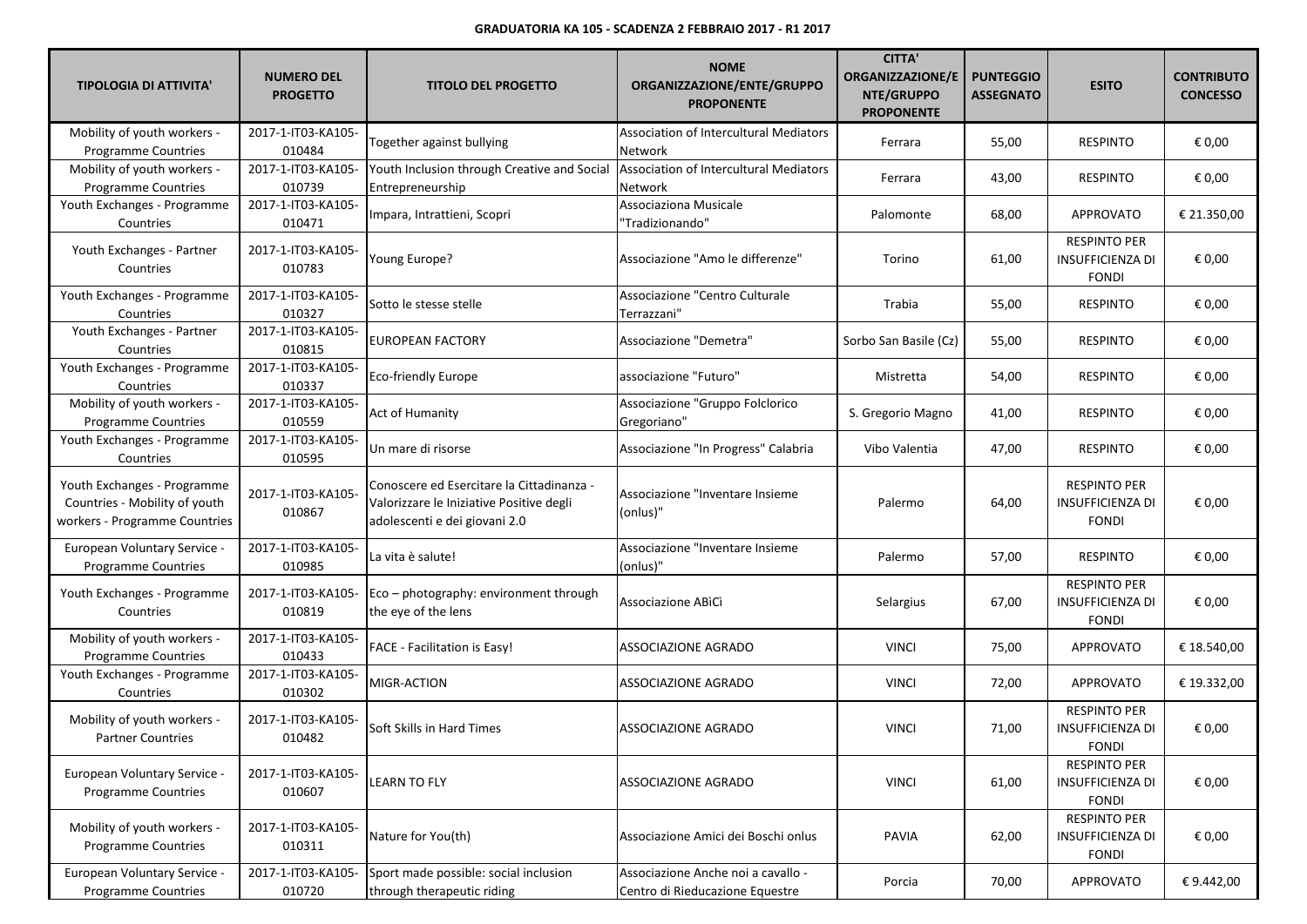| <b>TIPOLOGIA DI ATTIVITA'</b>                                                                            | <b>NUMERO DEL</b><br><b>PROGETTO</b> | <b>TITOLO DEL PROGETTO</b>                                                                                   | <b>NOME</b><br>ORGANIZZAZIONE/ENTE/GRUPPO<br><b>PROPONENTE</b>             | <b>CITTA'</b><br><b>ORGANIZZAZIONE/E</b><br>NTE/GRUPPO<br><b>PROPONENTE</b> | <b>PUNTEGGIO</b><br><b>ASSEGNATO</b> | <b>ESITO</b>                                                   | <b>CONTRIBUTO</b><br><b>CONCESSO</b> |
|----------------------------------------------------------------------------------------------------------|--------------------------------------|--------------------------------------------------------------------------------------------------------------|----------------------------------------------------------------------------|-----------------------------------------------------------------------------|--------------------------------------|----------------------------------------------------------------|--------------------------------------|
| Youth Exchanges - Programme<br>Countries                                                                 | 2017-1-IT03-KA105-<br>010965         | Dialoguing                                                                                                   | Associazione Arci - Comitato<br>territoriale di Torino                     | Torino                                                                      | 70,00                                | <b>APPROVATO</b>                                               | € 22.906,00                          |
| Youth Exchanges - Partner<br>Countries - Mobility of youth<br>workers - Partner Countries                | 2017-1-IT03-KA105-<br>010528         | C'è una crepa in ogni cosa è da lì che entra<br>la luce: attimi di resilenza                                 | Associazione Artemide A.p.s.                                               | Orvieto                                                                     | 76,00                                | <b>APPROVATO</b>                                               | €48.658,00                           |
| Mobility of youth workers -<br><b>Partner Countries</b>                                                  | 2017-1-IT03-KA105-<br>010743         | <b>WE RADIO</b>                                                                                              | Associazione Attiva-Mente                                                  | Modica                                                                      | 78,00                                | <b>APPROVATO</b>                                               | € 36.242,00                          |
| Youth Exchanges - Partner<br>Countries                                                                   | 2017-1-IT03-KA105-<br>010836         | Swedish Family                                                                                               | Associazione Attiva-Mente                                                  | Modica                                                                      | 65,00                                | <b>RESPINTO PER</b><br><b>INSUFFICIENZA DI</b><br><b>FONDI</b> | € 0,00                               |
| Mobility of youth workers -<br><b>Programme Countries</b>                                                | 2017-1-IT03-KA105-<br>010737         | True Colours                                                                                                 | Associazione Attiva-Mente                                                  | Modica                                                                      | 62,00                                | <b>RESPINTO PER</b><br><b>INSUFFICIENZA DI</b><br><b>FONDI</b> | € 0,00                               |
| Youth Exchanges - Partner<br>Countries                                                                   | 2017-1-IT03-KA105-<br>010699         | Peace'n Folk                                                                                                 | Associazione Attiva-Mente                                                  | Modica                                                                      | 59,00                                | <b>RESPINTO</b>                                                | € 0,00                               |
| European Voluntary Service -<br>Programme Countries                                                      | 2017-1-IT03-KA105-<br>010795         | Oltre i confini, dentro l'Europa                                                                             | Associazione Bambini in Romania                                            | Milan                                                                       | 66,00                                | <b>APPROVATO</b>                                               | € 30.968,00                          |
| European Voluntary Service -<br><b>Programme Countries</b>                                               | 2017-1-IT03-KA105-<br>010803         | SVE - Supporting Volunteering for Everyone Associazione Bambini in Romania                                   |                                                                            | Milan                                                                       | 49,00                                | <b>RESPINTO</b>                                                | € 0,00                               |
| Youth Exchanges - Programme<br>Countries                                                                 | 2017-1-IT03-KA105-<br>010936         | FaMe 2.0 - Food and Multiculturalism: Taste<br>of Mediterranean. Creating our Business                       | <b>ASSOCIAZIONE BIOS</b>                                                   | <b>MESSINA</b>                                                              | 60,00                                | <b>RESPINTO PER</b><br><b>INSUFFICIENZA DI</b><br><b>FONDI</b> | € 0,00                               |
| Mobility of youth workers -<br>Partner Countries - Mobility of<br>youth workers - Programme<br>Countries | 2017-1-IT03-KA105-<br>010928         | United in Diversity: Non-discrimination and<br>Human rights                                                  | ASSOCIAZIONE BIOS                                                          | <b>MESSINA</b>                                                              | 54,00                                | <b>RESPINTO</b>                                                | € 0,00                               |
| Youth Exchanges - Programme<br>Countries                                                                 | 2017-1-IT03-KA105-<br>010888         | FaMe 2.0 - Food and Multiculturalism: Taste<br>of Mediterranean. Creating our Business                       | ASSOCIAZIONE BIOS                                                          | <b>MESSINA</b>                                                              | 0,00                                 | RESPINTO - INVIO<br><b>MULTIPLO</b>                            | € 0,00                               |
| European Voluntary Service -<br>Programme Countries                                                      | 2017-1-IT03-KA105-<br>010906         | Overcome stereotypes: A bag full of stories<br>for solidarity                                                | Associazione Centro Informazioni e<br>Servizi per il Volontariato (Cisvol) | Cremona                                                                     | 65,00                                | <b>APPROVATO</b>                                               | € 9.325,00                           |
| Youth Exchanges - Programme<br>Countries                                                                 | 2017-1-IT03-KA105-<br>010506         | Stazione Giovani                                                                                             | Associazione Centro Studi e Ricerca<br>Gruppo Folcloristico Valdemone      | Militello Rosmarino                                                         | 61,00                                | <b>RESPINTO PER</b><br><b>INSUFFICIENZA DI</b><br><b>FONDI</b> | € 0,00                               |
| Youth Exchanges - Programme<br>Countries                                                                 | 2017-1-IT03-KA105-<br>010329         | Break down prejudices!                                                                                       | Associazione Centro studi Scolaro e De<br>Caro "Amastra"                   | Mistretta                                                                   | 47,00                                | <b>RESPINTO</b>                                                | € 0,00                               |
| Mobility of youth workers -<br><b>Programme Countries</b>                                                | 2017-1-IT03-KA105-<br>010452         | Youth Dialogue on new Inclusive Citizenship Associazione Comunità Siciliana nel<br>for Migrants' Integration | Mondo                                                                      | Taormina -<br>Trappitello                                                   | 62,00                                | <b>RESPINTO PER</b><br><b>INSUFFICIENZA DI</b><br><b>FONDI</b> | € 0,00                               |
| Mobility of youth workers -<br><b>Programme Countries</b>                                                | 2017-1-IT03-KA105-<br>010550         | Outdoor Laboratory for Inclusion and<br>Diversity                                                            | Associazione Costiera Amalfitana<br>Riserva Biosfera                       | Tramonti                                                                    | 62,00                                | <b>RESPINTO PER</b><br><b>INSUFFICIENZA DI</b><br><b>FONDI</b> | € 0,00                               |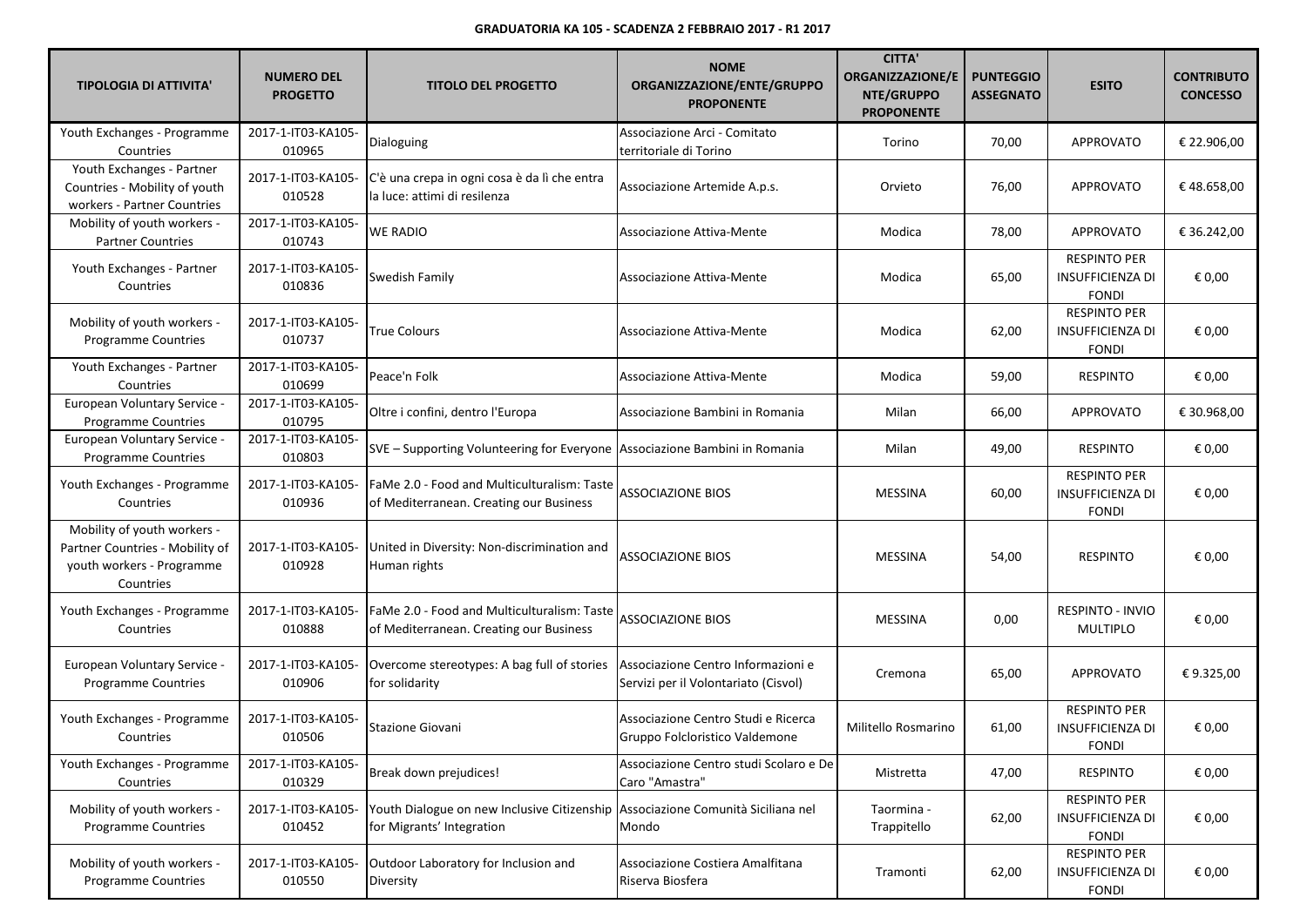| <b>TIPOLOGIA DI ATTIVITA'</b>                              | <b>NUMERO DEL</b><br><b>PROGETTO</b> | <b>TITOLO DEL PROGETTO</b>                                            | <b>NOME</b><br>ORGANIZZAZIONE/ENTE/GRUPPO<br><b>PROPONENTE</b>                            | <b>CITTA'</b><br><b>ORGANIZZAZIONE/E</b><br>NTE/GRUPPO<br><b>PROPONENTE</b> | <b>PUNTEGGIO</b><br><b>ASSEGNATO</b> | <b>ESITO</b>                                                   | <b>CONTRIBUTO</b><br><b>CONCESSO</b> |
|------------------------------------------------------------|--------------------------------------|-----------------------------------------------------------------------|-------------------------------------------------------------------------------------------|-----------------------------------------------------------------------------|--------------------------------------|----------------------------------------------------------------|--------------------------------------|
| Mobility of youth workers -<br><b>Partner Countries</b>    | 2017-1-IT03-KA105-<br>010767         | Yearn to Earn Soft Skills                                             | Associazione Costiera Amalfitana<br>Riserva Biosfera                                      | Tramonti                                                                    | 60,00                                | <b>RESPINTO PER</b><br><b>INSUFFICIENZA DI</b><br><b>FONDI</b> | € 0,00                               |
| Youth Exchanges - Programme<br>Countries                   | 2017-1-IT03-KA105-<br>010500         | Follow your dreams                                                    | Associazione culturale "(Estmao)<br>SOLIDALE"                                             | Castel di Lucio (ME)                                                        | 59,00                                | <b>RESPINTO</b>                                                | € 0,00                               |
| Youth Exchanges - Programme<br>Countries                   | 2017-1-IT03-KA105-<br>010322         | Alla scoperta di me stesso                                            | Associazione Culturale "Federazione<br>Bellitalia"                                        | Gravina in Puglia                                                           | 64,00                                | <b>RESPINTO PER</b><br><b>INSUFFICIENZA DI</b><br><b>FONDI</b> | € 0,00                               |
| Youth Exchanges - Programme<br>Countries                   | 2017-1-IT03-KA105-<br>010343         | Healthy mind in a healthy environment                                 | Associazione culturale "I Salviani"                                                       | Savoia di Lucania                                                           | 64,00                                | <b>RESPINTO PER</b><br><b>INSUFFICIENZA DI</b><br><b>FONDI</b> | € 0,00                               |
| Youth Exchanges - Programme<br>Countries                   | 2017-1-IT03-KA105-<br>010415         | Rural connections                                                     | associazione culturale "il tempietto"                                                     | Garaguso (MT)                                                               | 55,00                                | <b>RESPINTO</b>                                                | € 0,00                               |
| Youth Exchanges - Programme<br>Countries                   | 2017-1-IT03-KA105-<br>010706         | All different but all equal                                           | Associazione Culturale "La Cascata"                                                       | Abriola                                                                     | 43,00                                | <b>RESPINTO</b>                                                | € 0,00                               |
| Youth Exchanges - Programme<br>Countries                   | 2017-1-IT03-KA105-<br>010387         | <b>GREEN LAB</b>                                                      | Associazione Culturale "Nuova Sicilia<br>Bedda"                                           | Vita (TP)                                                                   | 55,00                                | <b>RESPINTO</b>                                                | € 0,00                               |
| Youth Exchanges - Programme<br>Countries                   | 2017-1-IT03-KA105-<br>010455         | Youth against discrimination                                          | associazione culturale "Staphile" -<br>centro studi di tradizioni popolari<br>Marchigiane | Mondolfo (PU)                                                               | 49,00                                | <b>RESPINTO</b>                                                | € 0,00                               |
| European Voluntary Service -<br>Programme Countries        | 2017-1-IT03-KA105-<br>010751         | SVEdamare                                                             | Associazione Culturale Basilicata Link                                                    | Matera                                                                      | 79,00                                | <b>APPROVATO</b>                                               | € 7.100,00                           |
| Youth Exchanges - Programme<br>Countries                   | 2017-1-IT03-KA105-<br>010725         | MAGIC&LOSS                                                            | Associazione Culturale Basilicata Link                                                    | Matera                                                                      | 70,00                                | <b>APPROVATO</b>                                               | € 20.891,00                          |
| European Voluntary Service -<br>Programme Countries        | 2017-1-IT03-KA105-<br>010494         | MTV2019 - MATERA VOLONTARIA 2019                                      | Associazione Culturale Basilicata Link                                                    | Matera                                                                      | 58,00                                | <b>RESPINTO</b>                                                | € 0,00                               |
| Youth Exchanges - Programme<br>Countries                   | 2017-1-IT03-KA105-<br>010566         | Closing Together Xenophobia Chapter                                   | ASSOCIAZIONE CULTURALE BEYOND<br><b>BORDERS CORATO</b>                                    | <b>CORATO BA</b>                                                            | 59,00                                | <b>RESPINTO</b>                                                | € 0,00                               |
| Youth Exchanges - Partner<br>Countries                     | 2017-1-IT03-KA105-<br>010581         | Road to World Refugee Day                                             | ASSOCIAZIONE CULTURALE BEYOND<br><b>BORDERS CORATO</b>                                    | <b>CORATO BA</b>                                                            | 48,00                                | <b>RESPINTO</b>                                                | € 0,00                               |
| European Voluntary Service -<br><b>Programme Countries</b> | 2017-1-IT03-KA105-<br>010775         | VIA: viajar, intercambiar, animar. Giovani<br>per il cambiamento.     | ASSOCIAZIONE CULTURALE<br>COOPERAZIONEINTERNAZIONALE SUD<br><b>SUD</b>                    | PALERMO                                                                     | 72,00                                | <b>APPROVATO</b>                                               | € 10.110,00                          |
| Youth Exchanges - Partner<br>Countries                     | 010899                               | 2017-1-IT03-KA105-   YARD: Youth against Racism and<br>Discrimination | <b>ASSOCIAZIONE CULTURALE</b><br>COOPERAZIONEINTERNAZIONALE SUD<br>SUD                    | PALERMO                                                                     | 62,00                                | <b>RESPINTO PER</b><br>INSUFFICIENZA DI<br><b>FONDI</b>        | € 0,00                               |
| Mobility of youth workers -<br><b>Partner Countries</b>    | 2017-1-IT03-KA105-<br>010919         | "YouARe": Youth Against Radicalization                                | ASSOCIAZIONE CULTURALE<br>COOPERAZIONEINTERNAZIONALE SUD<br><b>SUD</b>                    | PALERMO                                                                     | 38,00                                | <b>RESPINTO</b>                                                | € 0,00                               |
| Youth Exchanges - Programme<br>Countries                   | 2017-1-IT03-KA105-<br>010474         | C'era una volta                                                       | Associazione Culturale di Promozione<br>Sociale Gentle Giant                              | Ardea                                                                       | 73,00                                | APPROVATO                                                      | € 10.485,00                          |
| Youth Exchanges - Partner<br>Countries                     | 2017-1-IT03-KA105-<br>010536         | Colors of religions - Meeting in Caucasus                             | Associazione Culturale di Promozione<br>Sociale Gentle Giant                              | Ardea                                                                       | 70,00                                | <b>APPROVATO</b>                                               | € 11.781,00                          |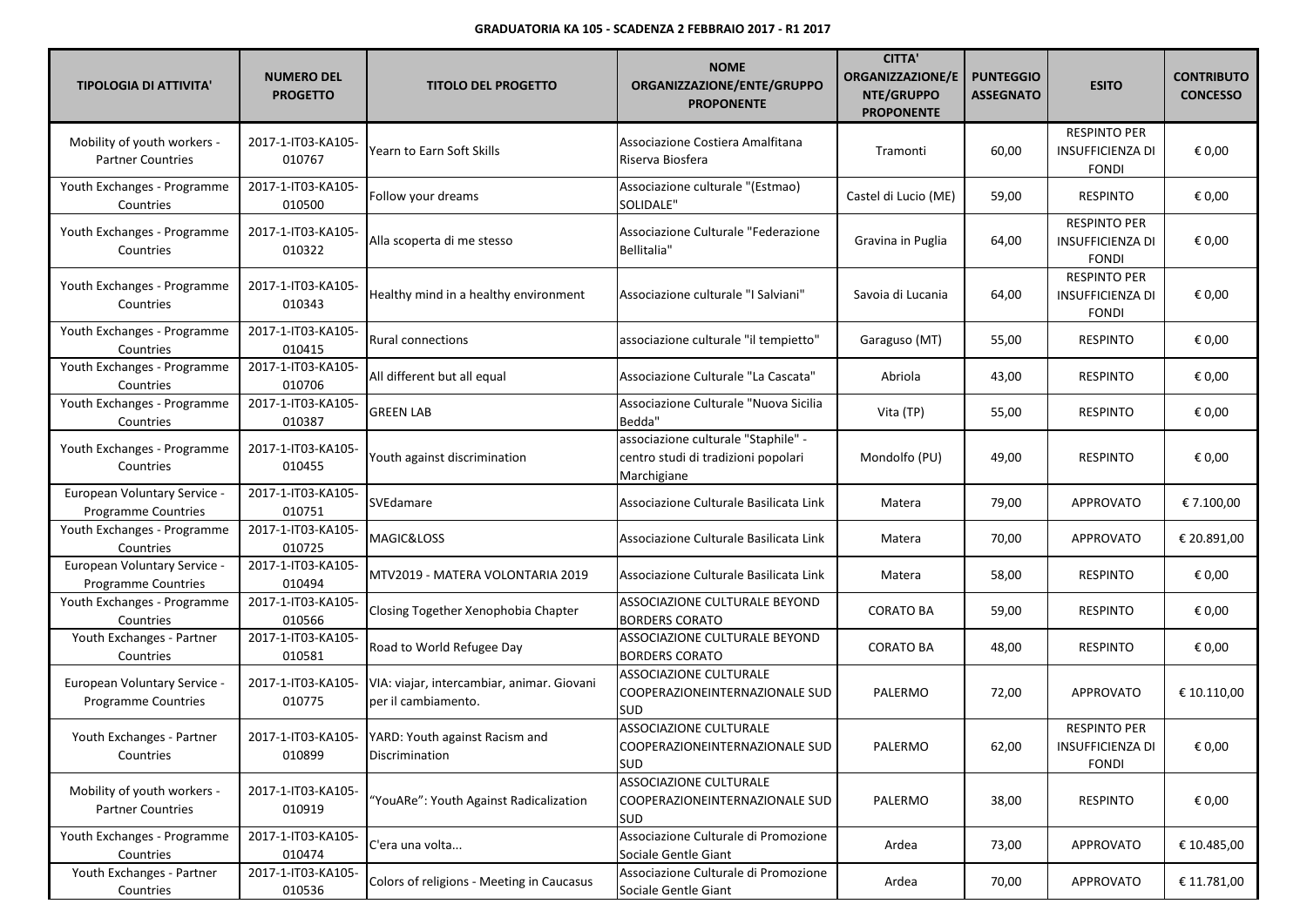| <b>TIPOLOGIA DI ATTIVITA'</b>                                                                 | <b>NUMERO DEL</b><br><b>PROGETTO</b> | <b>TITOLO DEL PROGETTO</b>                            | <b>NOME</b><br>ORGANIZZAZIONE/ENTE/GRUPPO<br><b>PROPONENTE</b>                       | <b>CITTA'</b><br><b>ORGANIZZAZIONE/E</b><br>NTE/GRUPPO<br><b>PROPONENTE</b> | <b>PUNTEGGIO</b><br><b>ASSEGNATO</b> | <b>ESITO</b>                                                   | <b>CONTRIBUTO</b><br><b>CONCESSO</b> |
|-----------------------------------------------------------------------------------------------|--------------------------------------|-------------------------------------------------------|--------------------------------------------------------------------------------------|-----------------------------------------------------------------------------|--------------------------------------|----------------------------------------------------------------|--------------------------------------|
| Youth Exchanges - Programme<br>Countries                                                      | 2017-1-IT03-KA105-<br>010444         | Culture goes through the stomach                      | Associazione Culturale di Promozione<br>Sociale Gentle Giant                         | Ardea                                                                       | 55,00                                | <b>RESPINTO</b>                                                | € 0,00                               |
| Youth Exchanges - Programme<br>Countries                                                      | 2017-1-IT03-KA105-<br>010705         | Rural Up!                                             | Associazione Culturale Entropia                                                      | Arcavacata di Rende<br>(Cosenza)                                            | 76,00                                | APPROVATO                                                      | € 11.970,00                          |
| Youth Exchanges - Programme<br>Countries                                                      | 2017-1-IT03-KA105-<br>010716         | Inclusion European Society                            | Associazione Culturale Entropia                                                      | Arcavacata di Rende<br>(Cosenza)                                            | 66,00                                | <b>RESPINTO PER</b><br><b>INSUFFICIENZA DI</b><br><b>FONDI</b> | € 0,00                               |
| Mobility of youth workers -<br><b>Programme Countries</b>                                     | 2017-1-IT03-KA105-<br>010703         | DEOR: let's make waves                                | Associazione Culturale Entropia                                                      | Arcavacata di Rende<br>(Cosenza)                                            | 65,00                                | <b>RESPINTO PER</b><br><b>INSUFFICIENZA DI</b><br><b>FONDI</b> | € 0,00                               |
| Youth Exchanges - Programme<br>Countries                                                      | 2017-1-IT03-KA105-<br>010997         | Think Global, Act Local II                            | ASSOCIAZIONE CULTURALE EUFEMIA                                                       | <b>TORINO</b>                                                               | 69,00                                | <b>APPROVATO</b>                                               | € 25.406,00                          |
| Mobility of youth workers -<br><b>Partner Countries</b>                                       | 2017-1-IT03-KA105-<br>010413         | Urban Connected                                       | ASSOCIAZIONE CULTURALE EUFEMIA                                                       | <b>TORINO</b>                                                               | 64,00                                | <b>RESPINTO PER</b><br><b>INSUFFICIENZA DI</b><br><b>FONDI</b> | € 0,00                               |
| European Voluntary Service -<br><b>Partner Countries</b>                                      | 2017-1-IT03-KA105-<br>010796         | The Daring Youth Hub: Combating Online<br>Hate Speech | ASSOCIAZIONE CULTURALE EUFEMIA                                                       | <b>TORINO</b>                                                               | 63,00                                | APPROVATO                                                      | € 7.653,00                           |
| European Voluntary Service -<br><b>Partner Countries</b>                                      | 2017-1-IT03-KA105-<br>010736         | Volunteers for building bridges through<br>Europe     | ASSOCIAZIONE CULTURALE EUFEMIA                                                       | <b>TORINO</b>                                                               | 62,00                                | <b>RESPINTO PER</b><br><b>INSUFFICIENZA DI</b><br><b>FONDI</b> | € 0,00                               |
| European Voluntary Service -<br>Programme Countries                                           | 2017-1-IT03-KA105-<br>010975         | Stop & Win!                                           | ASSOCIAZIONE CULTURALE EUFEMIA                                                       | <b>TORINO</b>                                                               | 0,00                                 | <b>RESPINTO</b>                                                | € 0,00                               |
| Youth Exchanges - Programme<br>Countries                                                      | 2017-1-IT03-KA105-<br>010326         | Lavoriamo Insieme                                     | Associazione Culturale Europea<br>Istituto di Danza, Musica e Tradizioni<br>Popolari | Agrigento                                                                   | 59,00                                | <b>RESPINTO</b>                                                | € 0,00                               |
| Mobility of youth workers -<br>Programme Countries                                            | 2017-1-IT03-KA105-<br>010656         | Social Impact Academy                                 | Associazione Culturale EUTOPIA                                                       | San Benedetto del<br>Tronto                                                 | 42,00                                | <b>RESPINTO</b>                                                | € 0,00                               |
| Youth Exchanges - Programme<br>Countries                                                      | 2017-1-IT03-KA105-<br>010340         | Il tuo futuro è verde!                                | Associazione Culturale folcloristica La<br>Nuova Compagnia Città di Cerda            | Cerda                                                                       | 59,00                                | <b>RESPINTO</b>                                                | € 0,00                               |
| Youth Exchanges - Programme<br>Countries                                                      | 2017-1-IT03-KA105-<br>010509         | Dancing on diversity                                  | Associazione culturale folkloristica A<br>Musetta                                    | Troina                                                                      | 58,00                                | <b>RESPINTO</b>                                                | € 0,00                               |
| Youth Exchanges - Programme<br>Countries                                                      | 2017-1-IT03-KA105-<br>010346         | Come as you are                                       | associazione culturale giovanile "Hello<br>mondo"                                    | Pignola (PZ)                                                                | 51,00                                | <b>RESPINTO</b>                                                | € 0,00                               |
| Youth Exchanges - Programme<br>Countries                                                      | 2017-1-IT03-KA105-<br>010860         | <b>HELLO WORLD</b>                                    | associazione culturale giovanile "Hello<br>mondo"                                    | Pignola (PZ)                                                                | 45,00                                | <b>RESPINTO</b>                                                | € 0,00                               |
| Youth Exchanges - Programme<br>Countries - Mobility of youth<br>workers - Programme Countries | 2017-1-IT03-KA105-<br>010582         | Grow Up Healthy                                       | Associazione Culturale Giovanile Moby<br><b>Dick</b>                                 | Eboli                                                                       | 59,00                                | <b>RESPINTO</b>                                                | € 0,00                               |
| Youth Exchanges - Programme<br>Countries                                                      | 2017-1-IT03-KA105-<br>010273         | Fotografiamo il nostro futuro                         | Associazione Culturale Imago Lucus                                                   | Potenza                                                                     | 59,00                                | <b>RESPINTO</b>                                                | € 0,00                               |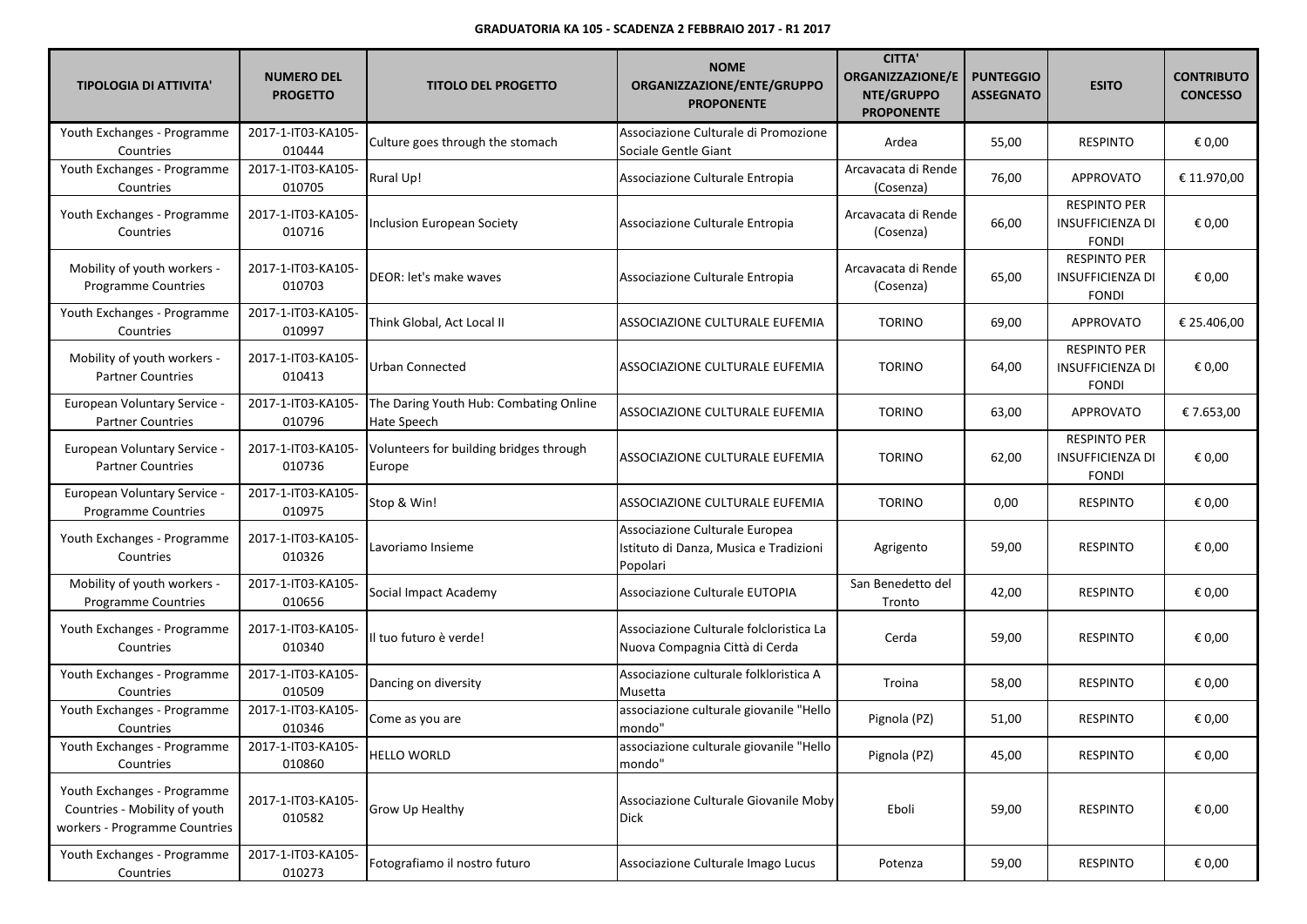| <b>TIPOLOGIA DI ATTIVITA'</b>                                                                              | <b>NUMERO DEL</b><br><b>PROGETTO</b> | <b>TITOLO DEL PROGETTO</b>                                                  | <b>NOME</b><br>ORGANIZZAZIONE/ENTE/GRUPPO<br><b>PROPONENTE</b> | <b>CITTA'</b><br><b>ORGANIZZAZIONE/E</b><br>NTE/GRUPPO<br><b>PROPONENTE</b> | <b>PUNTEGGIO</b><br><b>ASSEGNATO</b> | <b>ESITO</b>                                                   | <b>CONTRIBUTO</b><br><b>CONCESSO</b> |
|------------------------------------------------------------------------------------------------------------|--------------------------------------|-----------------------------------------------------------------------------|----------------------------------------------------------------|-----------------------------------------------------------------------------|--------------------------------------|----------------------------------------------------------------|--------------------------------------|
| Youth Exchanges - Programme<br>Countries                                                                   | 2017-1-IT03-KA105-<br>010508         | <b>BACK TO THE FUTURE</b>                                                   | Associazione culturale IMMAGINA                                | Casalborgone                                                                | 58,00                                | <b>RESPINTO</b>                                                | € 0,00                               |
| Youth Exchanges - Programme<br>Countries                                                                   | 2017-1-IT03-KA105-<br>010356         | <b>EXPERIENCE EUROPE!</b>                                                   | ASSOCIAZIONE CULTURALE JUMPIN                                  | <b>POGGIARDO</b>                                                            | 73,00                                | <b>APPROVATO</b>                                               | € 25.249,00                          |
| Mobility of youth workers -<br>Programme Countries                                                         | 2017-1-IT03-KA105-<br>010403         | Coaching as a Tool in Youth Work                                            | ASSOCIAZIONE CULTURALE JUMPIN                                  | <b>POGGIARDO</b>                                                            | 71,00                                | <b>RESPINTO PER</b><br><b>INSUFFICIENZA DI</b><br><b>FONDI</b> | € 0,00                               |
| European Voluntary Service -<br><b>Partner Countries</b>                                                   | 2017-1-IT03-KA105-<br>010982         | P.E.A.C.E.: Personal education through<br>activity, creativity and exchange | ASSOCIAZIONE CULTURALE JUMPIN                                  | POGGIARDO                                                                   | 70,00                                | APPROVATO                                                      | € 38.185,00                          |
| Mobility of youth workers -<br><b>Programme Countries</b>                                                  | 2017-1-IT03-KA105-<br>010352         | <b>CREATIVITY MAKERS: THINK THE</b><br><b>UNTHINKABLE</b>                   | ASSOCIAZIONE CULTURALE JUMPIN                                  | <b>POGGIARDO</b>                                                            | 62,00                                | <b>RESPINTO PER</b><br><b>INSUFFICIENZA DI</b><br><b>FONDI</b> | € 0,00                               |
| Mobility of youth workers -<br>Programme Countries                                                         | 2017-1-IT03-KA105-<br>010361         | Active Participative Tools for Youth<br>Facilitators                        | ASSOCIAZIONE CULTURALE JUMPIN                                  | <b>POGGIARDO</b>                                                            | 62,00                                | <b>RESPINTO PER</b><br><b>INSUFFICIENZA DI</b><br><b>FONDI</b> | € 0,00                               |
| Mobility of youth workers -<br><b>Partner Countries</b>                                                    | 2017-1-IT03-KA105-<br>010793         | Youth for Civil Justice                                                     | ASSOCIAZIONE CULTURALE JUMPIN                                  | POGGIARDO                                                                   | 61,00                                | <b>RESPINTO PER</b><br><b>INSUFFICIENZA DI</b><br><b>FONDI</b> | € 0,00                               |
| Youth Exchanges - Partner<br>Countries                                                                     | 2017-1-IT03-KA105-<br>010359         | MYTH AND FOLKTALES IN MEDITERRANEAN<br>AREA                                 | <b>ASSOCIAZIONE CULTURALE JUMPIN</b>                           | POGGIARDO                                                                   | 59,00                                | <b>RESPINTO</b>                                                | € 0,00                               |
| Mobility of youth workers -<br><b>Partner Countries</b>                                                    | 2017-1-IT03-KA105-<br>010587         | Youth for Civil Justice                                                     | ASSOCIAZIONE CULTURALE JUMPIN                                  | <b>POGGIARDO</b>                                                            | 0,00                                 | RESPINTO - INVIO<br><b>MULTIPLO</b>                            | € 0,00                               |
| European Voluntary Service -<br><b>Partner Countries</b>                                                   | 2017-1-IT03-KA105-<br>010388         | No Borders Volunteering 3                                                   | ASSOCIAZIONE CULTURALE LINK                                    | ALTAMURA                                                                    | 63,00                                | APPROVATO                                                      | € 23.105,00                          |
| <b>European Voluntary Service -</b><br><b>Programme Countries</b>                                          | 2017-1-IT03-KA105-<br>010480         | Eutropia                                                                    | ASSOCIAZIONE CULTURALE LINK                                    | ALTAMURA                                                                    | 60,00                                | <b>RESPINTO PER</b><br><b>INSUFFICIENZA DI</b><br><b>FONDI</b> | € 0,00                               |
| European Voluntary Service -<br>Programme Countries - European<br>Voluntary Service - Partner<br>Countries | 2017-1-IT03-KA105-<br>010882         | Let it Be MORE Europe                                                       | <b>ASSOCIAZIONE CULTURALE LINK</b>                             | ALTAMURA                                                                    | 57,50                                | <b>RESPINTO</b>                                                | € 0,00                               |
| Youth Exchanges - Programme<br>Countries                                                                   | 2017-1-IT03-KA105-<br>010727         | 'THE COLORS OF EUROPEAN CUTLURE AND<br><b>TRADITIONS"</b>                   | Associazione culturale Nieddì                                  | narbolia                                                                    | 60,00                                | <b>RESPINTO PER</b><br><b>INSUFFICIENZA DI</b><br><b>FONDI</b> | € 0,00                               |
| Youth Exchanges - Programme<br>Countries                                                                   | 2017-1-IT03-KA105-<br>010298         | inACTme! actions speak louder than words                                    | ASSOCIAZIONE CULTURALE PERYPEZYE<br>URBANE                     | <b>MILANO</b>                                                               | 47,00                                | <b>RESPINTO</b>                                                | € 0,00                               |
| Youth Exchanges - Programme<br>Countries                                                                   | 2017-1-IT03-KA105-<br>010557         | You Parkour                                                                 | Associazione Culturale Pitagora                                | Sassari                                                                     | 65,00                                | <b>RESPINTO PER</b><br><b>INSUFFICIENZA DI</b><br><b>FONDI</b> | € 0,00                               |
| Mobility of youth workers -<br>Programme Countries                                                         | 2017-1-IT03-KA105-<br>010556         | Partners in Social and Economic Progress                                    | Associazione Culturale Pitagora                                | Sassari                                                                     | 53,00                                | <b>RESPINTO</b>                                                | € 0,00                               |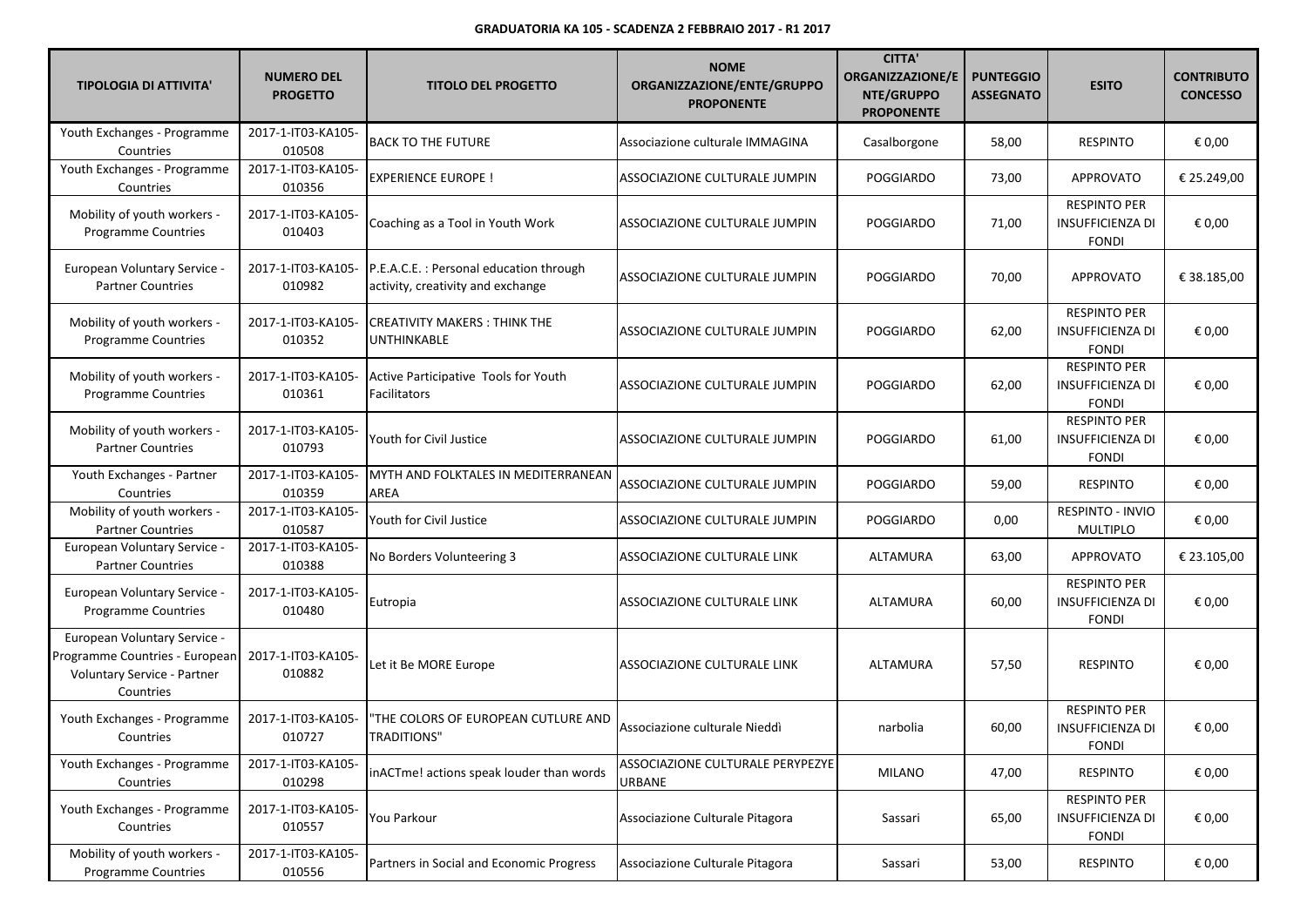| <b>TIPOLOGIA DI ATTIVITA'</b>                                                                               | <b>NUMERO DEL</b><br><b>PROGETTO</b> | <b>TITOLO DEL PROGETTO</b>                                                           | <b>NOME</b><br>ORGANIZZAZIONE/ENTE/GRUPPO<br><b>PROPONENTE</b>    | <b>CITTA'</b><br><b>ORGANIZZAZIONE/E</b><br>NTE/GRUPPO<br><b>PROPONENTE</b> | <b>PUNTEGGIO</b><br><b>ASSEGNATO</b> | <b>ESITO</b>                                                   | <b>CONTRIBUTO</b><br><b>CONCESSO</b> |
|-------------------------------------------------------------------------------------------------------------|--------------------------------------|--------------------------------------------------------------------------------------|-------------------------------------------------------------------|-----------------------------------------------------------------------------|--------------------------------------|----------------------------------------------------------------|--------------------------------------|
| Mobility of youth workers -<br><b>Programme Countries</b>                                                   | 2017-1-IT03-KA105-<br>010555         | Employ yourself!                                                                     | Associazione Culturale Pitagora                                   | Sassari                                                                     | 43,00                                | <b>RESPINTO</b>                                                | € 0,00                               |
| Youth Exchanges - Programme<br>Countries                                                                    | 2017-1-IT03-KA105-<br>010578         | Living Nature Together                                                               | Associazione Culturale Pro.m.e.t.eu.s                             | Viterbo                                                                     | 52,00                                | <b>RESPINTO</b>                                                | € 0,00                               |
| European Voluntary Service -<br>Programme Countries                                                         | 2017-1-IT03-KA105-<br>010473         | <b>EVS to Digitalise Rural Societies</b>                                             | <b>ASSOCIAZIONE CULTURALE STRAUSS</b>                             | <b>MUSSOMELI</b>                                                            | 75,00                                | APPROVATO                                                      | €40.393,00                           |
| Mobility of youth workers -<br>Programme Countries                                                          | 2017-1-IT03-KA105-<br>010472         | I - exchange: increasing quality in YE                                               | ASSOCIAZIONE CULTURALE STRAUSS                                    | <b>MUSSOMELI</b>                                                            | 68,00                                | <b>RESPINTO PER</b><br><b>INSUFFICIENZA DI</b><br><b>FONDI</b> | € 0,00                               |
| European Voluntary Service -<br>Programme Countries - Mobility<br>of youth workers - Programme<br>Countries | 2017-1-IT03-KA105-<br>010996         | MultiPLAY EVS: key strategies to sharpen<br>volunteering social impact               | <b>ASSOCIAZIONE CULTURALE STRAUSS</b>                             | <b>MUSSOMELI</b>                                                            | 57,50                                | <b>RESPINTO</b>                                                | € 0,00                               |
| Youth Exchanges - Programme<br>Countries                                                                    | 2017-1-IT03-KA105-<br>010880         | <b>Endecameron Youth Exchange</b>                                                    | <b>Associazione Culturale TEATRO</b><br>RIGODON                   | Rieti                                                                       | 60,00                                | <b>RESPINTO PER</b><br><b>INSUFFICIENZA DI</b><br><b>FONDI</b> | € 0,00                               |
| Youth Exchanges - Programme<br>Countries                                                                    | 2017-1-IT03-KA105-<br>010744         | ART CONNECTION: Social Art for developing   Associazione Culturale U.F.O.<br>culture | (unidentified female organization)                                | San Benedetto del<br>Tronto                                                 | 47,00                                | <b>RESPINTO</b>                                                | € 0,00                               |
| Youth Exchanges - Programme<br>Countries                                                                    | 2017-1-IT03-KA105-<br>010376         | La magia che c'è in ognuno di noi                                                    | ASSOCIAZIONE CULTURALE<br>VERBICARO                               | Verbicaro                                                                   | 50,00                                | <b>RESPINTO</b>                                                | € 0,00                               |
| Youth Exchanges - Programme<br>Countries                                                                    | 2017-1-IT03-KA105-<br>010733         | U Sound Great!                                                                       | Associazione Culturale Voci dal Sud                               | Sant'Arsenio                                                                | 53,00                                | <b>RESPINTO</b>                                                | € 0,00                               |
| Youth Exchanges - Programme<br>Countries                                                                    | 2017-1-IT03-KA105-<br>010702         | U Sound Great!                                                                       | Associazione Culturale Voci dal Sud                               | Sant'Arsenio                                                                | 0,00                                 | RESPINTO - INVIO<br><b>MULTIPLO</b>                            | € 0,00                               |
| Youth Exchanges - Partner<br>Countries                                                                      | 2017-1-IT03-KA105-<br>010984         | Imaginarium                                                                          | Associazione Culturale Work in<br>Progress                        | Girifalco                                                                   | 0,00                                 | <b>RESPINTO</b>                                                | € 0,00                               |
| Youth Exchanges - Programme<br>Countries                                                                    | 2017-1-IT03-KA105-<br>010341         | Costruttori di Ponti                                                                 | Associazione Culturale-Musicale<br>'MUSICA VITA MIA"              | <b>Brienza</b>                                                              | 46,00                                | <b>RESPINTO</b>                                                | € 0,00                               |
| Youth Exchanges - Programme<br>Countries                                                                    | 2017-1-IT03-KA105-<br>010552         | Melodia europea                                                                      | Associazione Culturale-Musicale<br>'Popular Symphonic Band"       | Santo Stefano di<br>Camastra                                                | 59,00                                | <b>RESPINTO</b>                                                | € 0,00                               |
| Youth Exchanges - Partner<br>Countries                                                                      | 2017-1-IT03-KA105-<br>010621         | Why Let Good Times Go Bad?                                                           | Associazione del Volontariato<br>Comasco                          | Como                                                                        | 66,00                                | <b>RESPINTO PER</b><br><b>INSUFFICIENZA DI</b><br><b>FONDI</b> | € 0,00                               |
| Advance Planning Visit - EVS -<br>Advance Planning Visit - Youth<br>Exchange                                | 2017-1-IT03-KA105-<br>010954         | Neptune                                                                              | Associazione delle Persone con<br>Diabete "Stili di Vita"         | Palermo                                                                     | 0,00                                 | RESPINTO                                                       | € 0,00                               |
| Youth Exchanges - Programme<br>Countries                                                                    | 2017-1-IT03-KA105-<br>010386         | A spasso nel tempo                                                                   | Associazione di Cultura Folkloristica<br>"La Serra"               | Serre                                                                       | 38,00                                | <b>RESPINTO</b>                                                | € 0,00                               |
| Youth Exchanges - Programme<br>Countries                                                                    | 2017-1-IT03-KA105-<br>010357         | No man is an island                                                                  | Associazione di cultura popolare<br>'GUILCIER REAL" - PAULILATINO | Paulilatino (OR)                                                            | 66,00                                | <b>RESPINTO PER</b><br><b>INSUFFICIENZA DI</b><br><b>FONDI</b> | € 0,00                               |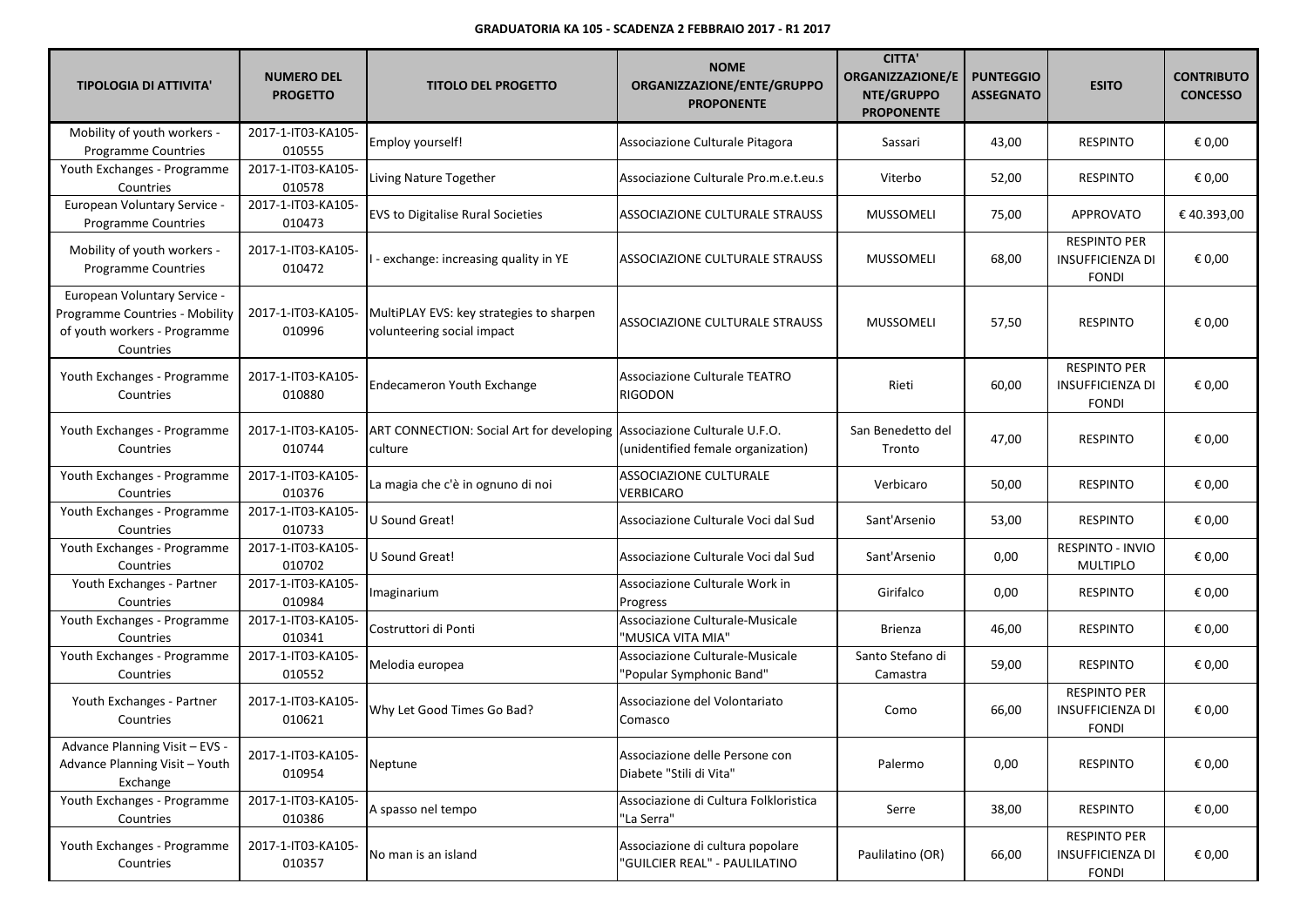| <b>TIPOLOGIA DI ATTIVITA'</b>                                                                              | <b>NUMERO DEL</b><br><b>PROGETTO</b> | <b>TITOLO DEL PROGETTO</b>                                  | <b>NOME</b><br>ORGANIZZAZIONE/ENTE/GRUPPO<br><b>PROPONENTE</b>            | <b>CITTA'</b><br><b>ORGANIZZAZIONE/E</b><br>NTE/GRUPPO<br><b>PROPONENTE</b> | <b>PUNTEGGIO</b><br><b>ASSEGNATO</b> | <b>ESITO</b>                                                   | <b>CONTRIBUTO</b><br><b>CONCESSO</b> |
|------------------------------------------------------------------------------------------------------------|--------------------------------------|-------------------------------------------------------------|---------------------------------------------------------------------------|-----------------------------------------------------------------------------|--------------------------------------|----------------------------------------------------------------|--------------------------------------|
| Youth Exchanges - Partner<br>Countries                                                                     | 2017-1-IT03-KA105-<br>010877         | The Way For social Inclusion                                | ASSOCIAZIONE DI PROMOZIONE<br>SOCIALE "OTHERSIDE"                         | Mosciano<br>Sant'Angelo                                                     | 75,00                                | APPROVATO                                                      | € 24.473,00                          |
| Mobility of youth workers -<br>Programme Countries                                                         | 2017-1-IT03-KA105-<br>010519         | Take the first step                                         | ASSOCIAZIONE DI PROMOZIONE<br>SOCIALE "OTHERSIDE"                         | Mosciano<br>Sant'Angelo                                                     | 61,00                                | <b>RESPINTO PER</b><br><b>INSUFFICIENZA DI</b><br><b>FONDI</b> | € 0,00                               |
| Youth Exchanges - Programme<br>Countries                                                                   | 2017-1-IT03-KA105-<br>010412         | Never lose hope                                             | Associazione di Promozione Sociale<br>'YES - Youth Europe and Solidarity" | Potenza                                                                     | 53,00                                | <b>RESPINTO</b>                                                | € 0,00                               |
| Mobility of youth workers -<br>Programme Countries                                                         | 2017-1-IT03-KA105-<br>010407         | Squadra di cooperazione Europea                             | Associazione di Promozione Sociale<br>'YES - Youth Europe and Solidarity" | Potenza                                                                     | 45,00                                | <b>RESPINTO</b>                                                | € 0,00                               |
| Mobility of youth workers -<br><b>Partner Countries</b>                                                    | 2017-1-IT03-KA105-<br>010835         | Founder's Dictionary                                        | ASSOCIAZIONE DI PROMOZIONE<br>SOCIALE FYOUTURE                            | <b>POLLONE</b>                                                              | 82,00                                | <b>APPROVATO</b>                                               | € 22.287,00                          |
| Mobility of youth workers -<br>Programme Countries                                                         | 2017-1-IT03-KA105-<br>010955         | Crescere insieme                                            | ASSOCIAZIONE DI PROMOZIONE<br>SOCIALE FYOUTURE                            | POLLONE                                                                     | 0,00                                 | <b>RESPINTO</b>                                                | € 0,00                               |
| European Voluntary Service -<br>Programme Countries - European<br>Voluntary Service - Partner<br>Countries | 2017-1-IT03-KA105-<br>010601         | Learn in Progress                                           | <b>ASSOCIAZIONE DI PROMOZIONE</b><br>SOCIALE JOINT                        | <b>MILANO</b>                                                               | 66,00                                | <b>APPROVATO</b>                                               | €46.865,00                           |
| Youth Exchanges - Programme<br>Countries                                                                   | 2017-1-IT03-KA105-<br>010999         | Food for inclusion                                          | ASSOCIAZIONE DI PROMOZIONE<br>SOCIALE KORA                                | PASSIGNANO SUL<br>TRASIMENO                                                 | 70,00                                | APPROVATO                                                      | € 26.885,00                          |
| Youth Exchanges - Programme<br>Countries                                                                   | 2017-1-IT03-KA105-<br>010940         | <b>Rediscovering Nature</b>                                 | ASSOCIAZIONE DI PROMOZIONE<br>SOCIALE KORA                                | PASSIGNANO SUL<br>TRASIMENO                                                 | 58,00                                | <b>RESPINTO</b>                                                | € 0,00                               |
| Mobility of youth workers -<br>Programme Countries                                                         | 2017-1-IT03-KA105-<br>010704         | <b>Social Communication Forum</b>                           | ASSOCIAZIONE DI PROMOZIONE<br>SOCIALE MAGHWEB                             | PALERMO                                                                     | 75,00                                | <b>APPROVATO</b>                                               | € 17.544,00                          |
| Youth Exchanges - Programme<br>Countries                                                                   | 2017-1-IT03-KA105-<br>010676         | COM.I.C.S. - COMmunication Involves Comic<br><b>Stories</b> | ASSOCIAZIONE DI PROMOZIONE<br>SOCIALE MAGHWEB                             | PALERMO                                                                     | 68,00                                | <b>APPROVATO</b>                                               | € 16.223,00                          |
| Youth Exchanges - Programme<br>Countries                                                                   | 2017-1-IT03-KA105-<br>010890         | Hit the Wall - Chapter II                                   | ASSOCIAZIONE DI PROMOZIONE<br>SOCIALE MAGHWEB                             | PALERMO                                                                     | 59,00                                | RESPINTO                                                       | € 0,00                               |
| Youth Exchanges - Programme<br>Countries                                                                   | 2017-1-IT03-KA105-<br>010688         | Social Real Life                                            | ASSOCIAZIONE DI PROMOZIONE<br>SOCIALE MAGHWEB                             | PALERMO                                                                     | 58,00                                | <b>RESPINTO</b>                                                | € 0,00                               |
| Mobility of youth workers -<br>Programme Countries                                                         | 2017-1-IT03-KA105-<br>010678         | <b>Graphic Youth TC</b>                                     | ASSOCIAZIONE DI PROMOZIONE<br>SOCIALE MAGHWEB                             | PALERMO                                                                     | 54,00                                | <b>RESPINTO</b>                                                | € 0,00                               |
| Mobility of youth workers -<br><b>Programme Countries</b>                                                  | 2017-1-IT03-KA105-<br>010342         | Social Business vs Traditional Business                     | Associazione di Promozione Sociale<br><b>SEI</b>                          | Brindisi                                                                    | 74,00                                | <b>RESPINTO PER</b><br><b>INSUFFICIENZA DI</b><br><b>FONDI</b> | € 0,00                               |
| European Voluntary Service -<br><b>Partner Countries</b>                                                   | 2017-1-IT03-KA105-<br>010338         | Accademia Nelson Mandela                                    | Associazione di Promozione Sociale<br><b>SEI</b>                          | Brindisi                                                                    | 54,00                                | <b>RESPINTO</b>                                                | € 0,00                               |
| Mobility of youth workers -<br><b>Programme Countries</b>                                                  | 2017-1-IT03-KA105-<br>010292         | Social Business vs Traditional Business                     | Associazione di Promozione Sociale<br><b>SEI</b>                          | <b>Brindisi</b>                                                             | 0,00                                 | RESPINTO - INVIO<br><b>MULTIPLO</b>                            | € 0,00                               |
| European Voluntary Service -<br><b>Partner Countries</b>                                                   | 2017-1-IT03-KA105-<br>010293         | Accademia Nelson Mandela                                    | Associazione di Promozione Sociale<br>SEI                                 | <b>Brindisi</b>                                                             | 0,00                                 | RESPINTO - INVIO<br>MULTIPLO                                   | € 0,00                               |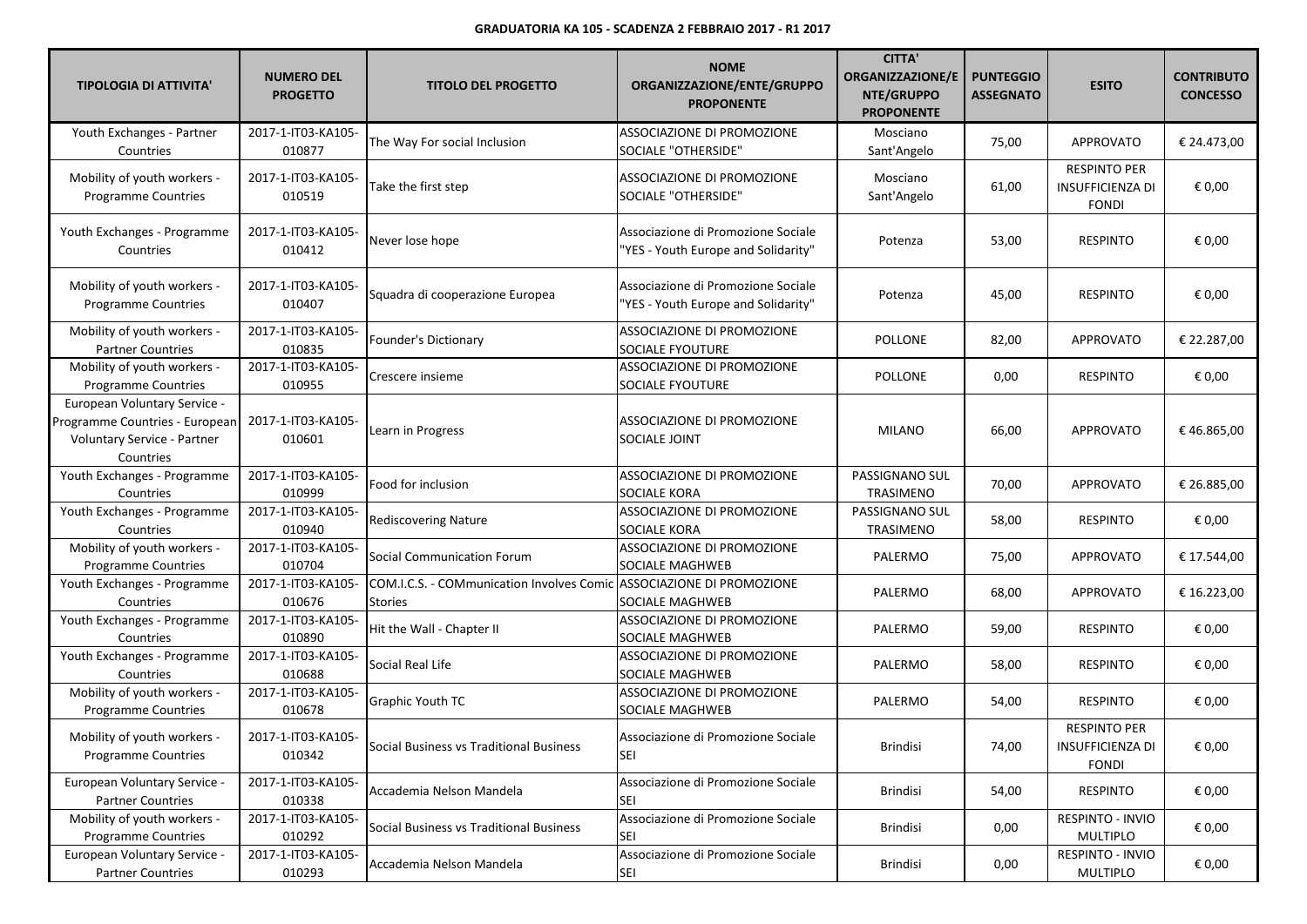| <b>TIPOLOGIA DI ATTIVITA'</b>                                                             | <b>NUMERO DEL</b><br><b>PROGETTO</b> | <b>TITOLO DEL PROGETTO</b>            | <b>NOME</b><br>ORGANIZZAZIONE/ENTE/GRUPPO<br><b>PROPONENTE</b>                   | <b>CITTA'</b><br><b>ORGANIZZAZIONE/E</b><br>NTE/GRUPPO<br><b>PROPONENTE</b> | <b>PUNTEGGIO</b><br><b>ASSEGNATO</b> | <b>ESITO</b>                                                   | <b>CONTRIBUTO</b><br><b>CONCESSO</b> |
|-------------------------------------------------------------------------------------------|--------------------------------------|---------------------------------------|----------------------------------------------------------------------------------|-----------------------------------------------------------------------------|--------------------------------------|----------------------------------------------------------------|--------------------------------------|
| Youth Exchanges - Programme<br>Countries                                                  | 2017-1-IT03-KA105-<br>010862         | Food for Good                         | Associazione di promozione sociale SI<br>PUO' FARE Onlus                         | Turin                                                                       | 69,00                                | <b>APPROVATO</b>                                               | € 28.360,00                          |
| Youth Exchanges - Programme<br>Countries                                                  | 2017-1-IT03-KA105-<br>010957         | Play the city                         | Associazione di Promozione Sociale<br>Youth Action for Right Development         | Milan                                                                       | 68,00                                | <b>APPROVATO</b>                                               | € 15.603,00                          |
| European Voluntary Service -<br><b>Partner Countries</b>                                  | 2017-1-IT03-KA105-<br>010626         | Abitando la città                     | Associazione di volontariato La Rete                                             | Biella                                                                      | 65,00                                | <b>APPROVATO</b>                                               | €9.400,00                            |
| Mobility of youth workers -<br><b>Programme Countries</b>                                 | 2017-1-IT03-KA105-<br>010991         | COMMON ROOTS OF THE EUROPEAN<br>WORDS | Associazione di Volontariato New Deal                                            | Reggio Calabria                                                             | 78,00                                | APPROVATO                                                      | € 19.590,00                          |
| Mobility of youth workers -<br>Programme Countries                                        | 2017-1-IT03-KA105-<br>010934         | <b>OPEN</b>                           | Associazione DuePunti                                                            | Enna                                                                        | 41,00                                | <b>RESPINTO</b>                                                | € 0,00                               |
| European Voluntary Service -<br><b>Partner Countries</b>                                  | 2017-1-IT03-KA105-<br>010789         | ACT - Active Citizen of Tomorrow      | Associazione Eurobox                                                             | Civitella in Val di<br>Chiana (Arezzo)                                      | 69,00                                | APPROVATO                                                      | € 7.174,00                           |
| Mobility of youth workers -<br><b>Partner Countries</b>                                   | 2017-1-IT03-KA105-<br>010638         | Europe enGENDERs Rights               | Associazione Eurobox                                                             | Civitella in Val di<br>Chiana (Arezzo)                                      | 48,00                                | <b>RESPINTO</b>                                                | € 0,00                               |
| Youth Exchanges - Programme<br>Countries                                                  | 2017-1-IT03-KA105-<br>010598         | Improve yourself in your free time    | Associazione folklorica ballo<br>pantomima della Cordella di Petralia<br>Sottana | Petralia Sottana                                                            | 58,00                                | <b>RESPINTO</b>                                                | € 0,00                               |
| Mobility of youth workers -<br><b>Partner Countries</b>                                   | 2017-1-IT03-KA105-<br>010606         | Be EVS Better                         | Associazione Giosef - Giovani Senza<br>Frontiere                                 | Caserta                                                                     | 57,00                                | <b>RESPINTO</b>                                                | € 0,00                               |
| Youth Exchanges - Partner<br>Countries - Mobility of youth<br>workers - Partner Countries | 2017-1-IT03-KA105-<br>010769         | Southside Meda                        | <b>Associazione GIOSEF-UNITO</b>                                                 | Torino                                                                      | 62,00                                | <b>RESPINTO PER</b><br><b>INSUFFICIENZA DI</b><br><b>FONDI</b> | € 0,00                               |
| Youth Exchanges - Programme<br>Countries                                                  | 2017-1-IT03-KA105-<br>010740         | Grandi distanze, nessun divario!      | Associazione Giovanile Iniziative<br>Originali                                   | Vietri di Potenza                                                           | 66,00                                | <b>RESPINTO PER</b><br><b>INSUFFICIENZA DI</b><br><b>FONDI</b> | € 0,00                               |
| Youth Exchanges - Programme<br>Countries                                                  | 2017-1-IT03-KA105-<br>010312         | Music against racial discrimination   | Associazione Giovanile Iniziative<br>Originali                                   | Vietri di Potenza                                                           | 62,00                                | <b>RESPINTO PER</b><br><b>INSUFFICIENZA DI</b><br><b>FONDI</b> | € 0,00                               |
| Youth Exchanges - Programme<br>Countries                                                  | 2017-1-IT03-KA105-<br>010755         | Out of the box                        | Associazione Giovaninsieme                                                       | Nole                                                                        | 58,00                                | <b>RESPINTO</b>                                                | € 0,00                               |
| Youth Exchanges - Programme<br>Countries                                                  | 2017-1-IT03-KA105-<br>010600         | Gold is in the dish                   | Associazione Gioventù 2000                                                       | San Gregorio Magno                                                          | 54,00                                | <b>RESPINTO</b>                                                | € 0,00                               |
| Mobility of youth workers -<br>Programme Countries                                        | 2017-1-IT03-KA105-<br>010449         | A stage for the inclusion             | Associazione Gioventù 2000                                                       | San Gregorio Magno                                                          | 50,00                                | <b>RESPINTO</b>                                                | € 0,00                               |
| Mobility of youth workers -<br><b>Programme Countries</b>                                 | 2017-1-IT03-KA105-<br>010589         | Open Doors 4 Refugees                 | Associazione GLI AMICI DI PUCK                                                   | Ercolano                                                                    | 42,00                                | <b>RESPINTO</b>                                                | € 0,00                               |
| Youth Exchanges - Programme<br>Countries                                                  | 2017-1-IT03-KA105-<br>010483         | No Waste More Taste                   | Associazione InCo - Molfetta                                                     | Molfetta                                                                    | 73,00                                | APPROVATO                                                      | € 20.153,00                          |
| Youth Exchanges - Programme<br>Countries                                                  | 2017-1-IT03-KA105-<br>010313         | Be your Boss                          | Associazione InCo - Molfetta                                                     | Molfetta                                                                    | 72,00                                | APPROVATO                                                      | € 23.936,00                          |
| European Voluntary Service -<br><b>Partner Countries</b>                                  | 2017-1-IT03-KA105-<br>010320         | Creative Inclusive non-Formal         | Associazione InCo - Molfetta                                                     | Molfetta                                                                    | 66,00                                | <b>APPROVATO</b>                                               | €48.195,00                           |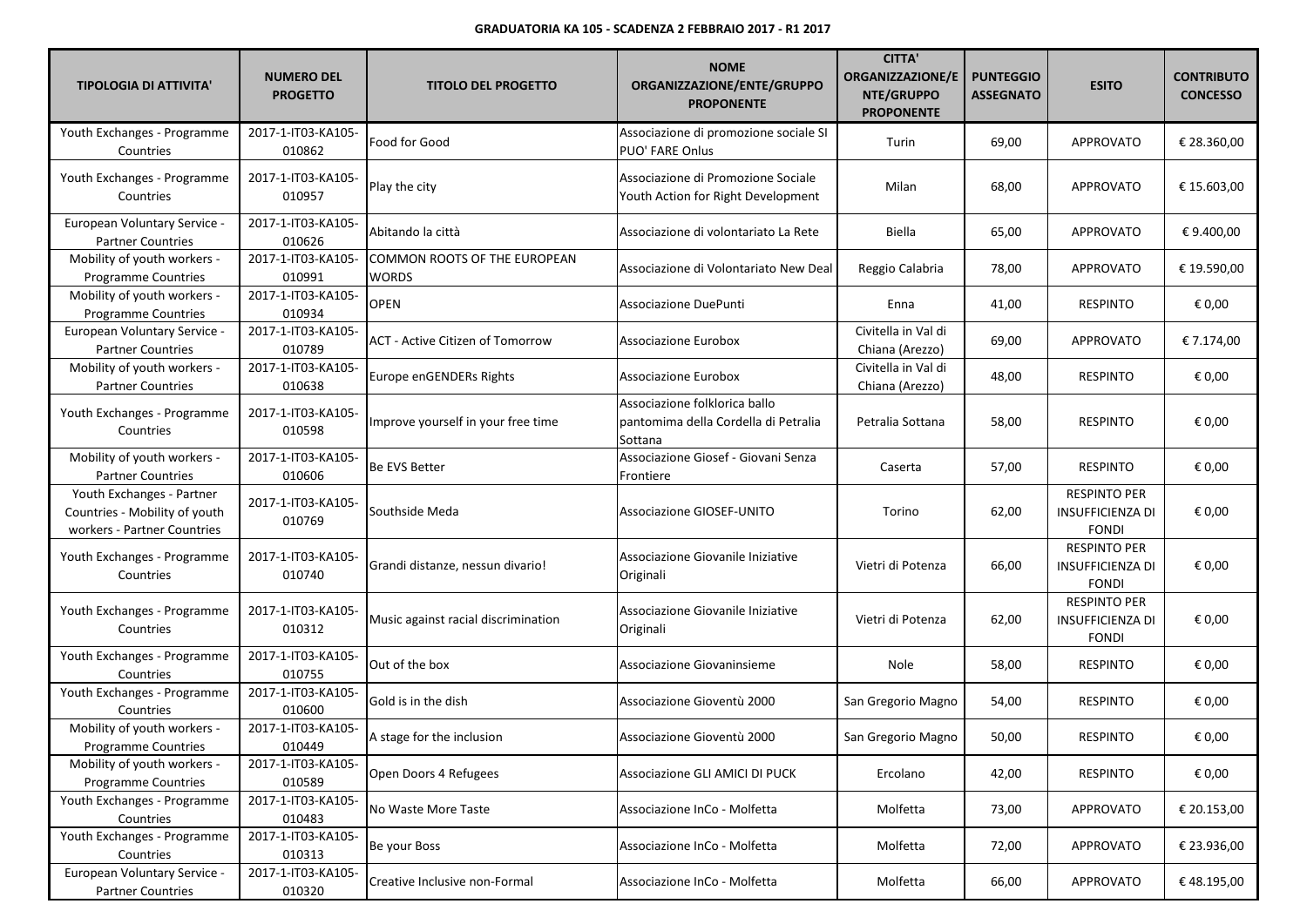| <b>TIPOLOGIA DI ATTIVITA'</b>                                                                              | <b>NUMERO DEL</b><br><b>PROGETTO</b> | <b>TITOLO DEL PROGETTO</b>                                                                            | <b>NOME</b><br>ORGANIZZAZIONE/ENTE/GRUPPO<br><b>PROPONENTE</b>            | <b>CITTA'</b><br><b>ORGANIZZAZIONE/E</b><br>NTE/GRUPPO<br><b>PROPONENTE</b> | <b>PUNTEGGIO</b><br><b>ASSEGNATO</b> | <b>ESITO</b>                                                   | <b>CONTRIBUTO</b><br><b>CONCESSO</b> |
|------------------------------------------------------------------------------------------------------------|--------------------------------------|-------------------------------------------------------------------------------------------------------|---------------------------------------------------------------------------|-----------------------------------------------------------------------------|--------------------------------------|----------------------------------------------------------------|--------------------------------------|
| Youth Exchanges - Partner<br>Countries                                                                     | 2017-1-IT03-KA105-<br>010448         | No Equality Without Differeces                                                                        | Associazione InCo - Molfetta                                              | Molfetta                                                                    | 64,00                                | <b>RESPINTO PER</b><br><b>INSUFFICIENZA DI</b><br><b>FONDI</b> | € 0,00                               |
| Youth Exchanges - Partner<br>Countries                                                                     | 2017-1-IT03-KA105-<br>010314         | ECO-Youth                                                                                             | Associazione InCo - Molfetta                                              | Molfetta                                                                    | 63,00                                | <b>RESPINTO PER</b><br><b>INSUFFICIENZA DI</b><br><b>FONDI</b> | € 0,00                               |
| Youth Exchanges - Programme<br>Countries                                                                   | 2017-1-IT03-KA105-<br>010895         | SHAPING: SHAring good Practice among<br>mINority Groups                                               | <b>ASSOCIAZIONE INCO</b><br>INTERCULTURALITA&<br>COMUNICAZIONE            | <b>TRENTO</b>                                                               | 60,00                                | <b>RESPINTO PER</b><br><b>INSUFFICIENZA DI</b><br><b>FONDI</b> | € 0,00                               |
| European Voluntary Service -<br>Programme Countries - European<br>Voluntary Service - Partner<br>Countries | 2017-1-IT03-KA105-<br>010933         | VOW: VOlunteering to make the World<br>together as one                                                | <b>ASSOCIAZIONE INCO</b><br>INTERCULTURALITA&<br>COMUNICAZIONE            | <b>TRENTO</b>                                                               | 0,00                                 | <b>RESPINTO</b>                                                | € 0,00                               |
| European Voluntary Service -<br>Programme Countries - European<br>Voluntary Service - Partner<br>Countries | 2017-1-IT03-KA105-<br>010941         | EVVIVAA: Esperienze per Valorizzare il<br>Volontariato e l'Inclusione attraVerso Arte e<br>Animazioni | <b>ASSOCIAZIONE INCO</b><br><b>INTERCULTURALITA&amp;</b><br>COMUNICAZIONE | <b>TRENTO</b>                                                               | 0,00                                 | <b>RESPINTO</b>                                                | € 0,00                               |
| Youth Exchanges - Programme<br>Countries                                                                   | 2017-1-IT03-KA105-<br>010878         | Discovering Cultures Through Media                                                                    | ASSOCIAZIONE INFORMAGIOVANI                                               | PALERMO                                                                     | 69,00                                | <b>APPROVATO</b>                                               | € 19.444,00                          |
| <b>European Voluntary Service -</b><br>Programme Countries                                                 | 2017-1-IT03-KA105-<br>010873         | <b>IMAGE</b> – towards Inclusive and More Active<br>GEnerations                                       | ASSOCIAZIONE INFORMAGIOVANI                                               | PALERMO                                                                     | 68,00                                | <b>APPROVATO</b>                                               | € 35.850,00                          |
| Mobility of youth workers -<br>Programme Countries                                                         | 2017-1-IT03-KA105-<br>010956         | New forms of youth participation and<br>citizenship in migration Era                                  | ASSOCIAZIONE INFORMAGIOVANI                                               | PALERMO                                                                     | 63,00                                | <b>RESPINTO PER</b><br><b>INSUFFICIENZA DI</b><br><b>FONDI</b> | € 0,00                               |
| Mobility of youth workers -<br><b>Programme Countries</b>                                                  | 2017-1-IT03-KA105-<br>010512         | Digital Media Tools for Youth Workers-<br>Digitaly                                                    | Associazione Inner Voice                                                  | Atri                                                                        | 53,00                                | <b>RESPINTO</b>                                                | € 0,00                               |
| Mobility of youth workers -<br>Programme Countries                                                         | 2017-1-IT03-KA105-<br>010447         | Digital Media Tools for Youth Workers-<br>Digitaly                                                    | Associazione Inner Voice                                                  | Atri                                                                        | 0,00                                 | RESPINTO - INVIO<br><b>MULTIPLO</b>                            | € 0,00                               |
| Mobility of youth workers -<br>Programme Countries                                                         | 2017-1-IT03-KA105-<br>010498         | Digital Media Tools for Youth Workers-<br>Digitaly                                                    | Associazione Inner Voice                                                  | Atri                                                                        | 0,00                                 | RESPINTO - INVIO<br>MULTIPLO                                   | € 0,00                               |
| Mobility of youth workers -<br>Programme Countries                                                         | 2017-1-IT03-KA105-<br>010806         | SClown - Social Clowning for Youth                                                                    | <b>Associazione INNOVAMENTIS</b>                                          | <b>REGGIO CALABRIA</b>                                                      | 65,00                                | <b>RESPINTO PER</b><br><b>INSUFFICIENZA DI</b><br><b>FONDI</b> | € 0,00                               |
| Youth Exchanges - Programme<br>Countries - Mobility of youth<br>workers - Programme Countries              | 010876                               | 2017-1-IT03-KA105- M.I.N.D.S. - Migrants Involved iN<br>Development of host Societies                 | ASSOCIAZIONE INTERCULTURALE<br>ITALIA-ROMANIA"CUORE<br>ROMENO"ONLUS       | ORISTANO                                                                    | 64,00                                | <b>RESPINTO PER</b><br><b>INSUFFICIENZA DI</b><br><b>FONDI</b> | € 0,00                               |
| Mobility of youth workers -<br><b>Partner Countries</b>                                                    | 2017-KA105-1                         | Pathways to Youth Leadership                                                                          | ASSOCIAZIONE INTERCULTURALE NUR                                           | CAGLIARI                                                                    | 0,00                                 | <b>RESPINTO</b>                                                | € 0,00                               |
| Youth Exchanges - Partner<br>Countries - Mobility of youth<br>workers - Partner Countries                  | 2017-1-IT03-KA105-<br>010879         | Living peace                                                                                          | ASSOCIAZIONE INTERNAZIONALE NEW<br>HUMANITY                               | GROTTAFERRATA<br>ROMA                                                       | 62,00                                | <b>RESPINTO PER</b><br><b>INSUFFICIENZA DI</b><br><b>FONDI</b> | € 0,00                               |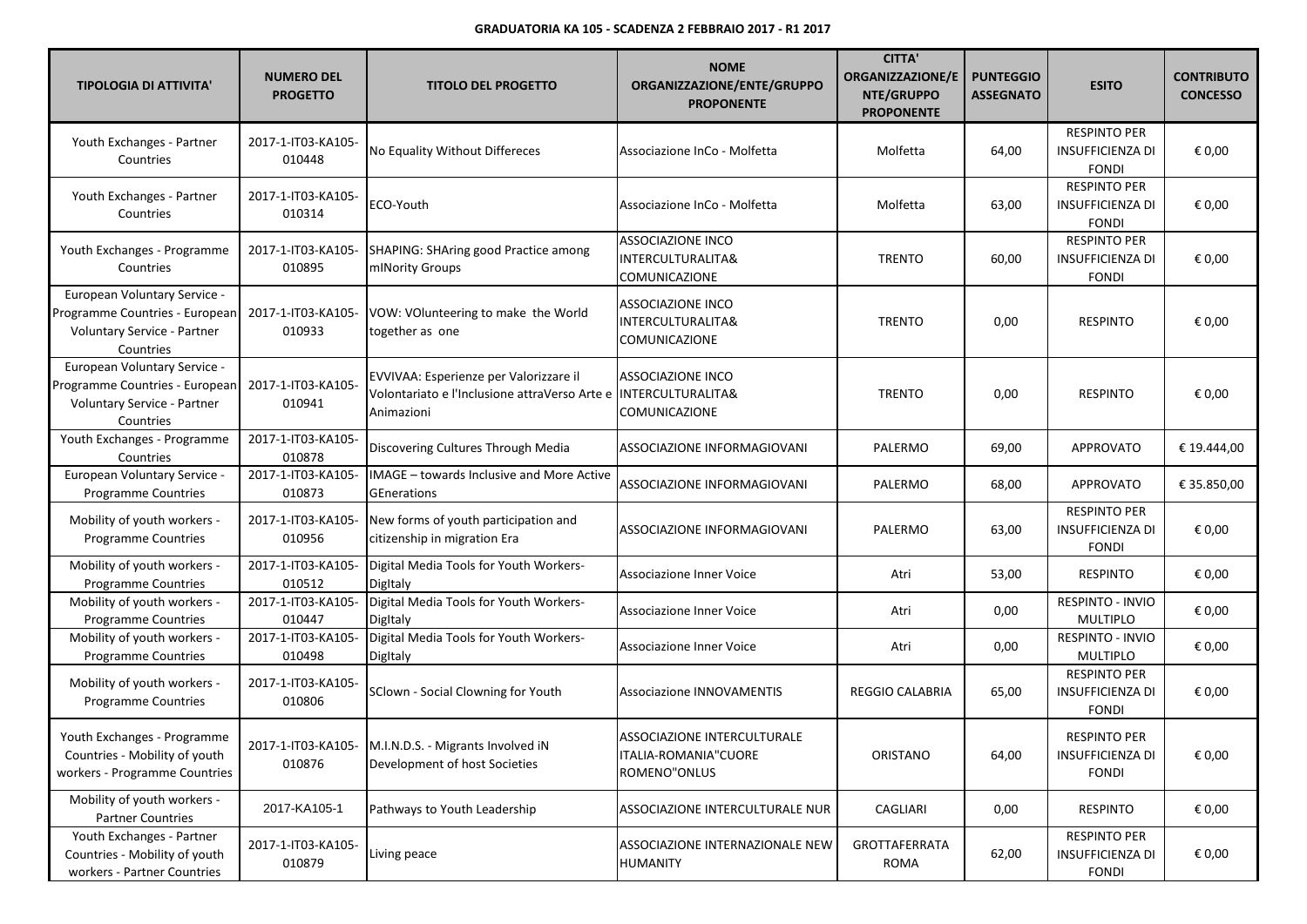| <b>TIPOLOGIA DI ATTIVITA'</b>                                                                                                                                 | <b>NUMERO DEL</b><br><b>PROGETTO</b> | <b>TITOLO DEL PROGETTO</b>                                                                                           | <b>NOME</b><br>ORGANIZZAZIONE/ENTE/GRUPPO<br><b>PROPONENTE</b>     | <b>CITTA'</b><br><b>ORGANIZZAZIONE/E</b><br>NTE/GRUPPO<br><b>PROPONENTE</b> | <b>PUNTEGGIO</b><br><b>ASSEGNATO</b> | <b>ESITO</b>                                                   | <b>CONTRIBUTO</b><br><b>CONCESSO</b> |
|---------------------------------------------------------------------------------------------------------------------------------------------------------------|--------------------------------------|----------------------------------------------------------------------------------------------------------------------|--------------------------------------------------------------------|-----------------------------------------------------------------------------|--------------------------------------|----------------------------------------------------------------|--------------------------------------|
| Youth Exchanges - Programme<br>Countries                                                                                                                      | 2017-1-IT03-KA105-<br>010829         | Gender on Move - facilitare l'inclusione<br>delle giovani migranti combattendo le<br>discriminazioni multiple online | ASSOCIAZIONE ITALIANA<br>COOPERAZIONE EUROPA MONDO                 | <b>ROMA</b>                                                                 | 80,00                                | <b>APPROVATO</b>                                               | € 16.755,00                          |
| Youth Exchanges - Programme<br>Countries                                                                                                                      | 2017-1-IT03-KA105-<br>010650         | FOOD we make it GOOD!                                                                                                | <b>ASSOCIAZIONE ITALIANA SOCI</b><br><b>COSTRUTTORI IBO ITALIA</b> | <b>FERRARA</b>                                                              | 55,00                                | <b>RESPINTO</b>                                                | € 0,00                               |
| Youth Exchanges - Programme<br>Countries                                                                                                                      | 2017-1-IT03-KA105-<br>010544         | YOUTH FOR A SMILE                                                                                                    | Associazione Juvenes                                               | Bolzano                                                                     | 45,00                                | <b>RESPINTO</b>                                                | € 0,00                               |
| Mobility of youth workers -<br>Programme Countries                                                                                                            | 2017-1-IT03-KA105-<br>010730         | RI-apprendo                                                                                                          | Associazione Koinè                                                 | Gibellina                                                                   | 57,00                                | <b>RESPINTO</b>                                                | € 0,00                               |
| Youth Exchanges - Programme<br>Countries                                                                                                                      | 2017-1-IT03-KA105-<br>010438         | Start up now                                                                                                         | Associazione Koinè                                                 | Gibellina                                                                   | 56,00                                | <b>RESPINTO</b>                                                | € 0,00                               |
| Youth Exchanges - Programme<br>Countries                                                                                                                      | 2017-1-IT03-KA105-<br>010591         | Europe is our future                                                                                                 | Associazione Koinè                                                 | Gibellina                                                                   | 56,00                                | <b>RESPINTO</b>                                                | € 0,00                               |
| Mobility of youth workers -<br><b>Partner Countries</b>                                                                                                       | 2017-1-IT03-KA105-<br>010961         | Design the Employability                                                                                             | Associazione La Stazione                                           | San Miniato                                                                 | 29,00                                | <b>RESPINTO</b>                                                | € 0,00                               |
| Youth Exchanges - Programme<br>Countries                                                                                                                      | 2017-1-IT03-KA105-<br>010713         | Folk Fermento - Rythm as universal<br>language                                                                       | Associazione Lab.Banda                                             | Benevento                                                                   | 44,00                                | <b>RESPINTO</b>                                                | € 0,00                               |
| Youth Exchanges - Programme<br>Countries                                                                                                                      | 2017-1-IT03-KA105-<br>010475         | Music for chameleon                                                                                                  | Associazione Lab.Banda                                             | Benevento                                                                   | 39,00                                | <b>RESPINTO</b>                                                | € 0,00                               |
| Mobility of youth workers -<br><b>Programme Countries</b>                                                                                                     | 2017-1-IT03-KA105-<br>010633         | Europe Comunication for social inclusion                                                                             | Associazione Liberi Artigiani                                      | Poggio Catino (RI)                                                          | 60,00                                | <b>RESPINTO PER</b><br><b>INSUFFICIENZA DI</b><br><b>FONDI</b> | € 0,00                               |
| Mobility of youth workers -<br>Programme Countries                                                                                                            | 2017-1-IT03-KA105-<br>010634         | Young Entrepreneurs in Social Sector                                                                                 | Associazione Liberi Artigiani                                      | Poggio Catino (RI)                                                          | 47,00                                | <b>RESPINTO</b>                                                | € 0,00                               |
| Mobility of youth workers -<br>Programme Countries - Youth<br>Exchanges - Programme<br>Countries                                                              | 2017-1-IT03-KA105-<br>010624         | GEM<br><b>Gender Equality and Migration</b>                                                                          | <b>ASSOCIAZIONE LUNARIA</b>                                        | <b>ROMA</b>                                                                 | 78,00                                | <b>APPROVATO</b>                                               | €46.594,00                           |
| European Voluntary Service -<br>Programme Countries - Mobility<br>of youth workers - Programme<br>Countries - Youth Exchanges -<br><b>Programme Countries</b> | 2017-1-IT03-KA105-<br>010640         | <b>INSIDE OUT</b><br>Developing tools for inclusive youth<br>projects                                                | ASSOCIAZIONE LUNARIA                                               | <b>ROMA</b>                                                                 | 58,50                                | <b>RESPINTO</b>                                                | € 0,00                               |
| Youth Exchanges - Programme<br>Countries                                                                                                                      | 2017-1-IT03-KA105-<br>010383         | Sounds of Europe                                                                                                     | Associazione Musicale ARS NOVA                                     | Colleferro                                                                  | 45,00                                | <b>RESPINTO</b>                                                | € 0,00                               |
| Mobility of youth workers -<br><b>Programme Countries</b>                                                                                                     | 2017-1-IT03-KA105-<br>010564         | SoundFlash                                                                                                           | ASSOCIAZIONE MUSICALE DIAPASON                                     | CELLAMARE                                                                   | 70,00                                | <b>RESPINTO PER</b><br><b>INSUFFICIENZA DI</b><br><b>FONDI</b> | € 0,00                               |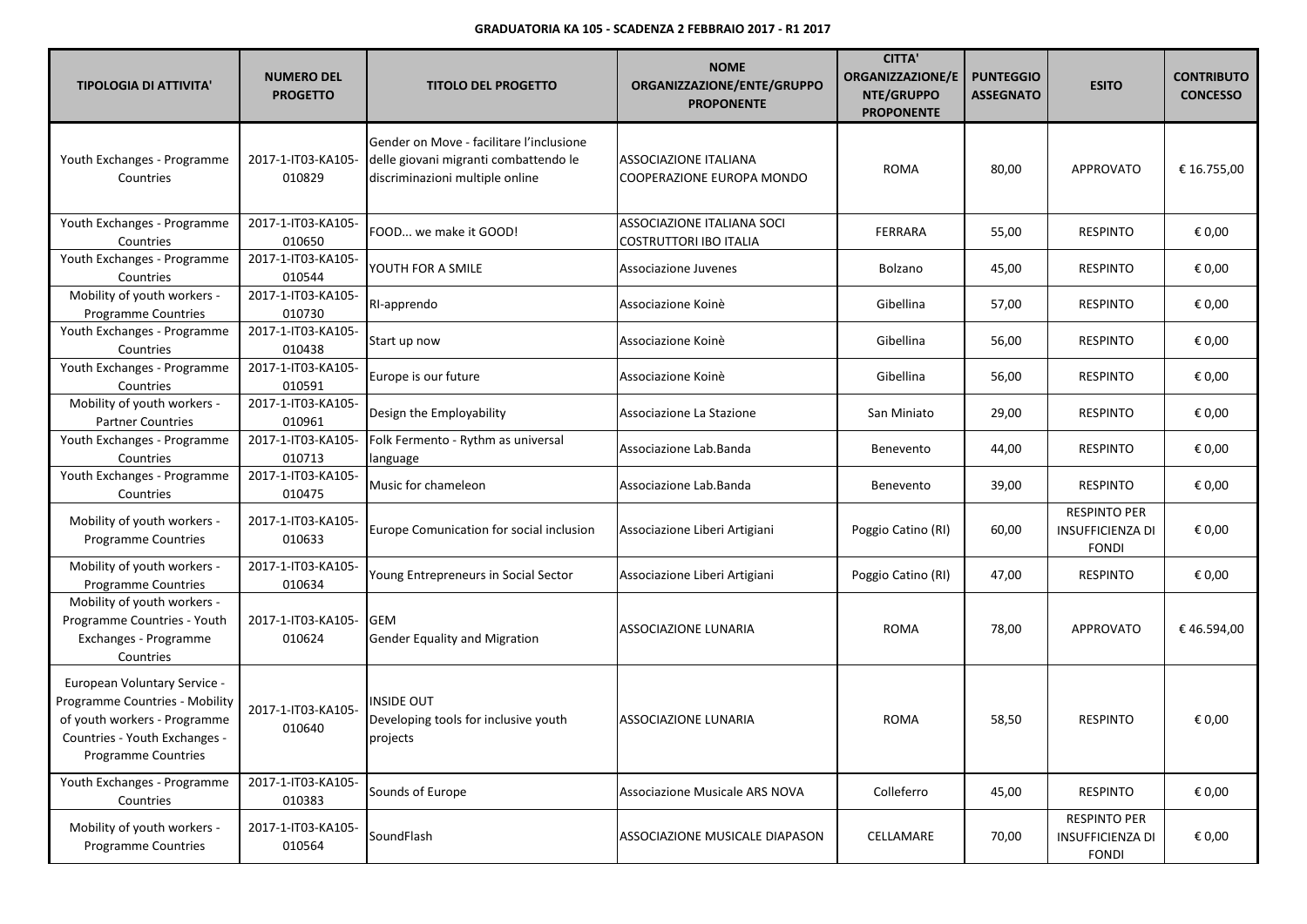| <b>TIPOLOGIA DI ATTIVITA'</b>                                                                 | <b>NUMERO DEL</b><br><b>PROGETTO</b> | <b>TITOLO DEL PROGETTO</b>                                                      | <b>NOME</b><br>ORGANIZZAZIONE/ENTE/GRUPPO<br><b>PROPONENTE</b>       | <b>CITTA'</b><br><b>ORGANIZZAZIONE/E</b><br>NTE/GRUPPO<br><b>PROPONENTE</b> | <b>PUNTEGGIO</b><br><b>ASSEGNATO</b> | <b>ESITO</b>                                                   | <b>CONTRIBUTO</b><br><b>CONCESSO</b> |
|-----------------------------------------------------------------------------------------------|--------------------------------------|---------------------------------------------------------------------------------|----------------------------------------------------------------------|-----------------------------------------------------------------------------|--------------------------------------|----------------------------------------------------------------|--------------------------------------|
| Youth Exchanges - Partner<br>Countries                                                        | 2017-1-IT03-KA105-<br>010392         | Young Jam Music to foster tolerance, non<br>discrimination and Social Inclusion | ASSOCIAZIONE MUSICALE E CORPO<br><b>BANDISTICO "VINCENZO BELLINI</b> | SANTA TERESA DI<br>RIVA                                                     | 64,00                                | <b>RESPINTO PER</b><br><b>INSUFFICIENZA DI</b><br><b>FONDI</b> | € 0,00                               |
| Youth Exchanges - Programme<br>Countries                                                      | 2017-1-IT03-KA105-<br>010491         | l Diversità Ambientale e Diversità Culturale<br>per l'Europa del Futuro!        | Associazione Musicale S.Cecilia -<br>Banda musicale S.Cecilia        | Villacidro                                                                  | 67,00                                | <b>RESPINTO PER</b><br><b>INSUFFICIENZA DI</b><br><b>FONDI</b> | € 0,00                               |
| Youth Exchanges - Programme<br>Countries                                                      | 2017-1-IT03-KA105-<br>010397         | <b>CHAMELEONIC LIFE.</b>                                                        | Associazione no profit Sicily Plus                                   | Zafferana Etnea                                                             | 61,00                                | <b>RESPINTO PER</b><br><b>INSUFFICIENZA DI</b><br><b>FONDI</b> | € 0,00                               |
| Mobility of youth workers -<br><b>Programme Countries</b>                                     | 2017-1-IT03-KA105-<br>010781         | Animate the Global Change                                                       | ASSOCIAZIONE OTTOVOLANTE                                             | <b>BOLOGNA</b>                                                              | 62,00                                | <b>RESPINTO PER</b><br><b>INSUFFICIENZA DI</b><br><b>FONDI</b> | € 0,00                               |
| Youth Exchanges - Programme<br>Countries                                                      | 2017-1-IT03-KA105-<br>010762         | Home Cooking                                                                    | ASSOCIAZIONE OTTOVOLANTE                                             | <b>BOLOGNA</b>                                                              | 60,00                                | <b>RESPINTO PER</b><br><b>INSUFFICIENZA DI</b><br><b>FONDI</b> | € 0,00                               |
| Youth Exchanges - Programme<br>Countries                                                      | 2017-1-IT03-KA105-<br>010931         | The Europe that we would all like, More<br>Inclusive and Solidary               | Associazione POSEIDON                                                | Villafranca Tirrena                                                         | 49,00                                | <b>RESPINTO</b>                                                | € 0,00                               |
| Youth Exchanges - Programme<br>Countries                                                      | 2017-1-IT03-KA105-<br>010881         | The Europe that we would all like, More<br>Inclusive and Solidary               | <b>Associazione POSEIDON</b>                                         | Villafranca Tirrena                                                         | 0,00                                 | <b>RESPINTO - INVIO</b><br><b>MULTIPLO</b>                     | € 0,00                               |
| Youth Exchanges - Programme<br>Countries                                                      | 2017-1-IT03-KA105-<br>010488         | Play to Integrate                                                               | Associazione Pro Loco Colonna                                        | Colonna                                                                     | 64,00                                | <b>RESPINTO PER</b><br><b>INSUFFICIENZA DI</b><br><b>FONDI</b> | € 0,00                               |
| Youth Exchanges - Programme<br>Countries                                                      | 2017-1-IT03-KA105-<br>010369         | We Activate Our Heart                                                           | Associazione Pro Loco Colonna                                        | Colonna                                                                     | 42,00                                | <b>RESPINTO</b>                                                | € 0,00                               |
| Mobility of youth workers -<br>Programme Countries                                            | 2017-1-IT03-KA105-<br>010284         | #WelcomeHere                                                                    | Associazione Progetto Europa                                         | Lamezia Terme                                                               | 70,00                                | <b>RESPINTO PER</b><br><b>INSUFFICIENZA DI</b><br><b>FONDI</b> | € 0,00                               |
| Youth Exchanges - Programme<br>Countries - Mobility of youth<br>workers - Programme Countries | 2017-1-IT03-KA105-<br>010334         | First steps 4 employability                                                     | Associazione Progetto Europa                                         | Lamezia Terme                                                               | 60,00                                | <b>RESPINTO PER</b><br><b>INSUFFICIENZA DI</b><br><b>FONDI</b> | € 0,00                               |
| Mobility of youth workers -<br><b>Partner Countries</b>                                       | 2017-1-IT03-KA105-<br>010804         | Made in Eataly                                                                  | Associazione Prohairesis                                             | Cagliari                                                                    | 45,00                                | <b>RESPINTO</b>                                                | € 0,00                               |
| Mobility of youth workers -<br><b>Programme Countries</b>                                     | 2017-1-IT03-KA105-<br>010871         | Building Bridges for +Citizenship                                               | Associazione Sabbeen Group                                           | Viadana                                                                     | 61,00                                | <b>RESPINTO PER</b><br>INSUFFICIENZA DI<br><b>FONDI</b>        | € 0,00                               |
| Youth Exchanges - Programme<br>Countries                                                      | 2017-1-IT03-KA105-<br>010817         | Sound of Coloured Footsteps                                                     | Associazione Sabbeen Group                                           | Viadana                                                                     | 48,00                                | <b>RESPINTO</b>                                                | € 0,00                               |
| Mobility of youth workers -<br><b>Partner Countries</b>                                       | 2017-1-IT03-KA105-<br>010332         | Prevenire la Radicalizzazione tra i Giovani<br>per la Pace                      | <b>ASSOCIAZIONE SIKANIE</b>                                          | Sinagra                                                                     | 58,00                                | <b>RESPINTO</b>                                                | € 0,00                               |
| European Voluntary Service -<br><b>Programme Countries</b>                                    | 2017-1-IT03-KA105-<br>010331         | <b>HOTSPOT SVE</b>                                                              | <b>ASSOCIAZIONE SIKANIE</b>                                          | Sinagra                                                                     | 50,00                                | <b>RESPINTO</b>                                                | € 0,00                               |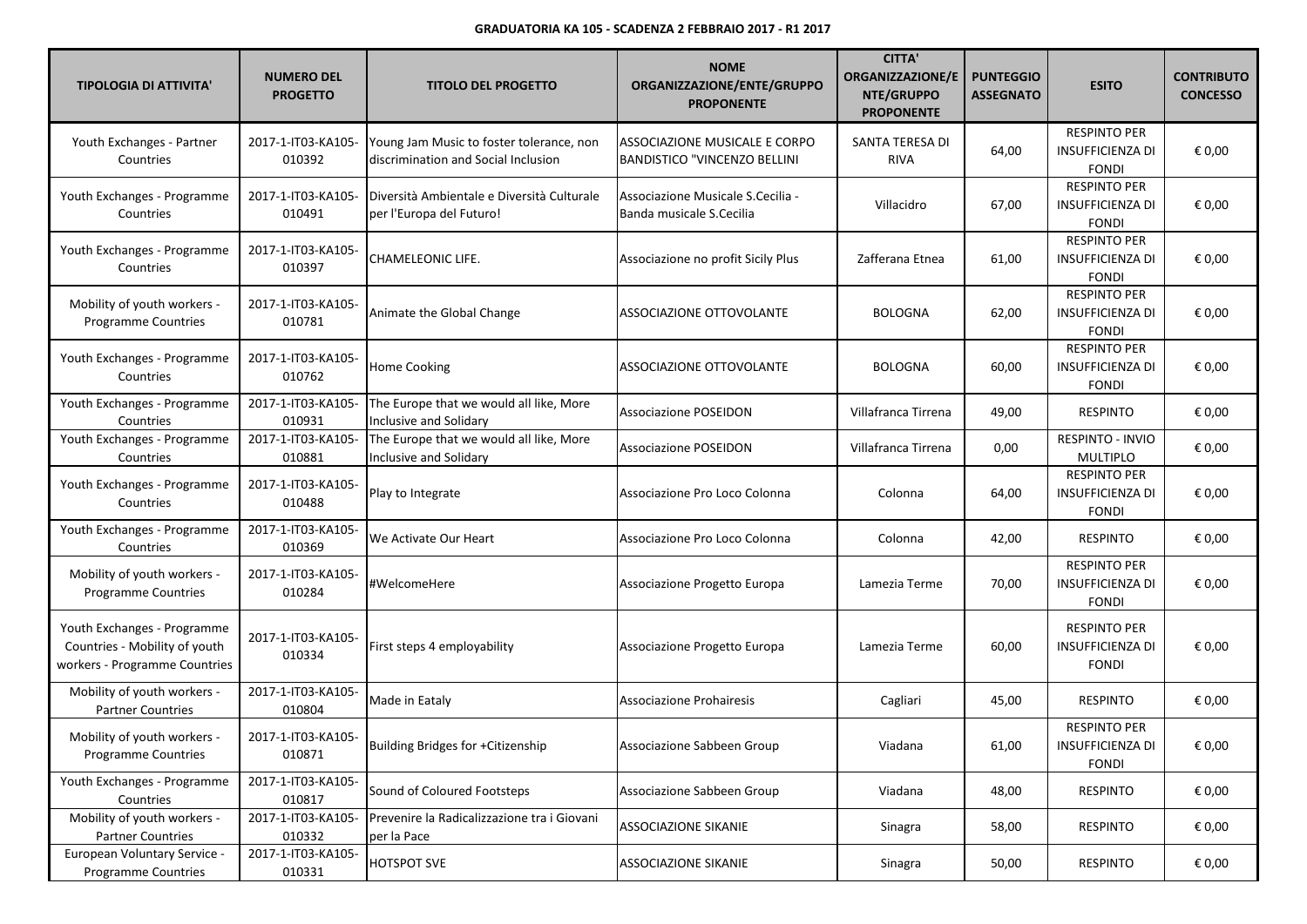| <b>TIPOLOGIA DI ATTIVITA'</b>                                                             | <b>NUMERO DEL</b><br><b>PROGETTO</b> | <b>TITOLO DEL PROGETTO</b>                                               | <b>NOME</b><br>ORGANIZZAZIONE/ENTE/GRUPPO<br><b>PROPONENTE</b>                         | <b>CITTA'</b><br><b>ORGANIZZAZIONE/E</b><br>NTE/GRUPPO<br><b>PROPONENTE</b> | <b>PUNTEGGIO</b><br><b>ASSEGNATO</b> | <b>ESITO</b>                                                   | <b>CONTRIBUTO</b><br><b>CONCESSO</b> |
|-------------------------------------------------------------------------------------------|--------------------------------------|--------------------------------------------------------------------------|----------------------------------------------------------------------------------------|-----------------------------------------------------------------------------|--------------------------------------|----------------------------------------------------------------|--------------------------------------|
| Youth Exchanges - Programme<br>Countries                                                  | 2017-1-IT03-KA105-<br>010323         | Sportegration                                                            | Associazione Sociale Culturale "U<br>Carrett"                                          | Pignola (PZ)                                                                | 52,00                                | <b>RESPINTO</b>                                                | € 0,00                               |
| Youth Exchanges - Programme<br>Countries                                                  | 2017-1-IT03-KA105-<br>010381         | Every North is South for another country                                 | ASSOCIAZIONE SOS EUROPA                                                                | ROME                                                                        | 54,00                                | <b>RESPINTO</b>                                                | € 0,00                               |
| Mobility of youth workers -<br><b>Programme Countries</b>                                 | 2017-1-IT03-KA105-<br>010602         | Erasmus+. Before and After. What to do for<br>the future?                | <b>ASSOCIAZIONE SOS EUROPA</b>                                                         | ROME                                                                        | 47,00                                | <b>RESPINTO</b>                                                | € 0,00                               |
| Mobility of youth workers -<br>Programme Countries                                        | 2017-1-IT03-KA105-<br>010738         | Led by Your Goal                                                         | Associazione Sportiva Dilettantistica e<br>di Promozione Sociale Eclettica             | Caltanissetta                                                               | 38,00                                | <b>RESPINTO</b>                                                | € 0,00                               |
| Youth Exchanges - Programme<br>Countries                                                  | 2017-1-IT03-KA105-<br>010529         | Sport Values for crossing boarders                                       | <b>ASSOCIAZIONE SPORTIVA</b><br>DILETTANTISTICA TENNIS CLUB<br>JUNIOR S.TERESA DI RIVA | SANTA TERESA DI<br><b>RIVA</b>                                              | 57,00                                | <b>RESPINTO</b>                                                | € 0,00                               |
| Mobility of youth workers -<br>Programme Countries                                        | 2017-1-IT03-KA105-<br>010461         | Migration 2020: Towards a Sustainable<br>Inclusion                       | Associazione Studenti per la Città                                                     | Decimomannu                                                                 | 80,00                                | <b>APPROVATO</b>                                               | € 24.118,00                          |
| Youth Exchanges - Programme<br>Countries                                                  | 2017-1-IT03-KA105-<br>010437         | Catch the moment! Wide angle of diversity                                | Associazione Studenti per la Città                                                     | Decimomannu                                                                 | 60,00                                | <b>RESPINTO PER</b><br><b>INSUFFICIENZA DI</b><br><b>FONDI</b> | € 0,00                               |
| Youth Exchanges - Programme<br>Countries                                                  | 2017-1-IT03-KA105-<br>010710         | Youth E-volution                                                         | Associazione Studenti per la Città                                                     | Decimomannu                                                                 | 60,00                                | <b>RESPINTO PER</b><br><b>INSUFFICIENZA DI</b><br><b>FONDI</b> | € 0,00                               |
| Youth Exchanges - Partner<br>Countries - Mobility of youth<br>workers - Partner Countries | 2017-1-IT03-KA105-<br>010723         | <b>GEA</b> (Green Environment Actions) with<br>Youth!                    | Associazione Trentino con i Balcani<br>Onlus                                           | Trento                                                                      | 60,00                                | <b>RESPINTO PER</b><br><b>INSUFFICIENZA DI</b><br><b>FONDI</b> | € 0,00                               |
| Youth Exchanges - Partner<br>Countries - Mobility of youth<br>workers - Partner Countries | 2017-1-IT03-KA105-<br>010988         | Ctrl-Alt-Health! Re-starting from youth to<br>promote healthy lifestyles | Associazione Trentino con i Balcani<br>Onlus                                           | Trento                                                                      | 60,00                                | <b>RESPINTO PER</b><br><b>INSUFFICIENZA DI</b><br><b>FONDI</b> | € 0,00                               |
| Youth Exchanges - Programme<br>Countries                                                  | 2017-1-IT03-KA105-<br>010792         | How To Get Along With EU                                                 | Associazione Trepuntozero                                                              | Torino                                                                      | 68,00                                | APPROVATO                                                      | € 15.611,00                          |
| Youth Exchanges - Programme<br>Countries                                                  | 2017-1-IT03-KA105-<br>010379         | Musica Arte Tecnologia per il Sociale 4.0                                | Associazione Turistica Pro Loco<br>Guamaggiore                                         | Guamaggiore                                                                 | 56,00                                | <b>RESPINTO</b>                                                | € 0,00                               |
| Youth Exchanges - Partner<br>Countries                                                    | 2017-1-IT03-KA105-<br>010921         | Broadcast YOU2.0                                                         | Banda Larga Associazione Culturale<br>Onlus                                            | Torino                                                                      | 0,00                                 | <b>RESPINTO</b>                                                | € 0,00                               |
| Youth Exchanges - Programme<br>Countries                                                  | 2017-1-IT03-KA105-<br>010330         | Un suono per due mondi                                                   | Banda Musicale "I Leoncini d'Abruzzo"                                                  | Pescina                                                                     | 66,00                                | <b>RESPINTO PER</b><br><b>INSUFFICIENZA DI</b><br><b>FONDI</b> | € 0,00                               |
| Youth Exchanges - Partner<br>Countries                                                    | 2017-1-IT03-KA105-<br>010538         | Let's communicate! Creative ways to share<br>a message                   | Bari European Network                                                                  | Bari                                                                        | 59,00                                | <b>RESPINTO</b>                                                | € 0,00                               |
| Youth Exchanges - Programme<br>Countries                                                  | 2017-1-IT03-KA105-<br>010711         | Learn Different - Get Better                                             | <b>Bel Quel</b>                                                                        | Sala Bolognese                                                              | 60,00                                | <b>RESPINTO PER</b><br><b>INSUFFICIENZA DI</b><br><b>FONDI</b> | € 0,00                               |
| Youth Exchanges - Programme<br>Countries                                                  | 2017-1-IT03-KA105-<br>010969         | Food and tradition: Our job!                                             | Belmonte in Rete - Belmonte Network                                                    | <b>Belmonte Calabro</b>                                                     | 0,00                                 | <b>RESPINTO</b>                                                | € 0,00                               |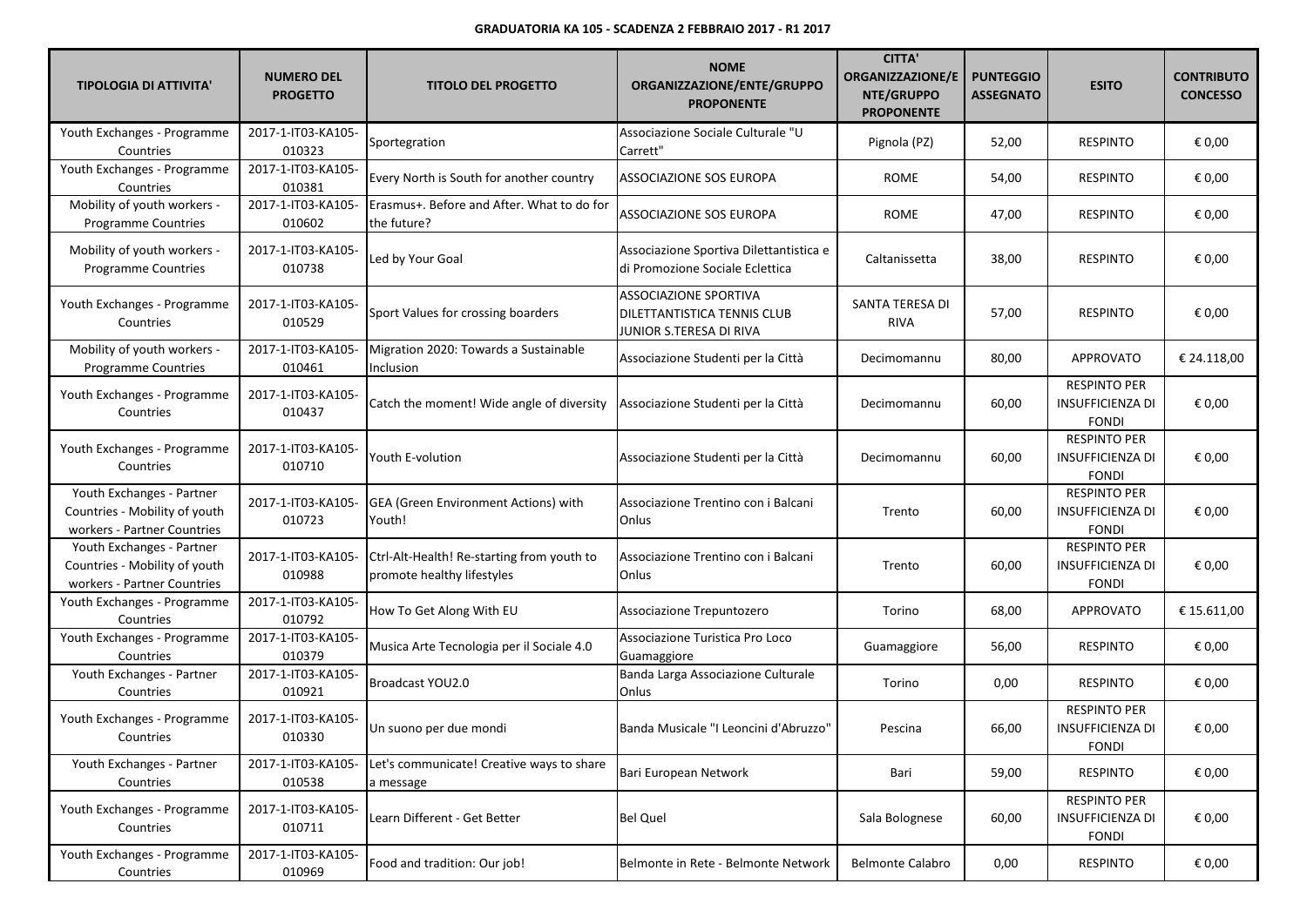| <b>TIPOLOGIA DI ATTIVITA'</b>                                                                    | <b>NUMERO DEL</b><br><b>PROGETTO</b> | <b>TITOLO DEL PROGETTO</b>                                         | <b>NOME</b><br>ORGANIZZAZIONE/ENTE/GRUPPO<br><b>PROPONENTE</b>                       | <b>CITTA'</b><br><b>ORGANIZZAZIONE/E</b><br>NTE/GRUPPO<br><b>PROPONENTE</b> | <b>PUNTEGGIO</b><br><b>ASSEGNATO</b> | <b>ESITO</b>                                                   | <b>CONTRIBUTO</b><br><b>CONCESSO</b> |
|--------------------------------------------------------------------------------------------------|--------------------------------------|--------------------------------------------------------------------|--------------------------------------------------------------------------------------|-----------------------------------------------------------------------------|--------------------------------------|----------------------------------------------------------------|--------------------------------------|
| Youth Exchanges - Programme<br>Countries                                                         | 2017-1-IT03-KA105-<br>010636         | Dislike Homophobic Discrimination                                  | <b>Beyond The Horizons</b>                                                           | Orta Nova                                                                   | 31,00                                | <b>RESPINTO</b>                                                | € 0,00                               |
| Youth Exchanges - Programme<br>Countries                                                         | 2017-1-IT03-KA105-<br>010639         | No-One Can Own Anyone                                              | <b>Beyond The Horizons</b>                                                           | Orta Nova                                                                   | 30,00                                | <b>RESPINTO</b>                                                | € 0,00                               |
| Mobility of youth workers -<br>Programme Countries - Youth<br>Exchanges - Programme<br>Countries | 2017-1-IT03-KA105-<br>010679         | YOUTH MAP                                                          | <b>BOND OF UNION SOCIETA'</b><br>COOPERATIVA SOCIALE                                 | PALERMO                                                                     | 75,00                                | <b>APPROVATO</b>                                               | € 27.480,00                          |
| Youth Exchanges - Programme<br>Countries                                                         | 2017-1-IT03-KA105-<br>010983         | TEll me A Myth                                                     | Borgorose                                                                            | Rieti                                                                       | 60,00                                | <b>RESPINTO PER</b><br><b>INSUFFICIENZA DI</b><br><b>FONDI</b> | € 0,00                               |
| Youth Exchanges - Programme<br>Countries                                                         | 2017-1-IT03-KA105-<br>010779         | TEII me A Myth                                                     | Borgorose                                                                            | Rieti                                                                       | 0,00                                 | RESPINTO - INVIO<br><b>MULTIPLO</b>                            | € 0,00                               |
| Youth Exchanges - Programme<br>Countries                                                         | 2017-1-IT03-KA105-<br>010584         | Stay in Europe Keep tolerant                                       | <b>Bright Side</b>                                                                   | calimera                                                                    | 0,00                                 | <b>RESPINTO</b>                                                | € 0,00                               |
| Youth Exchanges - Programme<br>Countries                                                         | 2017-1-IT03-KA105-<br>010583         | Stay in Europe Keep tolerant                                       | <b>Bright Side</b>                                                                   | calimera                                                                    | 0,00                                 | RESPINTO - INVIO<br><b>MULTIPLO</b>                            | € 0,00                               |
| Mobility of youth workers -<br><b>Partner Countries</b>                                          | 2017-1-IT03-KA105-<br>010696         | Theatre as Intercultural Dialogue<br><b>Empowerment Instrument</b> | Caleidoscopio                                                                        | Paola                                                                       | 46,00                                | <b>RESPINTO</b>                                                | € 0,00                               |
| Mobility of youth workers -<br><b>Programme Countries</b>                                        | 2017-1-IT03-KA105-<br>010592         | <b>EMOTIONAL MANAGEMENT: NEW</b><br>PATTERNS OF PARTICIPATION      | CALLYSTOARTS ASSOCIAZIONE<br><b>CULTURALE</b>                                        | SAN GIORGIO A<br>CREMANO                                                    | 0,00                                 | <b>RESPINTO</b>                                                | € 0,00                               |
| Mobility of youth workers -<br>Programme Countries                                               | 2017-1-IT03-KA105-<br>010548         | <b>EMOTIONAL MANAGEMENT: NEW</b><br>PATTERNS OF PARTICIPATION      | CALLYSTOARTS ASSOCIAZIONE<br><b>CULTURALE</b>                                        | SAN GIORGIO A<br>CREMANO                                                    | 0,00                                 | RESPINTO - INVIO<br><b>MULTIPLO</b>                            | € 0,00                               |
| Mobility of youth workers -<br>Programme Countries                                               | 2017-1-IT03-KA105-<br>010551         | Campus4ALL                                                         | Campus Salute Onlus                                                                  | <b>Naples</b>                                                               | 55,00                                | <b>RESPINTO</b>                                                | € 0,00                               |
| European Voluntary Service -<br>Programme Countries                                              | 2017-1-IT03-KA105-<br>010825         | Piattaforma X                                                      | Cantiere Giovani Cooperativa Sociale<br>ONLUS                                        | Frattamaggiore                                                              | 61,00                                | <b>RESPINTO PER</b><br><b>INSUFFICIENZA DI</b><br><b>FONDI</b> | € 0,00                               |
| Youth Exchanges - Partner<br>Countries                                                           | 2017-1-IT03-KA105-<br>010434         | heARTbeats                                                         | CaravanSerai Palermo                                                                 | Palermo                                                                     | 65,00                                | <b>RESPINTO PER</b><br><b>INSUFFICIENZA DI</b><br><b>FONDI</b> | € 0,00                               |
| Youth Exchanges - Partner<br>Countries                                                           | 2017-1-IT03-KA105-<br>010335         | ARTichok                                                           | CaravanSerai Palermo                                                                 | Palermo                                                                     | 50,00                                | <b>RESPINTO</b>                                                | € 0,00                               |
| Youth Exchanges - Programme<br>Countries                                                         | 2017-1-IT03-KA105-<br>010889         | Participate 4 Change!                                              | Casa Pertini                                                                         | Trecastagni                                                                 | 58,00                                | <b>RESPINTO</b>                                                | € 0,00                               |
| Mobility of youth workers -<br><b>Partner Countries</b>                                          | 2017-1-IT03-KA105-<br>010891         | <b>WIDI.COM COMmunication WIthout</b><br><b>DIscrimination</b>     | CEIPES - Centro Internazionale per la<br>Promozione dell Educazione e lo<br>Sviluppo | Palermo                                                                     | 0,00                                 | <b>RESPINTO</b>                                                | € 0,00                               |
| European Voluntary Service -<br><b>Programme Countries</b>                                       | 2017-1-IT03-KA105-<br>010646         | Percorsi a sostegno del benessere educativo Cemea del Mezzogiorno  |                                                                                      | Rome                                                                        | 77,00                                | <b>APPROVATO</b>                                               | € 28.100,00                          |
| Youth Exchanges - Programme<br>Countries                                                         | 2017-1-IT03-KA105-<br>010808         | KEEPinMIND: critical thinking and better<br>informed youngsters    | CENTRO DIEGO FABBRI DI STUDI<br>RICERCHE E FORMAZIONE SUL TEATRO                     | <b>FORLI</b>                                                                | 70,00                                | <b>APPROVATO</b>                                               | € 23.032,00                          |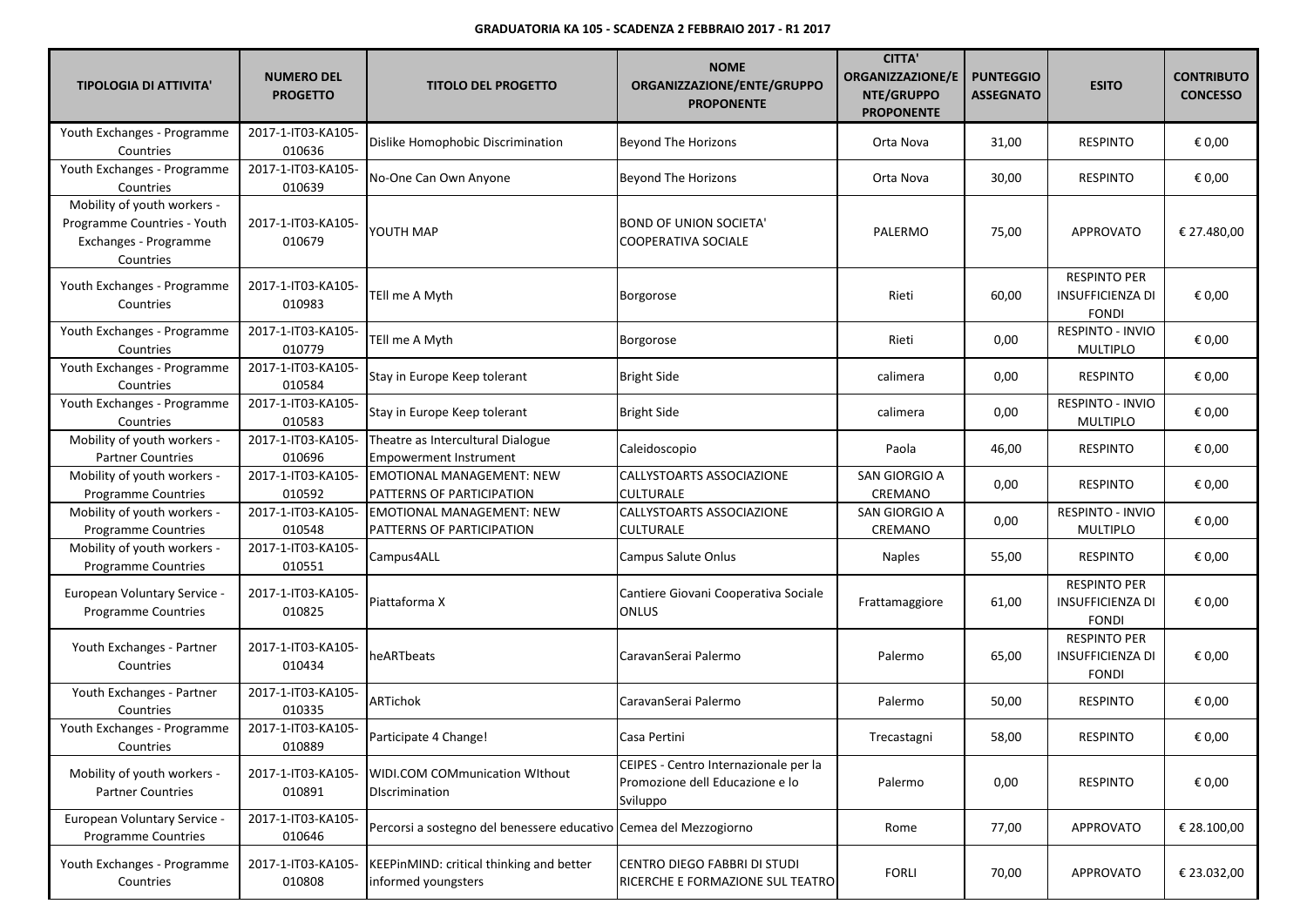| <b>TIPOLOGIA DI ATTIVITA'</b>                                                                 | <b>NUMERO DEL</b><br><b>PROGETTO</b> | <b>TITOLO DEL PROGETTO</b>                                                             | <b>NOME</b><br>ORGANIZZAZIONE/ENTE/GRUPPO<br><b>PROPONENTE</b>        | <b>CITTA'</b><br><b>ORGANIZZAZIONE/E</b><br>NTE/GRUPPO<br><b>PROPONENTE</b> | <b>PUNTEGGIO</b><br><b>ASSEGNATO</b> | <b>ESITO</b>                                                   | <b>CONTRIBUTO</b><br><b>CONCESSO</b> |
|-----------------------------------------------------------------------------------------------|--------------------------------------|----------------------------------------------------------------------------------------|-----------------------------------------------------------------------|-----------------------------------------------------------------------------|--------------------------------------|----------------------------------------------------------------|--------------------------------------|
| Mobility of youth workers -<br><b>Partner Countries</b>                                       | 2017-1-IT03-KA105-<br>010841         | 'Make Europe A Better Place"                                                           | Centro educativo di progettazione e<br>hosting internazionale         | treviso                                                                     | 61,00                                | <b>RESPINTO PER</b><br><b>INSUFFICIENZA DI</b><br><b>FONDI</b> | € 0,00                               |
| Youth Exchanges - Partner<br>Countries                                                        | 2017-1-IT03-KA105-<br>010585         | <b>Against Exclusion NEw Artistic Skills</b>                                           | CENTRO INTERCULTURALE ARTISTICO<br>SICILIANO - LA GUILLA              | Palermo                                                                     | 64,00                                | <b>RESPINTO PER</b><br><b>INSUFFICIENZA DI</b><br><b>FONDI</b> | € 0,00                               |
| Mobility of youth workers -<br><b>Partner Countries</b>                                       | 2017-1-IT03-KA105-<br>010798         | YOuth workers USing Theatre Against<br>Radicalisation                                  | CENTRO INTERCULTURALE ARTISTICO<br>SICILIANO - LA GUILLA              | Palermo                                                                     | 51,00                                | <b>RESPINTO</b>                                                | € 0,00                               |
| Youth Exchanges - Programme<br>Countries                                                      | 2017-1-IT03-KA105-<br>010938         | Sport as a Tool to Educate People: Youth VS CENTRO SERVIZI ASSOCIATI<br>Discrimination | COOPERATIVA SOCIALE                                                   | CONEGLIANO                                                                  | 63,00                                | <b>RESPINTO PER</b><br><b>INSUFFICIENZA DI</b><br><b>FONDI</b> | € 0,00                               |
| Youth Exchanges - Programme<br>Countries                                                      | 2017-1-IT03-KA105-<br>010914         | Long Island - Art Sicily                                                               | Centro Studi Cultura Lavoro e<br>Integrazione                         | San Giuseppe Jato                                                           | 66,00                                | <b>RESPINTO PER</b><br><b>INSUFFICIENZA DI</b><br><b>FONDI</b> | € 0,00                               |
| Youth Exchanges - Programme<br>Countries                                                      | 2017-1-IT03-KA105-<br>010457         | Borderless European Music                                                              | Centro Studi di Analisi Psicologia e<br>Sociologia Applicate 2        | Bologna                                                                     | 52,00                                | <b>RESPINTO</b>                                                | € 0,00                               |
| Youth Exchanges - Programme<br>Countries                                                      | 2017-1-IT03-KA105-<br>010351         | Interreligious dialogue for a united Europe                                            | Centro Studi Tradizioni Popolari<br>Gruppo Folk U Rafu Terra del Sale | Petralia Soprana                                                            | 54,00                                | <b>RESPINTO</b>                                                | € 0,00                               |
| Youth Exchanges - Programme<br>Countries                                                      | 2017-1-IT03-KA105-<br>010349         | Interreligious dialogue for a united Europe                                            | Centro Studi Tradizioni Popolari<br>Gruppo Folk U Rafu Terra del Sale | Petralia Soprana                                                            | 0,00                                 | RESPINTO - INVIO<br><b>MULTIPLO</b>                            | € 0,00                               |
| European Voluntary Service -<br><b>Programme Countries</b>                                    | 2017-1-IT03-KA105-<br>010450         | Shared voluntary trials                                                                | <b>CESIE</b>                                                          | <b>TRAPPETO</b>                                                             | 68,50                                | <b>APPROVATO</b>                                               | € 72.250,00                          |
| Mobility of youth workers -<br><b>Programme Countries</b>                                     | 2017-1-IT03-KA105-<br>010785         | YOU-rope in EUrope                                                                     | CET PLATFORM ITALY                                                    | CASERTA                                                                     | 64,00                                | <b>RESPINTO PER</b><br><b>INSUFFICIENZA DI</b><br><b>FONDI</b> | € 0,00                               |
| Mobility of youth workers -<br><b>Programme Countries</b>                                     | 2017-1-IT03-KA105-<br>010894         | Everybody in the place                                                                 | Cilento Youth Union                                                   | Rofrano                                                                     | 79,00                                | APPROVATO                                                      | € 18.402,00                          |
| Youth Exchanges - Programme<br>Countries                                                      | 2017-1-IT03-KA105-<br>010761         | I.B. - Intercultural Bridge                                                            | Cilento Youth Union                                                   | Rofrano                                                                     | 30,00                                | <b>RESPINTO</b>                                                | € 0,00                               |
| European Voluntary Service -<br><b>Programme Countries</b>                                    | 2017-1-IT03-KA105-<br>010623         | (Un)plug                                                                               | Cilento Youth Union                                                   | Rofrano                                                                     | 0,00                                 | <b>RESPINTO</b>                                                | € 0,00                               |
| Youth Exchanges - Programme<br>Countries                                                      | 2017-1-IT03-KA105-<br>010325         | Giorni puliti di un cielo inquinato!                                                   | Circolo ANSPI I Cimaioli                                              | Accettura                                                                   | 48,00                                | <b>RESPINTO</b>                                                | € 0,00                               |
| Mobility of youth workers -<br>Programme Countries                                            | 2017-KA105-2                         | Train to (he)art                                                                       | Circolo ARCI La Quercia                                               | CINISELLO BALSAMO                                                           | 0,00                                 | <b>RESPINTO</b>                                                | € 0,00                               |
| Youth Exchanges - Programme<br>Countries                                                      | 2017-1-IT03-KA105-<br>010911         | Time In Movement European Rythm                                                        | CIRCOLO ASSOCIATIVO AMICI DI<br>LAVIANO                               | Laviano (Sa)                                                                | 54,00                                | <b>RESPINTO</b>                                                | € 0,00                               |
| Youth Exchanges - Programme<br>Countries - Mobility of youth<br>workers - Programme Countries | 2017-1-IT03-KA105-<br>010577         | Nice to meet you.                                                                      | Circolo Baobab                                                        | Arezzo                                                                      | 56,00                                | <b>RESPINTO</b>                                                | € 0,00                               |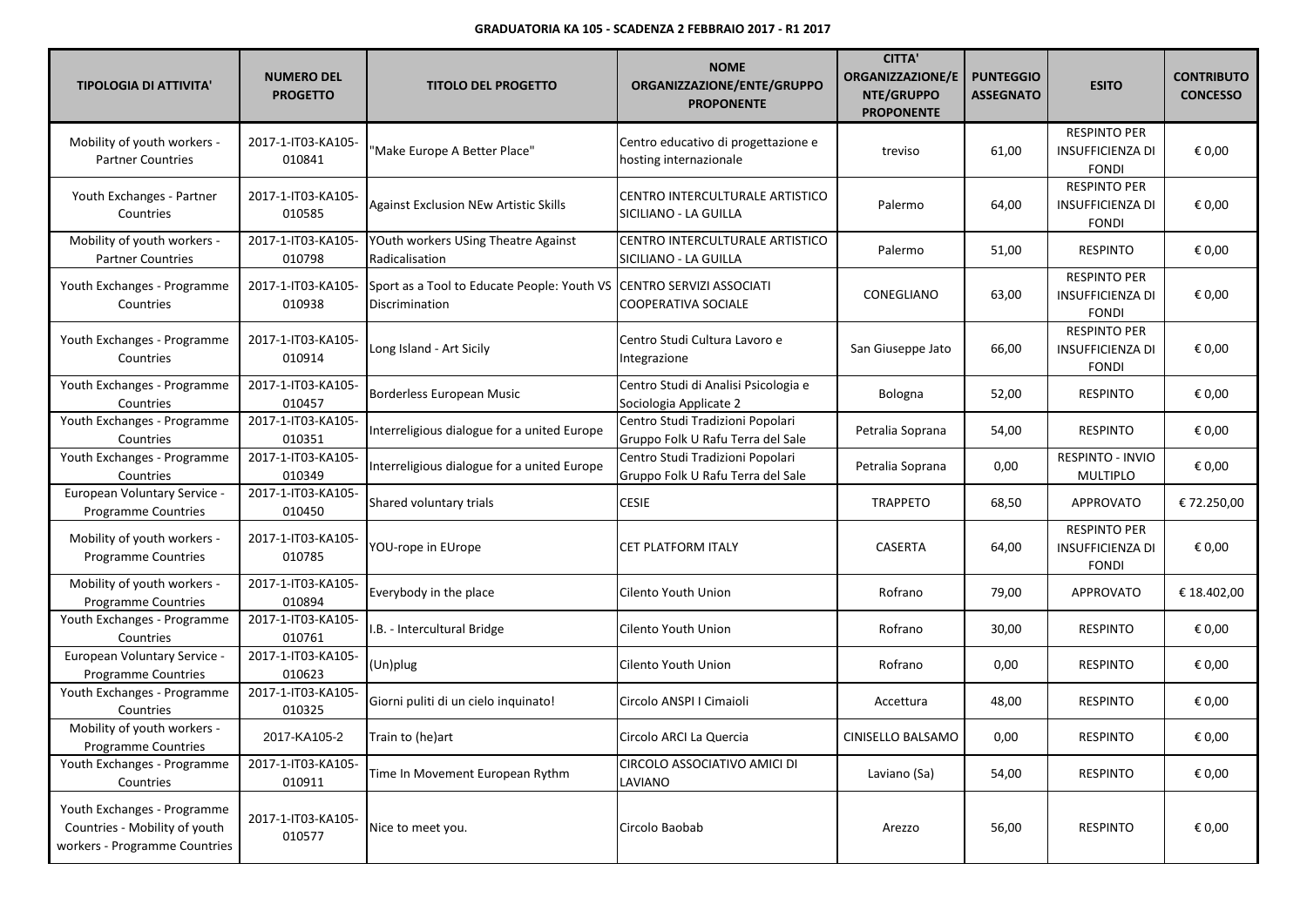| <b>TIPOLOGIA DI ATTIVITA'</b>                                                                              | <b>NUMERO DEL</b><br><b>PROGETTO</b> | <b>TITOLO DEL PROGETTO</b>                                                | <b>NOME</b><br>ORGANIZZAZIONE/ENTE/GRUPPO<br><b>PROPONENTE</b>                                | <b>CITTA'</b><br><b>ORGANIZZAZIONE/E</b><br>NTE/GRUPPO<br><b>PROPONENTE</b> | <b>PUNTEGGIO</b><br><b>ASSEGNATO</b> | <b>ESITO</b>                                                   | <b>CONTRIBUTO</b><br><b>CONCESSO</b> |
|------------------------------------------------------------------------------------------------------------|--------------------------------------|---------------------------------------------------------------------------|-----------------------------------------------------------------------------------------------|-----------------------------------------------------------------------------|--------------------------------------|----------------------------------------------------------------|--------------------------------------|
| Mobility of youth workers -<br><b>Partner Countries</b>                                                    | 2017-1-IT03-KA105-<br>010731         | <b>Environmental Training for Youth Workers</b>                           | Civitas Mileto                                                                                | mileto                                                                      | 65,00                                | <b>RESPINTO PER</b><br><b>INSUFFICIENZA DI</b><br><b>FONDI</b> | € 0,00                               |
| Youth Exchanges - Programme<br>Countries                                                                   | 2017-1-IT03-KA105-<br>010724         | Youth Employment Gateway                                                  | Civitas Mileto                                                                                | mileto                                                                      | 52,00                                | <b>RESPINTO</b>                                                | € 0,00                               |
| Mobility of youth workers -<br>Programme Countries                                                         | 2017-1-IT03-KA105-<br>010458         | Sport and Inclusion for an Healthy Lifestyle                              | Click Società Cooperativa Sociale                                                             | Viterbo                                                                     | 44,00                                | <b>RESPINTO</b>                                                | € 0,00                               |
| Youth Exchanges - Programme<br>Countries                                                                   | 2017-1-IT03-KA105-<br>010295         | Danzare sulle ali della pace                                              | Club dance folk "Miss '48                                                                     | Ruoti (PZ)                                                                  | 0,00                                 | <b>RESPINTO</b>                                                | € 0,00                               |
| Mobility of youth workers -<br>Programme Countries                                                         | 2017-1-IT03-KA105-<br>010994         | <b>Special Talents</b>                                                    | Coda di Lupo                                                                                  | Cagliari                                                                    | 75,00                                | <b>APPROVATO</b>                                               | € 21.146,00                          |
| Youth Exchanges - Programme<br>Countries                                                                   | 2017-1-IT03-KA105-<br>010746         | I'M NOT dangerous, I'M in danger!                                         | Come pensiamo. Etnografia e<br>formazione.                                                    | Bologna                                                                     | 84,00                                | APPROVATO                                                      | € 16.740,00                          |
| Mobility of youth workers -<br><b>Partner Countries</b>                                                    | 2017-1-IT03-KA105-<br>010421         | <b>Building Resilience Against Violent</b><br>Extremism                   | COMITATO D'INTESA TRA LE<br>ASSOCIAZIONI VOLONTARISTICHE<br>DELLA PROVINCIA DI BELLUNO        | <b>BELLUNO</b>                                                              | 75,00                                | APPROVATO                                                      | € 22.070,00                          |
| Youth Exchanges - Programme<br>Countries                                                                   | 2017-1-IT03-KA105-<br>010417         | THE WORLD YOUth WANT                                                      | <b>COMITATO D'INTESA TRA LE</b><br>ASSOCIAZIONI VOLONTARISTICHE<br>DELLA PROVINCIA DI BELLUNO | <b>BELLUNO</b>                                                              | 65,00                                | <b>RESPINTO PER</b><br>INSUFFICIENZA DI<br><b>FONDI</b>        | € 0,00                               |
| Youth Exchanges - Programme<br>Countries                                                                   | 2017-1-IT03-KA105-<br>010402         | THE WORLD YOUth WANT                                                      | COMITATO D'INTESA TRA LE<br>ASSOCIAZIONI VOLONTARISTICHE<br>DELLA PROVINCIA DI BELLUNO        | <b>BELLUNO</b>                                                              | 0,00                                 | <b>RESPINTO - INVIO</b><br><b>MULTIPLO</b>                     | € 0,00                               |
| Mobility of youth workers -<br>Programme Countries                                                         | 2017-1-IT03-KA105-<br>010861         | Tackling radicalization through education<br>and youth action II          | <b>COMITATO GEMELLAGGI</b>                                                                    | <b>COLLETORTO</b>                                                           | 70,00                                | <b>RESPINTO PER</b><br><b>INSUFFICIENZA DI</b><br><b>FONDI</b> | € 0,00                               |
| Mobility of youth workers -<br><b>Programme Countries</b>                                                  | 2017-1-IT03-KA105-<br>010545         | <b>CREATIVITY AND THEATRE FOR YOUTH</b><br><b>WORK</b>                    | <b>COMITATO REGIONALE UNPLI</b><br><b>CALABRIA</b>                                            | LAMEZIA TERME                                                               | 64,00                                | <b>RESPINTO PER</b><br><b>INSUFFICIENZA DI</b><br><b>FONDI</b> | € 0,00                               |
| European Voluntary Service -<br><b>Programme Countries</b>                                                 | 2017-1-IT03-KA105-<br>010802         | Valu(E)-Able: Communication tools for the<br>inclusion of disabled people | COMMISSIONE SINODALE PER LA<br><b>DIACONIA</b>                                                | <b>TORRE PELLICE TO</b>                                                     | 79,00                                | <b>APPROVATO</b>                                               | € 8.775,00                           |
| European Voluntary Service -<br>Programme Countries - European<br>Voluntary Service - Partner<br>Countries | 2017-1-IT03-KA105-<br>010884         | Same Old New Stories - Youngsters<br>discovering roots of Europe          | COMMISSIONE SINODALE PER LA<br><b>DIACONIA</b>                                                | <b>TORRE PELLICE TO</b>                                                     | 77,00                                | <b>APPROVATO</b>                                               | €44.025,00                           |
| Youth Exchanges - Partner<br>Countries - Mobility of youth<br>workers - Partner Countries                  | 2017-1-IT03-KA105-<br>010953         | You, me and the Cyberworld                                                | COMMISSIONE SINODALE PER LA<br><b>DIACONIA</b>                                                | <b>TORRE PELLICE TO</b>                                                     | 60,00                                | <b>RESPINTO PER</b><br><b>INSUFFICIENZA DI</b><br><b>FONDI</b> | € 0,00                               |
| Mobility of youth workers -<br><b>Partner Countries</b>                                                    | 2017-1-IT03-KA105-<br>010776         | Be Active and Creative                                                    | Compass onlus                                                                                 | Roma                                                                        | 50,00                                | <b>RESPINTO</b>                                                | € 0,00                               |
| Youth Exchanges - Partner<br>Countries                                                                     | 2017-1-IT03-KA105-<br>010898         | Be The Change                                                             | Componibile62                                                                                 | Napoli                                                                      | 68,00                                | APPROVATO                                                      | € 16.720,00                          |
| Youth Exchanges - Programme<br>Countries                                                                   | 2017-1-IT03-KA105-<br>010998         | New Countryside Informations Spreaders                                    | <b>COMUNE DI ALONTE</b>                                                                       | <b>ALONTE</b>                                                               | 70,00                                | <b>APPROVATO</b>                                               | € 21.261,00                          |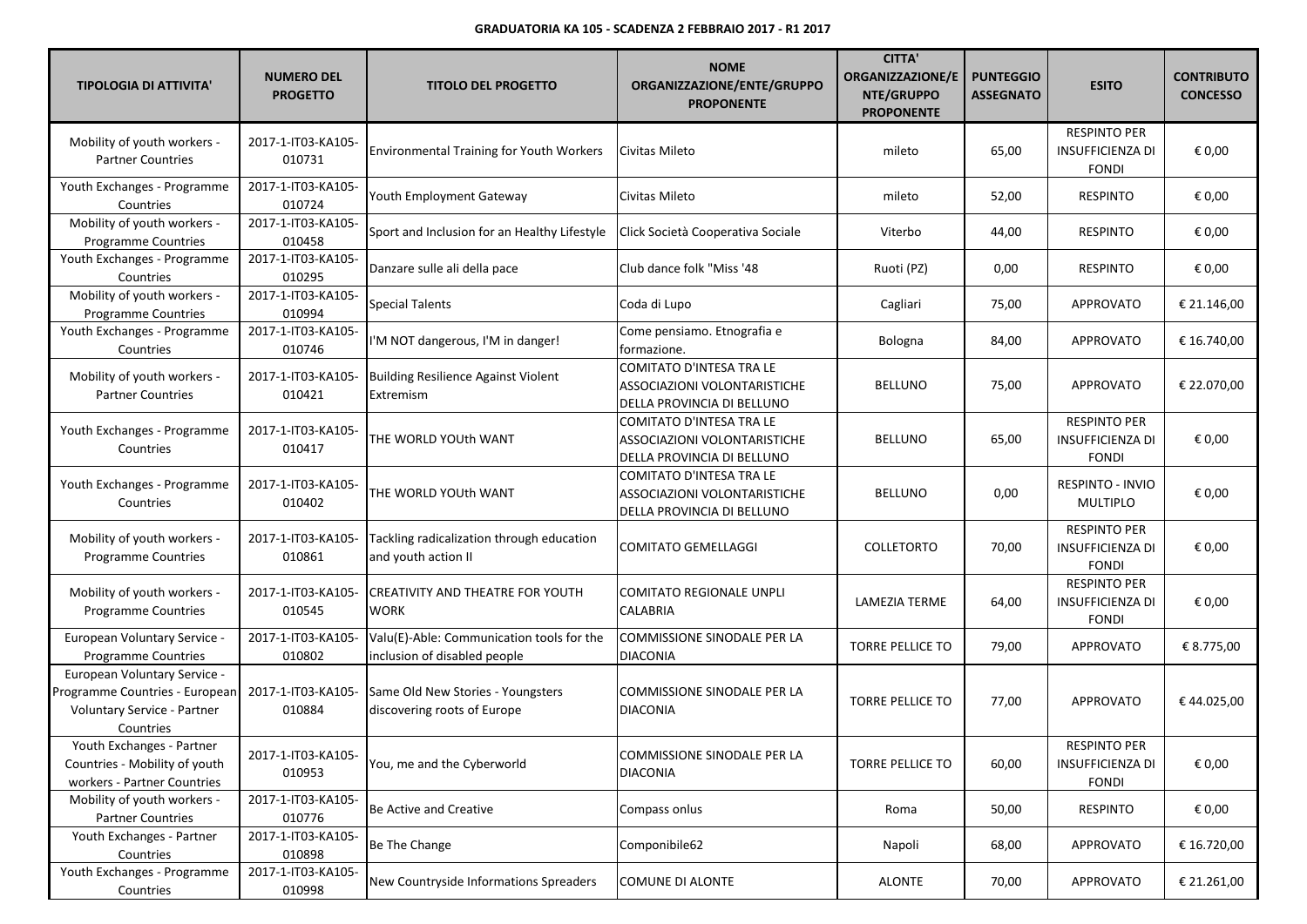| <b>TIPOLOGIA DI ATTIVITA'</b>                              | <b>NUMERO DEL</b><br><b>PROGETTO</b> | <b>TITOLO DEL PROGETTO</b>                                                                          | <b>NOME</b><br>ORGANIZZAZIONE/ENTE/GRUPPO<br><b>PROPONENTE</b> | <b>CITTA'</b><br><b>ORGANIZZAZIONE/E</b><br>NTE/GRUPPO<br><b>PROPONENTE</b> | <b>PUNTEGGIO</b><br><b>ASSEGNATO</b> | <b>ESITO</b>                                                   | <b>CONTRIBUTO</b><br><b>CONCESSO</b> |
|------------------------------------------------------------|--------------------------------------|-----------------------------------------------------------------------------------------------------|----------------------------------------------------------------|-----------------------------------------------------------------------------|--------------------------------------|----------------------------------------------------------------|--------------------------------------|
| Youth Exchanges - Programme<br>Countries                   | 2017-1-IT03-KA105-<br>010904         | SEEDS - SEmi Di Sviluppo                                                                            | Comune di Carfizzi                                             | carfizzi                                                                    | 55,00                                | <b>RESPINTO</b>                                                | € 0,00                               |
| Mobility of youth workers -<br>Programme Countries         | 2017-1-IT03-KA105-<br>010669         | Towards Youth Mobility and Inclusion                                                                | Comune di Cassano Allo Ionio                                   | Cassano Allo Ionio                                                          | 30,00                                | <b>RESPINTO</b>                                                | € 0,00                               |
| Youth Exchanges - Programme<br>Countries                   | 2017-1-IT03-KA105-<br>010959         | <b>Wi-Tree Connection</b>                                                                           | Comune di Craco                                                | Craco                                                                       | 0,00                                 | <b>RESPINTO</b>                                                | € 0,00                               |
| European Voluntary Service -<br><b>Partner Countries</b>   | 2017-1-IT03-KA105-<br>010672         | CreActive Youth                                                                                     | COMUNE DI CREMONA                                              | CREMONA                                                                     | 69,00                                | APPROVATO                                                      | € 19.435,00                          |
| Youth Exchanges - Programme<br>Countries                   | 2017-1-IT03-KA105-<br>010410         | <b>GETTING CLOSER</b>                                                                               | COMUNE DI FIDENZA                                              | <b>FIDENZA PR</b>                                                           | 57,00                                | <b>RESPINTO</b>                                                | € 0,00                               |
| Youth Exchanges - Programme<br>Countries                   | 2017-1-IT03-KA105-<br>010947         | FORMIGINE EUROCAMP 2017                                                                             | Comune di Formigine                                            | Formigine                                                                   | 71,00                                | APPROVATO                                                      | € 16.225,00                          |
| Youth Exchanges - Partner<br>Countries                     | 2017-1-IT03-KA105-<br>010986         | Focus4Nature in the City                                                                            | Comune di Latronico                                            | Latronico                                                                   | 68,00                                | APPROVATO                                                      | €9.420,00                            |
| Youth Exchanges - Partner<br>Countries                     | 2017-1-IT03-KA105-<br>010750         | <b>AGENDA FOR CHANGE</b>                                                                            | COMUNE DI MIGLIERINA                                           | MIGLIERINA                                                                  | 53,00                                | <b>RESPINTO</b>                                                | € 0,00                               |
| Youth Exchanges - Programme<br>Countries                   | 2017-1-IT03-KA105-<br>010728         | Recycling Activities Inspiring Sustainability<br>and Environment-care, through U-tube<br>Promotion. | Comune di Montecchio Maggiore                                  | Montecchio Maggiore                                                         | 52,00                                | <b>RESPINTO</b>                                                | € 0,00                               |
| Mobility of youth workers -<br><b>Programme Countries</b>  | 2017-1-IT03-KA105-<br>010575         | Media Education for Intercultural<br>Communication                                                  | Comune di Nuoro                                                | Nuoro                                                                       | 50,00                                | <b>RESPINTO</b>                                                | € 0,00                               |
| European Voluntary Service -<br>Programme Countries        | 2017-1-IT03-KA105-<br>010445         | Giovani per l'interculturalità                                                                      | Comune di Padova                                               | Padova                                                                      | 69,00                                | APPROVATO                                                      | € 15.800,00                          |
| Mobility of youth workers -<br><b>Programme Countries</b>  | 2017-1-IT03-KA105-<br>010505         | SVE: Solidarietà, Valori, Europa per i Giovani<br>e per le Comunità Locali                          | Comune di Piraino                                              | piraino                                                                     | 62,00                                | <b>RESPINTO PER</b><br><b>INSUFFICIENZA DI</b><br><b>FONDI</b> | € 0,00                               |
| Youth Exchanges - Programme<br>Countries                   | 2017-1-IT03-KA105-<br>010616         | Youth Environmental Action                                                                          | Comune di Polpenazze del Garda                                 | Polpenazze del Garda                                                        | 79,00                                | APPROVATO                                                      | € 27.555,00                          |
| Youth Exchanges - Programme<br>Countries                   | 2017-1-IT03-KA105-<br>010532         | STORMY - STOrytelling as a Mean for<br>Intercultural Dialogue in rural lands                        | COMUNE DI POMARICO                                             | POMARICO                                                                    | 61,00                                | <b>RESPINTO PER</b><br><b>INSUFFICIENZA DI</b><br><b>FONDI</b> | € 0,00                               |
| European Voluntary Service -<br><b>Partner Countries</b>   | 2017-1-IT03-KA105-<br>010597         | Find your Way                                                                                       | COMUNE DI PRATO                                                | <b>PRATO</b>                                                                | 57,00                                | <b>RESPINTO</b>                                                | € 0,00                               |
| European Voluntary Service -<br><b>Programme Countries</b> | 2017-1-IT03-KA105-<br>010510         | SVEglia l'Europa 2                                                                                  | COMUNE DI PRATO                                                | PRATO                                                                       | 55,00                                | <b>RESPINTO</b>                                                | € 0,00                               |
| Youth Exchanges - Partner<br>Countries                     | 2017-1-IT03-KA105-<br>010609         | <b>Communication Rules The Nation</b>                                                               | <b>COMUNE DI RIVOLI</b>                                        | Rivoli                                                                      | 37,00                                | <b>RESPINTO</b>                                                | € 0,00                               |
| Youth Exchanges - Programme<br>Countries                   | 2017-1-IT03-KA105-<br>010909         | Uniti per il futuro                                                                                 | Comune di Sasso di Castalda                                    | Sasso di Castalda                                                           | 44,00                                | <b>RESPINTO</b>                                                | € 0,00                               |
| Youth Exchanges - Programme<br>Countries                   | 2017-1-IT03-KA105-<br>010869         | InterArt                                                                                            | COMUNE DI SENIGALLIA                                           | Senigallia                                                                  | 41,00                                | <b>RESPINTO</b>                                                | € 0,00                               |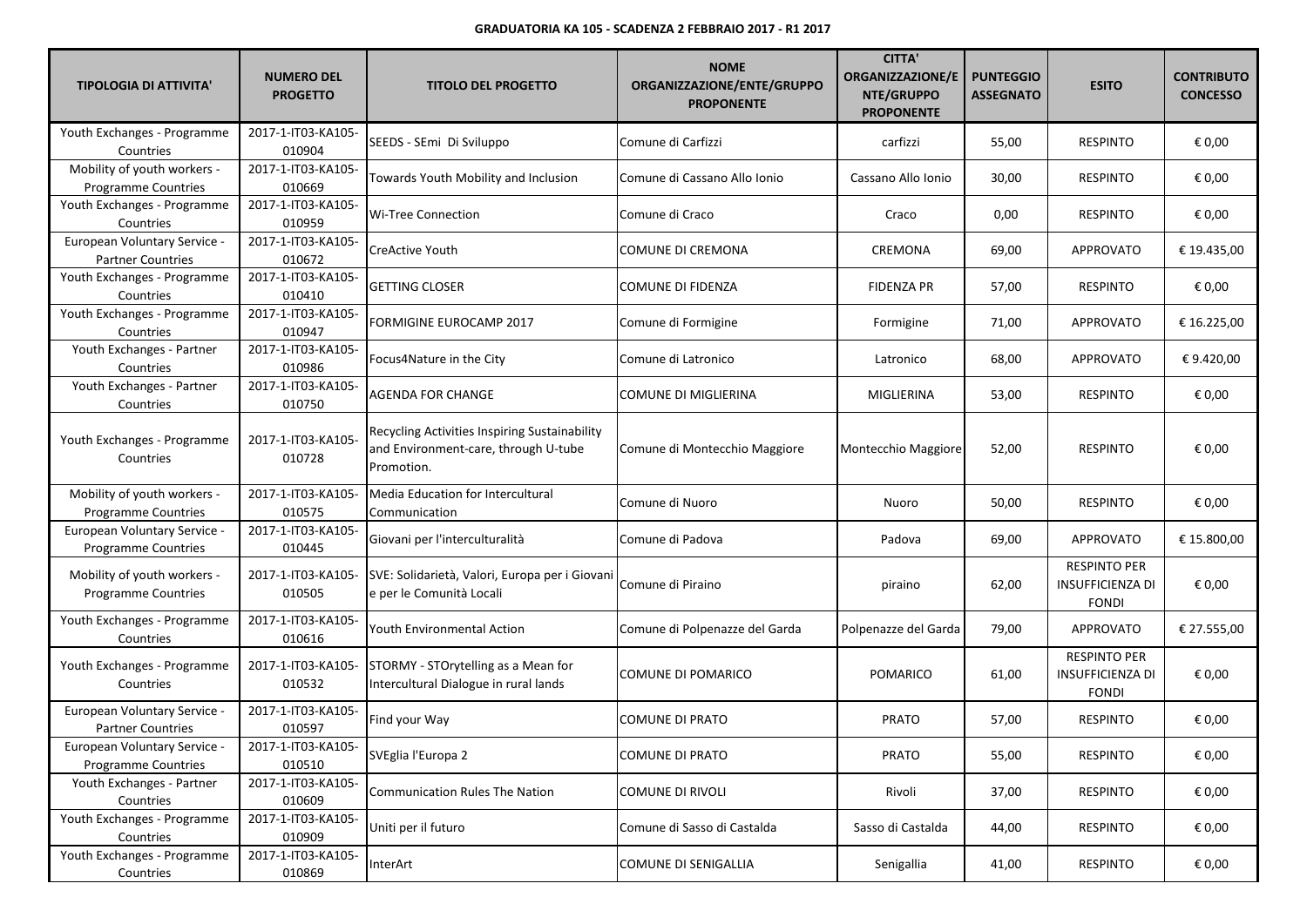| <b>TIPOLOGIA DI ATTIVITA'</b>                                                                 | <b>NUMERO DEL</b><br><b>PROGETTO</b> | <b>TITOLO DEL PROGETTO</b>                             | <b>NOME</b><br>ORGANIZZAZIONE/ENTE/GRUPPO<br><b>PROPONENTE</b>             | <b>CITTA'</b><br><b>ORGANIZZAZIONE/E</b><br>NTE/GRUPPO<br><b>PROPONENTE</b> | <b>PUNTEGGIO</b><br><b>ASSEGNATO</b> | <b>ESITO</b>                                                   | <b>CONTRIBUTO</b><br><b>CONCESSO</b> |
|-----------------------------------------------------------------------------------------------|--------------------------------------|--------------------------------------------------------|----------------------------------------------------------------------------|-----------------------------------------------------------------------------|--------------------------------------|----------------------------------------------------------------|--------------------------------------|
| Youth Exchanges - Programme<br>Countries                                                      | 2017-1-IT03-KA105-<br>010576         | We Shall Share                                         | COMUNE DI TEMPIO PAUSANIA                                                  | <b>TEMPIO PAUSANIA</b>                                                      | 60,00                                | <b>RESPINTO PER</b><br><b>INSUFFICIENZA DI</b><br><b>FONDI</b> | € 0,00                               |
| Youth Exchanges - Partner<br>Countries                                                        | 2017-1-IT03-KA105-<br>010893         | <b>Green Multipliers</b>                               | Comune di Torrioni                                                         | Torrioni (AV)                                                               | 54,00                                | <b>RESPINTO</b>                                                | € 0,00                               |
| Youth Exchanges - Programme<br>Countries - Mobility of youth<br>workers - Programme Countries | 2017-1-IT03-KA105-<br>010658         | Positive Change                                        | Comune di Uri                                                              | Uri                                                                         | 63,00                                | <b>RESPINTO PER</b><br><b>INSUFFICIENZA DI</b><br><b>FONDI</b> | € 0,00                               |
| Mobility of youth workers -<br>Programme Countries                                            | 2017-1-IT03-KA105-<br>010619         | Sprouting S.O.Y. - Sustainable and Organic<br>Youth    | Comunità Impegno Servizio<br>Volontariato                                  | Torino                                                                      | 82,00                                | APPROVATO                                                      | € 13.322,00                          |
| Mobility of youth workers -<br><b>Programme Countries</b>                                     | 2017-1-IT03-KA105-<br>010849         | Active yourself!                                       | Connect                                                                    | vasto                                                                       | 62,00                                | <b>RESPINTO PER</b><br><b>INSUFFICIENZA DI</b><br><b>FONDI</b> | € 0,00                               |
| European Voluntary Service -<br>Programme Countries                                           | 2017-1-IT03-KA105-<br>010599         | The voice of inclusion                                 | CONSORZIO SOCIALE IL FILO DA<br>TESSERE                                    | <b>BIELLA</b>                                                               | 60,00                                | <b>RESPINTO PER</b><br>INSUFFICIENZA DI<br><b>FONDI</b>        | € 0,00                               |
| European Voluntary Service -<br>Programme Countries                                           | 2017-1-IT03-KA105-<br>010958         | <b>InterActions</b>                                    | Consorzio Solidarietà Sociale Forlì-<br>Cesena società cooperativa sociale | Forlì                                                                       | 66,00                                | APPROVATO                                                      | € 56.175,00                          |
| Youth Exchanges - Programme<br>Countries                                                      | 2017-1-IT03-KA105-<br>010643         | READ ME OUT LOUD                                       | Cooperativa Sociale A.E.P.E.R.                                             | Bergamo                                                                     | 81,00                                | APPROVATO                                                      | € 12.130,00                          |
| Youth Exchanges - Programme<br>Countries                                                      | 2017-1-IT03-KA105-<br>010493         | Sharing art therapy, building richness in<br>diversity | Cooperativa Sociale Immaginaria A<br>R.L.Onlus                             | Sant'Angelo a Cupolo                                                        | 62,00                                | <b>RESPINTO PER</b><br><b>INSUFFICIENZA DI</b><br><b>FONDI</b> | € 0,00                               |
| <b>European Voluntary Service -</b><br><b>Programme Countries</b>                             | 2017-1-IT03-KA105-<br>010787         | Youth 4 Youth                                          | Cooperativa Sociale Liberi Sogni Onlus                                     | Calolziocorte                                                               | 61,00                                | <b>RESPINTO PER</b><br><b>INSUFFICIENZA DI</b><br><b>FONDI</b> | € 0,00                               |
| Mobility of youth workers -<br>Programme Countries                                            | 2017-1-IT03-KA105-<br>010852         | Communicac(t) ors                                      | Cooperativa Sociale Muovimente                                             | Viterbo                                                                     | 64,00                                | <b>RESPINTO PER</b><br><b>INSUFFICIENZA DI</b><br><b>FONDI</b> | € 0,00                               |
| Mobility of youth workers -<br>Programme Countries                                            | 2017-1-IT03-KA105-<br>010596         | The Danger of a Single Story                           | Cooperativa Sociale Muovimente                                             | Viterbo                                                                     | 43,00                                | <b>RESPINTO</b>                                                | € 0,00                               |
| Youth Exchanges - Partner<br>Countries                                                        | 2017-1-IT03-KA105-<br>010593         | Occhi in rete                                          | Cooperativa Sociale onlus Progetto<br>Popolare                             | <b>MONTESCAGLIOSO</b>                                                       | 49,00                                | <b>RESPINTO</b>                                                | € 0,00                               |
| Mobility of youth workers -<br><b>Partner Countries</b>                                       | 2017-1-IT03-KA105-<br>010680         | <b>OUTSIDERS - The Training Course</b>                 | COOPERATIVA SOCIALE SHANNARA<br><b>ONLUS</b>                               | Portici                                                                     | 67,00                                | <b>RESPINTO PER</b><br><b>INSUFFICIENZA DI</b><br><b>FONDI</b> | € 0,00                               |
| Youth Exchanges - Partner<br>Countries                                                        | 2017-1-IT03-KA105-<br>010924         | Harvesting Our Rural Cultures!                         | Coordinamento Attività Scoutistiche<br>Distrettuali                        | Pinerolo                                                                    | 70,00                                | <b>APPROVATO</b>                                               | € 22.257,00                          |
| Youth Exchanges - Partner<br>Countries                                                        | 2017-1-IT03-KA105-<br>010644         | Harvesting Our Rural Cultures!                         | Coordinamento Attività Scoutistiche<br>Distrettuali                        | Pinerolo                                                                    | 0,00                                 | RESPINTO - INVIO<br>MULTIPLO                                   | € 0,00                               |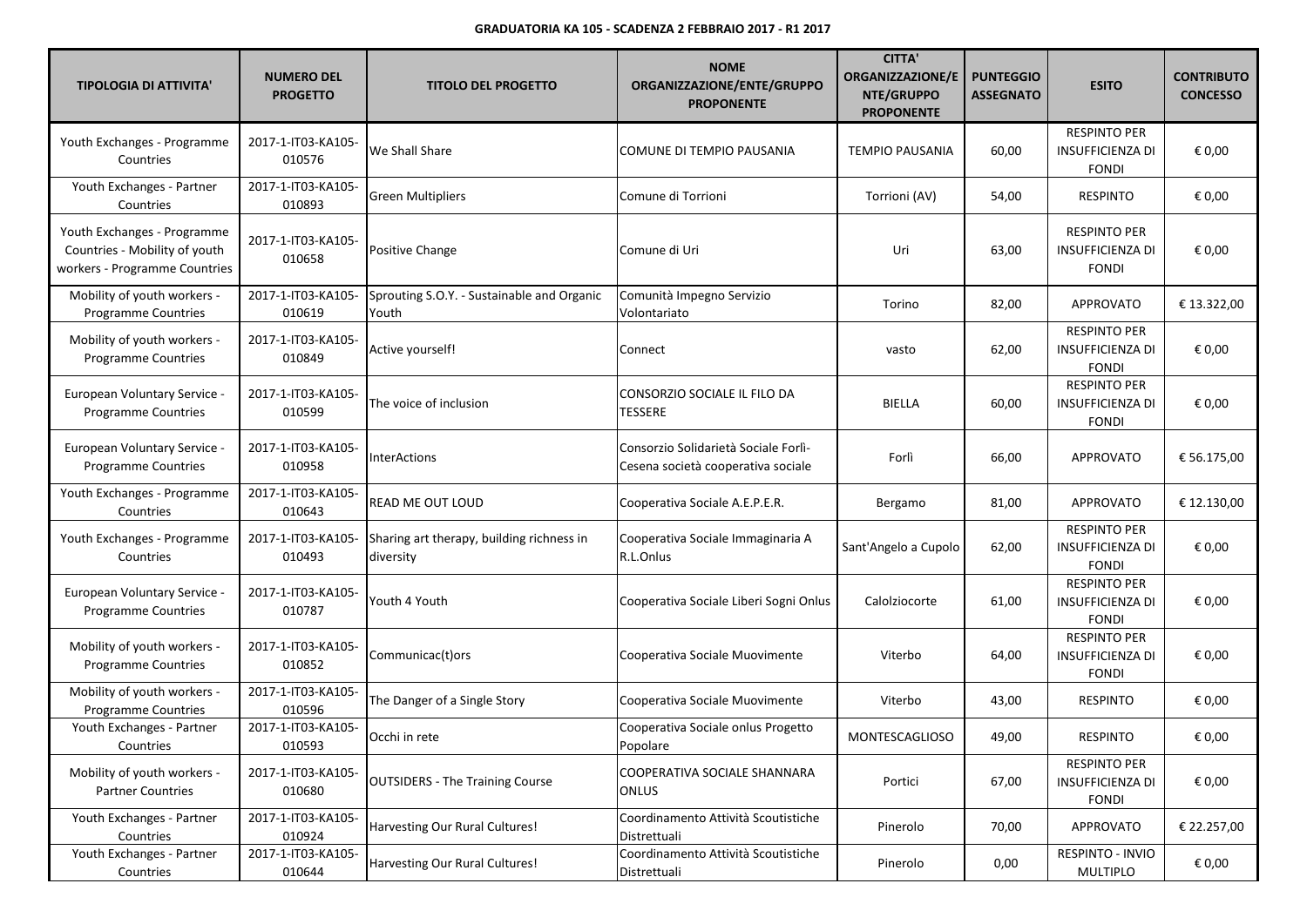| <b>TIPOLOGIA DI ATTIVITA'</b>                                                                    | <b>NUMERO DEL</b><br><b>PROGETTO</b> | <b>TITOLO DEL PROGETTO</b>                                                                                                                                                                                                                                    | <b>NOME</b><br>ORGANIZZAZIONE/ENTE/GRUPPO<br><b>PROPONENTE</b>                             | <b>CITTA'</b><br><b>ORGANIZZAZIONE/E</b><br>NTE/GRUPPO<br><b>PROPONENTE</b> | <b>PUNTEGGIO</b><br><b>ASSEGNATO</b> | <b>ESITO</b>                                                   | <b>CONTRIBUTO</b><br><b>CONCESSO</b> |
|--------------------------------------------------------------------------------------------------|--------------------------------------|---------------------------------------------------------------------------------------------------------------------------------------------------------------------------------------------------------------------------------------------------------------|--------------------------------------------------------------------------------------------|-----------------------------------------------------------------------------|--------------------------------------|----------------------------------------------------------------|--------------------------------------|
| Youth Exchanges - Partner<br>Countries                                                           | 2017-1-IT03-KA105-<br>010951         | RADYOUTH: rise the youth in the rural<br>contexts                                                                                                                                                                                                             | COWORKING E NETWORKING SICILIA<br>APS                                                      | PALERMO                                                                     | 69,00                                | <b>APPROVATO</b>                                               | € 22.005,00                          |
| Youth Exchanges - Programme<br>Countries                                                         | 2017-1-IT03-KA105-<br>010460         | <b>United Against Pollution</b>                                                                                                                                                                                                                               | Cripta Maynarda                                                                            | Grottaminarda                                                               | 55,00                                | <b>RESPINTO</b>                                                | € 0,00                               |
| Youth Exchanges - Programme<br>Countries                                                         | 2017-1-IT03-KA105-<br>010534         | Building the future of Europe                                                                                                                                                                                                                                 | DEMOSTENE Centro Studi per la<br>Promozione dello Sviluppo Umano                           | Latiano                                                                     | 70,00                                | <b>APPROVATO</b>                                               | € 13.300,00                          |
| Youth Exchanges - Programme<br>Countries                                                         | 2017-1-IT03-KA105-<br>010462         | Communication in the 2.0 age                                                                                                                                                                                                                                  | DIDASKO SOCIETA' COOPERATIVA                                                               | TERNI                                                                       | 62,00                                | <b>RESPINTO PER</b><br><b>INSUFFICIENZA DI</b><br><b>FONDI</b> | € 0,00                               |
| Mobility of youth workers -<br><b>Programme Countries</b>                                        | 2017-1-IT03-KA105-<br>010316         | Transnational training and networking for<br>equipping youth workers operating in trade<br>unions with competences and methods<br>needed for transferring to young people the<br>trade union values and the wider common<br>fundamental values of our society | E.N.F.A.P. UMBRIA (Ente Nazionale per<br>la Formazione e l Addestramento<br>Professionale) | Perugia                                                                     | 42,00                                | <b>RESPINTO</b>                                                | € 0,00                               |
| Mobility of youth workers -<br><b>Partner Countries</b>                                          | 2017-1-IT03-KA105-<br>010772         | COMPASS - European youth work's<br>reorientation in (un-)democratic societies                                                                                                                                                                                 | East-West Lab / Laboratorio Oriente-<br>Occidente                                          | Rovereto                                                                    | 62,00                                | <b>RESPINTO PER</b><br><b>INSUFFICIENZA DI</b><br><b>FONDI</b> | € 0,00                               |
| Youth Exchanges - Programme<br>Countries                                                         | 2017-1-IT03-KA105-<br>010336         | <b>ECOWAVE</b>                                                                                                                                                                                                                                                | Ecosurf Italia                                                                             | Polignano a mare                                                            | 48,00                                | <b>RESPINTO</b>                                                | € 0,00                               |
| Youth Exchanges - Programme<br>Countries                                                         | 2017-1-IT03-KA105-<br>010800         | <b>CHANGES FOR CHANCES</b>                                                                                                                                                                                                                                    | Edu Lab                                                                                    | Portici (Na)                                                                | 52,00                                | <b>RESPINTO</b>                                                | € 0,00                               |
| Mobility of youth workers -<br><b>Programme Countries</b>                                        | 2017-1-IT03-KA105-<br>010409         | Hear my Voice                                                                                                                                                                                                                                                 | Elios                                                                                      | Acireale                                                                    | 70,00                                | <b>RESPINTO PER</b><br><b>INSUFFICIENZA DI</b><br><b>FONDI</b> | € 0,00                               |
| Youth Exchanges - Programme<br>Countries                                                         | 2017-1-IT03-KA105-<br>010542         | Smart way to your future                                                                                                                                                                                                                                      | Elios                                                                                      | Acireale                                                                    | 67,00                                | <b>RESPINTO PER</b><br>INSUFFICIENZA DI<br><b>FONDI</b>        | € 0,00                               |
| Mobility of youth workers -<br><b>Programme Countries</b>                                        | 2017-1-IT03-KA105-<br>010939         | <b>BIODIVERSITY#2</b>                                                                                                                                                                                                                                         | Eliotropi                                                                                  | Misilmeri                                                                   | 66,00                                | <b>RESPINTO PER</b><br><b>INSUFFICIENZA DI</b><br><b>FONDI</b> | € 0,00                               |
| Mobility of youth workers -<br><b>Programme Countries</b>                                        | 2017-1-IT03-KA105-<br>010863         | <b>BIODIVERSITY#2</b>                                                                                                                                                                                                                                         | Eliotropi                                                                                  | Misilmeri                                                                   | 0,00                                 | RESPINTO - INVIO<br><b>MULTIPLO</b>                            | € 0,00                               |
| European Voluntary Service -<br><b>Partner Countries</b>                                         | 2017-1-IT03-KA105-<br>010605         | #myEVSinAlbania                                                                                                                                                                                                                                               | ENGIM - ENTE NAZIONALE GIUSEPPINI<br><b>DEL MURIALDO</b>                                   | ROMA                                                                        | 86,00                                | <b>APPROVATO</b>                                               | € 18.000,00                          |
| Mobility of youth workers -<br>Partner Countries - Youth<br><b>Exchanges - Partner Countries</b> | 2017-1-IT03-KA105-<br>010896         | R.O.A.R. for the Nature!                                                                                                                                                                                                                                      | ENGIM - ENTE NAZIONALE GIUSEPPINI<br><b>DEL MURIALDO</b>                                   | <b>ROMA</b>                                                                 | 56,00                                | <b>RESPINTO</b>                                                | € 0,00                               |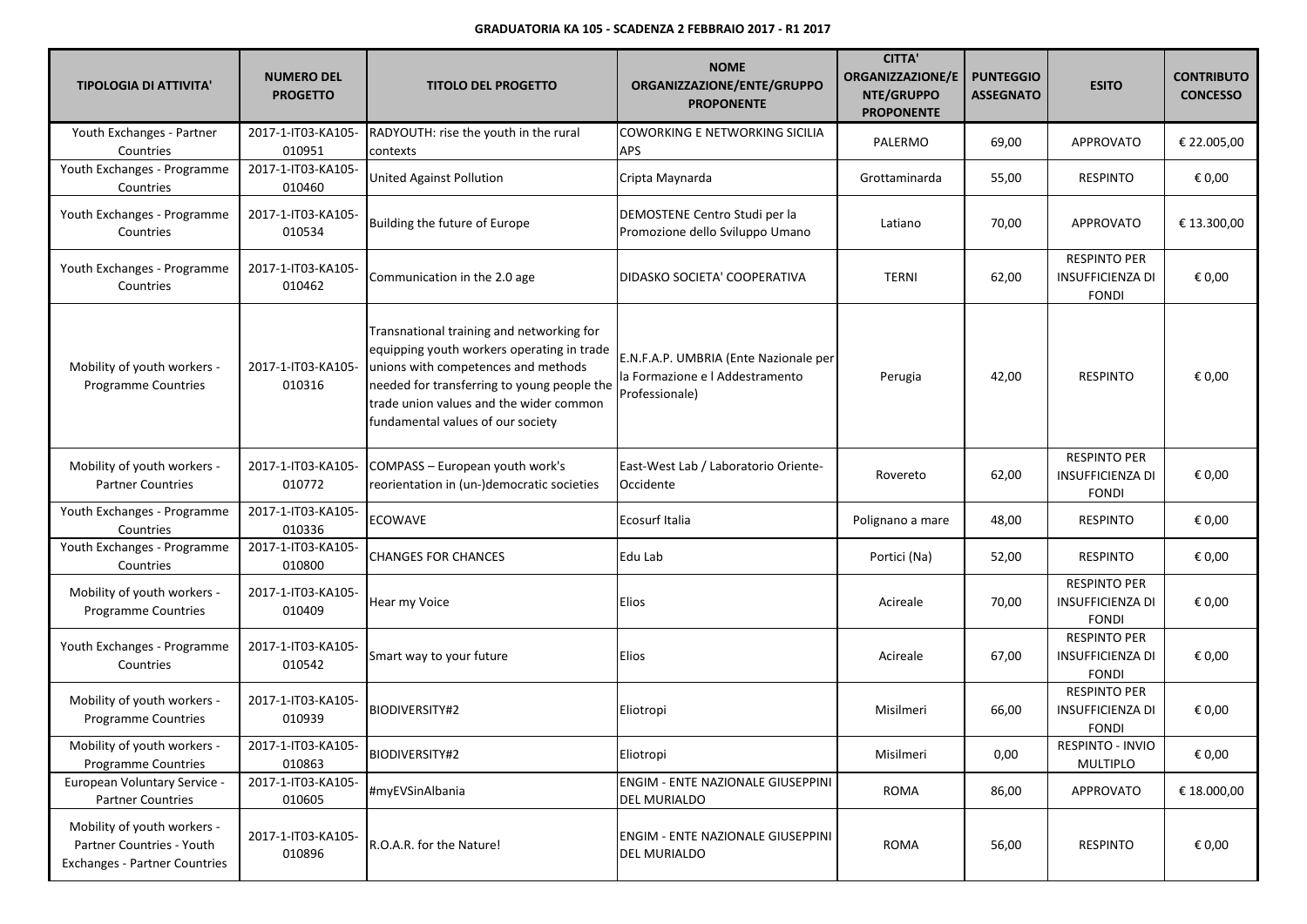| <b>TIPOLOGIA DI ATTIVITA'</b>                             | <b>NUMERO DEL</b><br><b>PROGETTO</b> | <b>TITOLO DEL PROGETTO</b>                                                                  | <b>NOME</b><br>ORGANIZZAZIONE/ENTE/GRUPPO<br><b>PROPONENTE</b> | <b>CITTA'</b><br><b>ORGANIZZAZIONE/E</b><br>NTE/GRUPPO<br><b>PROPONENTE</b> | <b>PUNTEGGIO</b><br><b>ASSEGNATO</b> | <b>ESITO</b>                                                   | <b>CONTRIBUTO</b><br><b>CONCESSO</b> |
|-----------------------------------------------------------|--------------------------------------|---------------------------------------------------------------------------------------------|----------------------------------------------------------------|-----------------------------------------------------------------------------|--------------------------------------|----------------------------------------------------------------|--------------------------------------|
| Youth Exchanges - Programme<br>Countries                  | 2017-1-IT03-KA105-<br>010684         | NE.A.R. FUTURE. Neets And Refugees<br>Inclusion, Self-empowerment and Active<br>Citizenship | <b>ENJOY Associazione di Promozione</b><br>Sociale             | Marcellinara                                                                | 62,00                                | <b>RESPINTO PER</b><br><b>INSUFFICIENZA DI</b><br><b>FONDI</b> | € 0,00                               |
| Youth Exchanges - Partner<br>Countries                    | 2017-1-IT03-KA105-<br>010758         | 'L'ARTE DEL SILENZIO"                                                                       | ENTENAZIONALESORDI                                             | Rome                                                                        | 63,00                                | <b>RESPINTO PER</b><br><b>INSUFFICIENZA DI</b><br><b>FONDI</b> | € 0,00                               |
| Mobility of youth workers -<br><b>Partner Countries</b>   | 2017-1-IT03-KA105-<br>010858         | Living together                                                                             | EquaMente - Associazione Culturale e<br>di Solidarietà         | Torino                                                                      | 65,00                                | <b>RESPINTO PER</b><br><b>INSUFFICIENZA DI</b><br><b>FONDI</b> | € 0,00                               |
| Mobility of youth workers -<br>Programme Countries        | 2017-1-IT03-KA105-<br>010945         | Skilled Up per il Sud-Est Europa                                                            | ERASMUS STUDENT NETWORK ITALIA                                 | Parma                                                                       | 30,00                                | <b>RESPINTO</b>                                                | € 0,00                               |
| Mobility of youth workers -<br>Programme Countries        | 2017-1-IT03-KA105-<br>010818         | VITA ECOLOGICA E SOSTENIBILE IN EUROPA   Erasmus Youth Club                                 |                                                                | Valdagno (VI)                                                               | 65,00                                | <b>RESPINTO PER</b><br><b>INSUFFICIENZA DI</b><br><b>FONDI</b> | € 0,00                               |
| Mobility of youth workers -<br><b>Partner Countries</b>   | 2017-1-IT03-KA105-<br>010892         | On the way to learn                                                                         | Esplora                                                        | Itri                                                                        | 39,00                                | <b>RESPINTO</b>                                                | € 0,00                               |
| Youth Exchanges - Partner<br>Countries                    | 2017-1-IT03-KA105-<br>010791         | La Sottile Linea della Libertà                                                              | <b>ETV EuroTreviso</b>                                         | <b>TREVISO</b>                                                              | 86,00                                | <b>APPROVATO</b>                                               | € 10.825,00                          |
| Mobility of youth workers -<br>Programme Countries        | 2017-1-IT03-KA105-<br>010778         | Empatia, un percorso verso la tolleranza e la<br>comprensione                               | <b>ETV EuroTreviso</b>                                         | <b>TREVISO</b>                                                              | 85,00                                | <b>APPROVATO</b>                                               | € 17.052,00                          |
| Youth Exchanges - Partner<br>Countries                    | 2017-1-IT03-KA105-<br>010784         | La Sottile Linea della Libertà                                                              | <b>ETV EuroTreviso</b>                                         | <b>TREVISO</b>                                                              | 0,00                                 | RESPINTO - INVIO<br>MULTIPLO                                   | € 0,00                               |
| European Voluntary Service -<br><b>Partner Countries</b>  | 2017-1-IT03-KA105-<br>010905         | Towards peace building and youth<br>development                                             | <b>EURO SUD</b>                                                | TRIGGIANO                                                                   | 67,00                                | <b>APPROVATO</b>                                               | € 11.424,00                          |
| Mobility of youth workers -<br><b>Programme Countries</b> | 2017-1-IT03-KA105-<br>010666         | LET'S PLAY, LET'S LEARN! - GAMIFICATION<br>AS TOOL IN YOUTH WORK                            | <b>EURO SUD</b>                                                | TRIGGIANO                                                                   | 65,00                                | <b>RESPINTO PER</b><br><b>INSUFFICIENZA DI</b><br><b>FONDI</b> | € 0,00                               |
| Mobility of youth workers -<br>Programme Countries        | 2017-1-IT03-KA105-<br>010308         | Together we start-up the work                                                               | EURO SUD                                                       | TRIGGIANO                                                                   | 63,00                                | <b>RESPINTO PER</b><br><b>INSUFFICIENZA DI</b><br><b>FONDI</b> | € 0,00                               |
| Youth Exchanges - Programme<br>Countries                  | 2017-1-IT03-KA105-<br>010310         | <b>EUROSUD International Meeting</b><br>Exchanging Europe 2017 #ExE2017                     | <b>EURO SUD</b>                                                | <b>TRIGGIANO</b>                                                            | 62,00                                | <b>RESPINTO PER</b><br><b>INSUFFICIENZA DI</b><br><b>FONDI</b> | € 0,00                               |
| European Voluntary Service -<br><b>Partner Countries</b>  | 2017-1-IT03-KA105-<br>010319         | AM A VOLUNTEER                                                                              | <b>EURO SUD</b>                                                | TRIGGIANO                                                                   | 60,00                                | <b>RESPINTO PER</b><br>INSUFFICIENZA DI<br><b>FONDI</b>        | $\epsilon$ 0,00                      |
| Youth Exchanges - Programme<br>Countries                  | 2017-1-IT03-KA105-<br>010309         | EUROSUD DEBATE MEETING 2017                                                                 | <b>EURO SUD</b>                                                | TRIGGIANO                                                                   | 33,00                                | <b>RESPINTO</b>                                                | € 0,00                               |
| Mobility of youth workers -<br>Programme Countries        | 2017-1-IT03-KA105-<br>010467         | <b>Employment &amp; Competences 4 Success</b>                                               | EuroDemos Youth Mobility NGO                                   | Reggio Calabria                                                             | 78,00                                | <b>APPROVATO</b>                                               | € 23.798,00                          |
| Youth Exchanges - Partner<br>Countries                    | 2017-1-IT03-KA105-<br>010367         | Talk on Democracy in EuroMed                                                                | EuroDemos Youth Mobility NGO                                   | Reggio Calabria                                                             | 63,00                                | <b>RESPINTO PER</b><br><b>INSUFFICIENZA DI</b><br><b>FONDI</b> | € 0,00                               |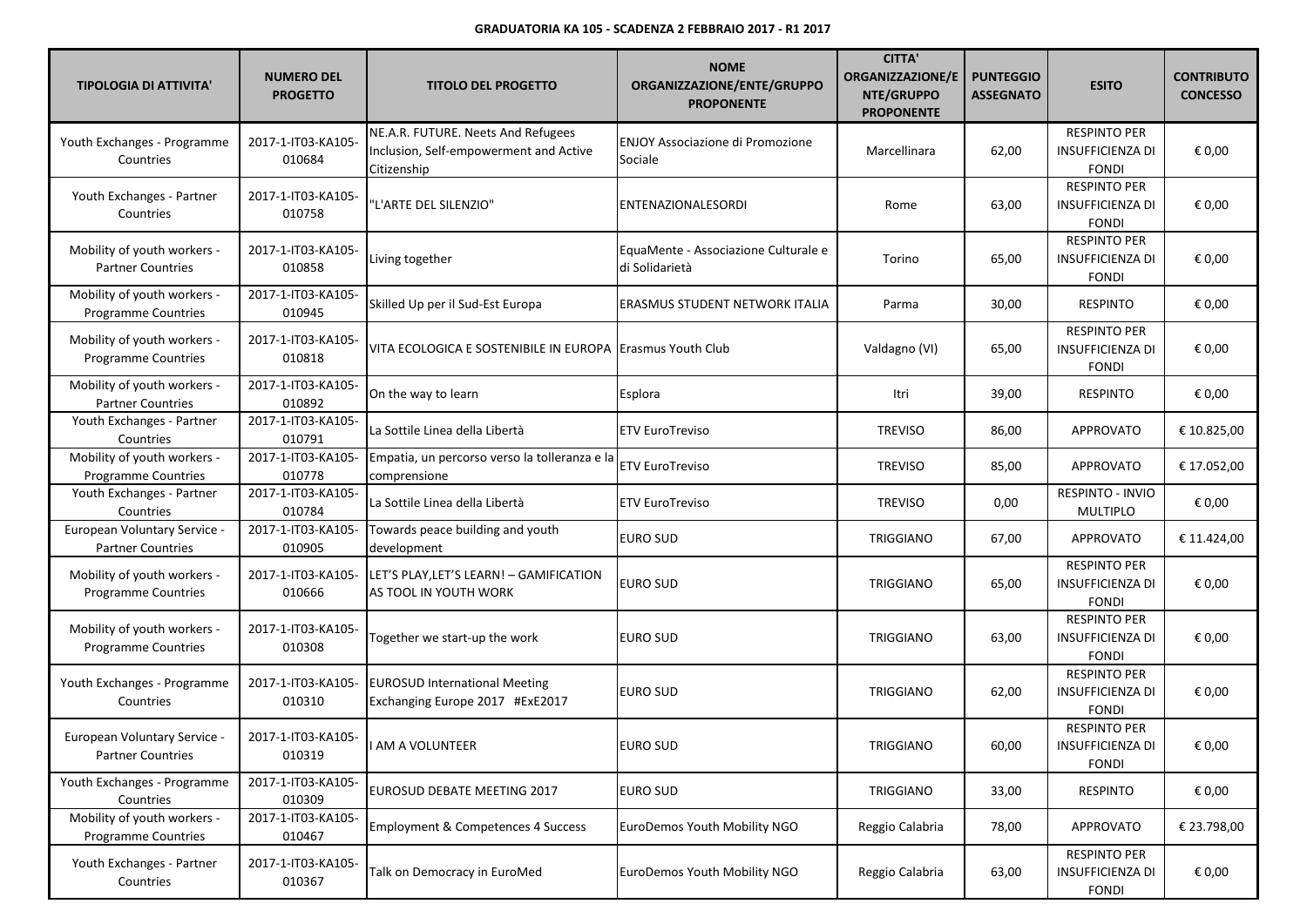| <b>TIPOLOGIA DI ATTIVITA'</b>                              | <b>NUMERO DEL</b><br><b>PROGETTO</b> | <b>TITOLO DEL PROGETTO</b>                                                                             | <b>NOME</b><br>ORGANIZZAZIONE/ENTE/GRUPPO<br><b>PROPONENTE</b> | <b>CITTA'</b><br><b>ORGANIZZAZIONE/E</b><br>NTE/GRUPPO<br><b>PROPONENTE</b> | <b>PUNTEGGIO</b><br><b>ASSEGNATO</b> | <b>ESITO</b>                                                   | <b>CONTRIBUTO</b><br><b>CONCESSO</b> |
|------------------------------------------------------------|--------------------------------------|--------------------------------------------------------------------------------------------------------|----------------------------------------------------------------|-----------------------------------------------------------------------------|--------------------------------------|----------------------------------------------------------------|--------------------------------------|
| Mobility of youth workers -<br><b>Partner Countries</b>    | 2017-1-IT03-KA105-<br>010378         | #EducAction2020                                                                                        | EuroDemos Youth Mobility NGO                                   | Reggio Calabria                                                             | 61,00                                | <b>RESPINTO PER</b><br><b>INSUFFICIENZA DI</b><br><b>FONDI</b> | € 0,00                               |
| European Voluntary Service -<br>Programme Countries        | 2017-1-IT03-KA105-<br>010305         | make children smile                                                                                    | eurogems aps                                                   | treviso                                                                     | 50,00                                | <b>RESPINTO</b>                                                | € 0,00                               |
| European Voluntary Service -<br>Programme Countries        | 2017-1-IT03-KA105-<br>010339         | <b>CARPE DIEM FOR EVS</b>                                                                              | eurogems aps                                                   | treviso                                                                     | 50,00                                | <b>RESPINTO</b>                                                | € 0,00                               |
| Youth Exchanges - Programme<br>Countries                   | 2017-1-IT03-KA105-<br>010380         | OPPORTUNITY OF LIFE                                                                                    | <b>EUROPALMENTE Erasmus</b>                                    | Fleri                                                                       | 59,00                                | <b>RESPINTO</b>                                                | € 0,00                               |
| Youth Exchanges - Programme<br>Countries                   | 2017-1-IT03-KA105-<br>010989         | <b>Exploring Social Entrepreneurship for Social</b><br>Development                                     | <b>Explore The World</b>                                       | Altamura                                                                    | 63,00                                | <b>RESPINTO PER</b><br><b>INSUFFICIENZA DI</b><br><b>FONDI</b> | € 0,00                               |
| Youth Exchanges - Programme<br>Countries                   | 2017-1-IT03-KA105-<br>010846         | European Trails                                                                                        | Fabula Naturae                                                 | Sant'Agata de' Goti                                                         | 40,00                                | <b>RESPINTO</b>                                                | € 0,00                               |
| Youth Exchanges - Programme<br>Countries                   | 2017-1-IT03-KA105-<br>010401         | <b>Colours of Cinema</b>                                                                               | Factory 1342                                                   | Roma                                                                        | 58,00                                | <b>RESPINTO</b>                                                | € 0,00                               |
| Youth Exchanges - Programme<br>Countries                   | 2017-1-IT03-KA105-<br>010384         | Music across borders                                                                                   | Factory 1342                                                   | Roma                                                                        | 53,00                                | <b>RESPINTO</b>                                                | € 0,00                               |
| Mobility of youth workers -<br>Programme Countries         | 2017-1-IT03-KA105-<br>010809         | Young People, Ambassadors of Culture                                                                   | Federazione Italiana Tempo Libero                              | Roma                                                                        | 47,00                                | <b>RESPINTO</b>                                                | € 0,00                               |
| European Voluntary Service -<br><b>Programme Countries</b> | 2017-1-IT03-KA105-<br>010428         | Stop divisions! Reappropriation of European FERFILO ASSOCIAZIONE SPORTIVA<br>values through EVService  | <b>DILETTANTISTICA</b>                                         | <b>CENTO</b>                                                                | 75,00                                | APPROVATO                                                      | € 17.384,00                          |
| Mobility of youth workers -<br><b>Programme Countries</b>  | 2017-1-IT03-KA105-<br>010653         | More than a feeling: empowerment through FERFILO ASSOCIAZIONE SPORTIVA<br><b>Emotional Inteligence</b> | DILETTANTISTICA                                                | <b>CENTO</b>                                                                | 68,00                                | <b>RESPINTO PER</b><br><b>INSUFFICIENZA DI</b><br><b>FONDI</b> | € 0,00                               |
| Mobility of youth workers -<br>Programme Countries         | 2017-1-IT03-KA105-<br>010805         | Go, Intercultural leader go!                                                                           | Finis Terrae Officina<br>dell'apprendimento                    | Arona                                                                       | 45,00                                | <b>RESPINTO</b>                                                | € 0,00                               |
| Youth Exchanges - Programme<br>Countries                   | 2017-1-IT03-KA105-<br>010757         | Ti disgusta? È questione di cultura                                                                    | Fondazione Bruto e Poerio Carpigiani                           | Anzola Dell'Emilia                                                          | 61,00                                | <b>RESPINTO PER</b><br><b>INSUFFICIENZA DI</b><br><b>FONDI</b> | € 0,00                               |
| European Voluntary Service -<br>Programme Countries        | 2017-1-IT03-KA105-<br>010612         | Solidarity In Milano                                                                                   | Fondazione Caritas Ambrosiana                                  | Milano                                                                      | 72,00                                | <b>APPROVATO</b>                                               | € 24.990,00                          |
| European Voluntary Service -<br><b>Programme Countries</b> | 2017-1-IT03-KA105-<br>010920         | L'Europa per l'integrazione sociale dei<br>giovani                                                     | Fondazione Giuseppe Antonio<br>Galignani                       | Palazzolo sull'Oglio                                                        | 61,00                                | <b>RESPINTO PER</b><br>INSUFFICIENZA DI<br><b>FONDI</b>        | € 0,00                               |
| Youth Exchanges - Programme<br>Countries                   | 2017-1-IT03-KA105-<br>010523         | Befriend Unfamiliar to Learn instead of<br>Labeling Youth                                              | Fondazione Istituto Morcelliano                                | Chiari                                                                      | 70,00                                | <b>APPROVATO</b>                                               | € 16.313,00                          |
| European Voluntary Service -<br><b>Partner Countries</b>   | 2017-1-IT03-KA105-<br>010540         | EVS Hub                                                                                                | Fondazione Istituto Morcelliano                                | Chiari                                                                      | 65,00                                | APPROVATO                                                      | €4.762,00                            |
| European Voluntary Service -<br><b>Programme Countries</b> | 2017-1-IT03-KA105-<br>010689         | Move for Children                                                                                      | Fondazione Istituto Morcelliano                                | Chiari                                                                      | 60,00                                | <b>RESPINTO PER</b><br>INSUFFICIENZA DI<br><b>FONDI</b>        | € 0,00                               |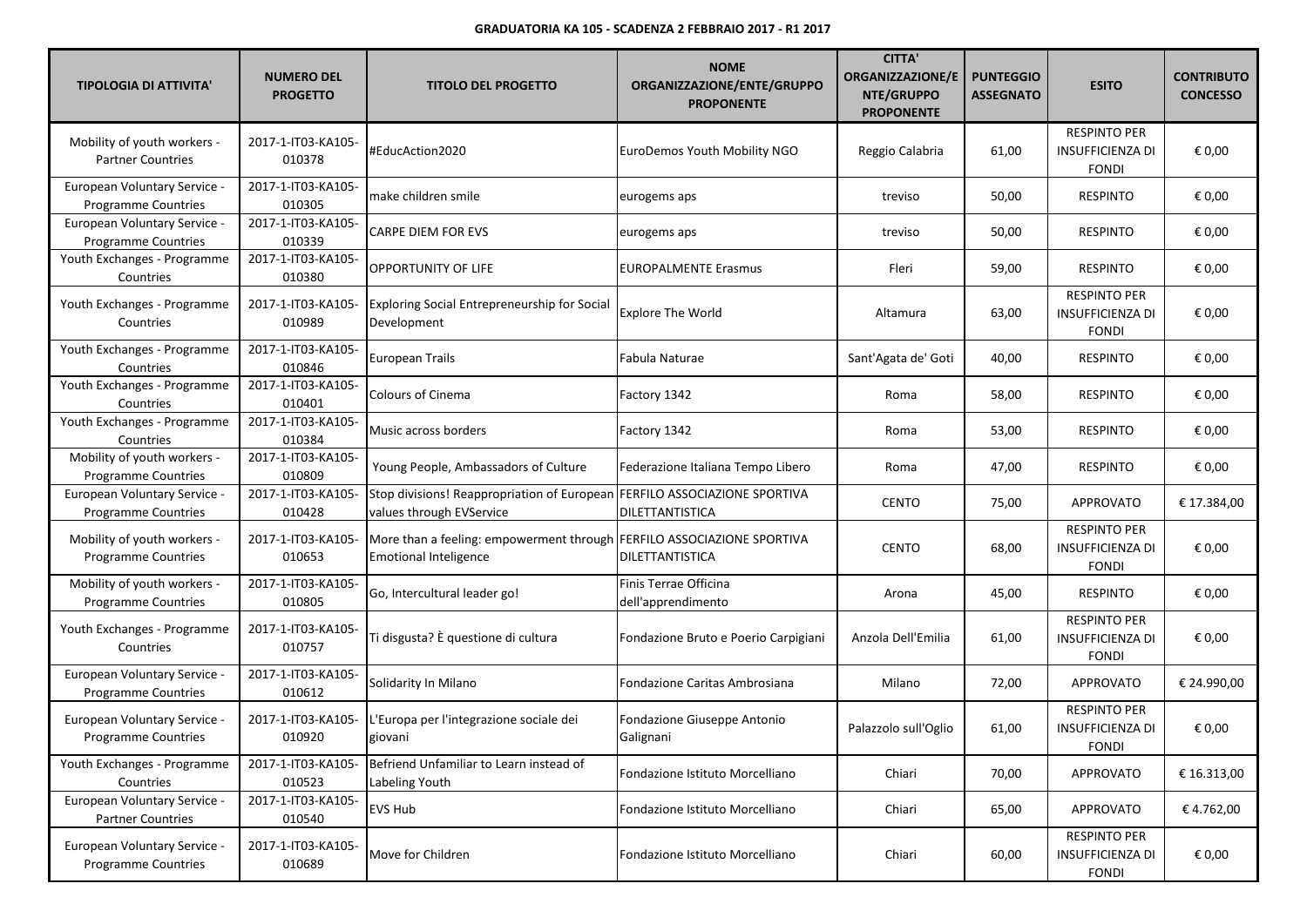| <b>TIPOLOGIA DI ATTIVITA'</b>                                                                              | <b>NUMERO DEL</b><br><b>PROGETTO</b> | <b>TITOLO DEL PROGETTO</b>                                                        | <b>NOME</b><br>ORGANIZZAZIONE/ENTE/GRUPPO<br><b>PROPONENTE</b> | <b>CITTA'</b><br><b>ORGANIZZAZIONE/E</b><br>NTE/GRUPPO<br><b>PROPONENTE</b> | <b>PUNTEGGIO</b><br><b>ASSEGNATO</b> | <b>ESITO</b>                                                   | <b>CONTRIBUTO</b><br><b>CONCESSO</b> |
|------------------------------------------------------------------------------------------------------------|--------------------------------------|-----------------------------------------------------------------------------------|----------------------------------------------------------------|-----------------------------------------------------------------------------|--------------------------------------|----------------------------------------------------------------|--------------------------------------|
| European Voluntary Service -<br><b>Partner Countries</b>                                                   | 2017-1-IT03-KA105-<br>010539         | EVS Hub                                                                           | Fondazione Istituto Morcelliano                                | Chiari                                                                      | 0,00                                 | RESPINTO - INVIO<br><b>MULTIPLO</b>                            | € 0,00                               |
| Mobility of youth workers -<br>Programme Countries                                                         | 2017-1-IT03-KA105-<br>010872         | Diaologue Paths                                                                   | Fondazione Laboratorio per le<br>Politiche Sociali - LABOS     | Roma                                                                        | 79,00                                | <b>APPROVATO</b>                                               | € 14.687,00                          |
| European Voluntary Service -<br>Programme Countries - European<br>Voluntary Service - Partner<br>Countries | 2017-1-IT03-KA105-<br>010470         | Re-sources                                                                        | Fondazione Mondoaltro                                          | Agrigento                                                                   | 70,00                                | <b>APPROVATO</b>                                               | € 31.950,00                          |
| Youth Exchanges - Partner<br>Countries                                                                     | 2017-1-IT03-KA105-<br>010647         | "Troppi di noi non vivono i loro sogni<br>perché stanno vivendo le loro paure"    | FONDAZIONE SCUOLA DI PACE DI<br><b>MONTE SOLE</b>              | Marzabotto                                                                  | 76,00                                | APPROVATO                                                      | € 34.304,00                          |
| Youth Exchanges - Programme<br>Countries                                                                   | 2017-1-IT03-KA105-<br>010625         | Turns Economy                                                                     | <b>FORMAMENTIS ONLUS</b>                                       | Potenza                                                                     | 60,00                                | <b>RESPINTO PER</b><br><b>INSUFFICIENZA DI</b><br><b>FONDI</b> | € 0,00                               |
| Youth Exchanges - Programme<br>Countries                                                                   | 2017-1-IT03-KA105-<br>010524         | Drivers of Change                                                                 | FORMAMENTIS ONLUS                                              | Potenza                                                                     | 35,00                                | <b>RESPINTO</b>                                                | € 0,00                               |
| Youth Exchanges - Programme<br>Countries                                                                   | 2017-1-IT03-KA105-<br>010692         | <b>EMOTICON</b>                                                                   | Forme                                                          | Palermo                                                                     | 68,00                                | <b>APPROVATO</b>                                               | € 18.910,00                          |
| Youth Exchanges - Programme<br>Countries                                                                   | 2017-1-IT03-KA105-<br>010622         | Pride and Prejudice                                                               | Forme                                                          | Palermo                                                                     | 61,00                                | <b>RESPINTO PER</b><br><b>INSUFFICIENZA DI</b><br><b>FONDI</b> | € 0,00                               |
| Mobility of youth workers -<br><b>Partner Countries</b>                                                    | 2017-1-IT03-KA105-<br>010831         | Youth Power Med: Empower Youth<br>Participation in the Mediterranean<br>Countries | FORUM NAZIONALE DEI GIOVANI<br>ASSOCIAZIONE                    | Rome                                                                        | 70,00                                | <b>RESPINTO PER</b><br><b>INSUFFICIENZA DI</b><br><b>FONDI</b> | € 0,00                               |
| Mobility of youth workers -<br><b>Partner Countries</b>                                                    | 2017-1-IT03-KA105-<br>010822         | ToT Let's play a game                                                             | freeminds in action                                            | Favara                                                                      | 75,00                                | APPROVATO                                                      | € 28.959,00                          |
| Mobility of youth workers -<br><b>Partner Countries</b>                                                    | 2017-1-IT03-KA105-<br>010837         | Look beyond the boundaries                                                        | freeminds in action                                            | Favara                                                                      | 39,00                                | <b>RESPINTO</b>                                                | € 0,00                               |
| Mobility of youth workers -<br><b>Partner Countries</b>                                                    | 2017-1-IT03-KA105-<br>010964         | Youth Civic Education                                                             | freeminds in action                                            | Favara                                                                      | 36,00                                | <b>RESPINTO</b>                                                | € 0,00                               |
| Mobility of youth workers -<br>Programme Countries                                                         | 2017-1-IT03-KA105-<br>010875         | Foster Intercultural Dialogue in European<br>Society                              | <b>FUTURO DIGITALE</b>                                         | <b>TERRANOVA DA</b><br>SIBARI                                               | 64,00                                | <b>RESPINTO PER</b><br><b>INSUFFICIENZA DI</b><br><b>FONDI</b> | € 0,00                               |
| Mobility of youth workers -<br><b>Programme Countries</b>                                                  | 2017-1-IT03-KA105-<br>010992         | VOLUNT-HERE                                                                       | <b>FUTURO DIGITALE</b>                                         | <b>TERRANOVA DA</b><br>SIBARI                                               | 62,00                                | <b>RESPINTO PER</b><br><b>INSUFFICIENZA DI</b><br><b>FONDI</b> | € 0,00                               |
| Mobility of youth workers -<br><b>Partner Countries</b>                                                    | 2017-1-IT03-KA105-<br>010968         | HRs from the other sides                                                          | <b>FUTURO DIGITALE</b>                                         | <b>TERRANOVA DA</b><br>SIBARI                                               | 0,00                                 | <b>RESPINTO</b>                                                | € 0,00                               |
| Mobility of youth workers -<br>Programme Countries                                                         | 2017-1-IT03-KA105-<br>010856         | VOLUNT-HERE                                                                       | <b>FUTURO DIGITALE</b>                                         | <b>TERRANOVA DA</b><br>SIBARI                                               | 0,00                                 | RESPINTO - INVIO<br><b>MULTIPLO</b>                            | € 0,00                               |
| Youth Exchanges - Programme<br>Countries                                                                   | 2017-1-IT03-KA105-<br>010820         | Niente odio: immigrazione e integrazione                                          | Futuro e Progresso Associazione di<br>promozione sociale       | Padova                                                                      | 66,00                                | <b>RESPINTO PER</b><br><b>INSUFFICIENZA DI</b><br><b>FONDI</b> | € 0,00                               |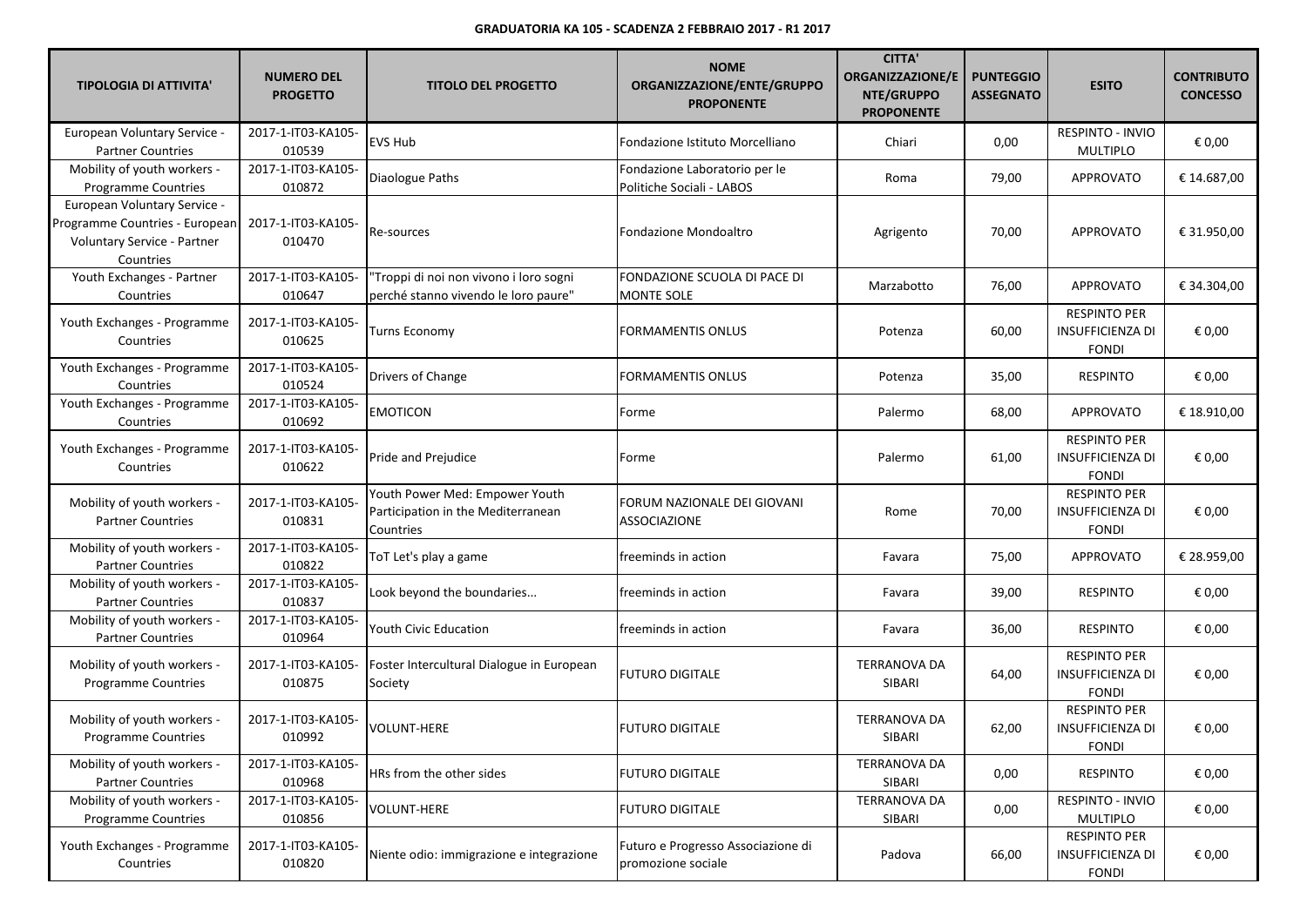| <b>TIPOLOGIA DI ATTIVITA'</b>                              | <b>NUMERO DEL</b><br><b>PROGETTO</b> | <b>TITOLO DEL PROGETTO</b>                                                 | <b>NOME</b><br>ORGANIZZAZIONE/ENTE/GRUPPO<br><b>PROPONENTE</b>       | <b>CITTA'</b><br><b>ORGANIZZAZIONE/E</b><br>NTE/GRUPPO<br><b>PROPONENTE</b> | <b>PUNTEGGIO</b><br><b>ASSEGNATO</b> | <b>ESITO</b>                                                   | <b>CONTRIBUTO</b><br><b>CONCESSO</b> |
|------------------------------------------------------------|--------------------------------------|----------------------------------------------------------------------------|----------------------------------------------------------------------|-----------------------------------------------------------------------------|--------------------------------------|----------------------------------------------------------------|--------------------------------------|
| Youth Exchanges - Programme<br>Countries                   | 2017-1-IT03-KA105-<br>010513         | Basta odio: il ruolo della gioventù nella<br>prevenzione del cyberbullismo | Futuro e Progresso Associazione di<br>promozione sociale             | Padova                                                                      | 51,00                                | <b>RESPINTO</b>                                                | € 0,00                               |
| Mobility of youth workers -<br><b>Programme Countries</b>  | 2017-1-IT03-KA105-<br>010971         | <b>Stop Gender Discrimination</b>                                          | Gaycs                                                                | Roma                                                                        | 0,00                                 | <b>RESPINTO</b>                                                | € 0,00                               |
| European Voluntary Service -<br><b>Programme Countries</b> | 2017-1-IT03-KA105-<br>010944         | <b>Equity Farm</b>                                                         | GIOSEF - Giovani Senza Frontiere -<br>Caserta                        | Caserta                                                                     | 71,00                                | <b>APPROVATO</b>                                               | € 9.000,00                           |
| Youth Exchanges - Partner<br>Countries                     | 2017-1-IT03-KA105-<br>010580         | Rock the Mountains 2                                                       | Giovani Iddocca - Gruppo Informale<br>Giovanile                      | Laconi                                                                      | 58,00                                | <b>RESPINTO</b>                                                | € 0,00                               |
| Youth Exchanges - Partner<br>Countries                     | 2017-1-IT03-KA105-<br>010579         | P-ART-icipation, Inclusion, New Dimension                                  | Giovani Iddocca - Gruppo Informale<br>Giovanile                      | Laconi                                                                      | 49,00                                | <b>RESPINTO</b>                                                | € 0,00                               |
| Youth Exchanges - Programme<br>Countries                   | 2017-1-IT03-KA105-<br>010799         | AI - Art to Integrate                                                      | <b>GLOBE - Global Learning Opportunities</b><br>for Better Education | Palermo                                                                     | 67,00                                | <b>RESPINTO PER</b><br>INSUFFICIENZA DI<br><b>FONDI</b>        | € 0,00                               |
| Youth Exchanges - Programme<br>Countries                   | 2017-1-IT03-KA105-<br>010943         | Green Entrepreneurs                                                        | Green Light On                                                       | Bojano                                                                      | 70,00                                | APPROVATO                                                      | € 19.439,00                          |
| Mobility of youth workers -<br>Programme Countries         | 2017-1-IT03-KA105-<br>010395         | Green Youth Lab                                                            | GreenRope                                                            | Capurso                                                                     | 62,00                                | <b>RESPINTO PER</b><br><b>INSUFFICIENZA DI</b><br><b>FONDI</b> | € 0,00                               |
| Youth Exchanges - Programme<br>Countries                   | 2017-1-IT03-KA105-<br>010414         | <b>ECOPHOTO</b>                                                            | GreenRope                                                            | Capurso                                                                     | 52,00                                | <b>RESPINTO</b>                                                | € 0,00                               |
| European Voluntary Service -<br><b>Programme Countries</b> | 2017-1-IT03-KA105-<br>010469         | SECOND CHANCE - Giovani Europei per la<br>Sostenibilità Ambientale         | <b>GRUCA ONLUS</b>                                                   | Macerata                                                                    | 74,00                                | APPROVATO                                                      | € 37.500,00                          |
| Youth Exchanges - Programme<br>Countries                   | 2017-1-IT03-KA105-<br>010315         | The shape of inclusion                                                     | Gruppo Folclorico Internazionale<br>"Tanager"                        | Polla (SA)                                                                  | 50,00                                | <b>RESPINTO</b>                                                | € 0,00                               |
| Youth Exchanges - Programme<br>Countries                   | 2017-1-IT03-KA105-<br>010431         | Dammi un buon motivo                                                       | Gruppo folkloristico città di Cutro                                  | Cutro                                                                       | 47,00                                | <b>RESPINTO</b>                                                | € 0,00                               |
| Youth Exchanges - Programme<br>Countries                   | 2017-1-IT03-KA105-<br>010419         | New Ways for Recycling                                                     | Gruppo Informale EuroYouth                                           | Roma                                                                        | 67,00                                | <b>RESPINTO PER</b><br>INSUFFICIENZA DI<br><b>FONDI</b>        | € 0,00                               |
| Youth Exchanges - Programme<br>Countries                   | 2017-1-IT03-KA105-<br>010318         | DemoRadio                                                                  | Gruppo Informale GiovanEuropa                                        | Acireale                                                                    | 65,00                                | <b>RESPINTO PER</b><br><b>INSUFFICIENZA DI</b><br><b>FONDI</b> | € 0,00                               |
| Youth Exchanges - Programme<br>Countries                   | 2017-1-IT03-KA105-<br>010855         | <b>STARTUPPER</b>                                                          | Gruppo Pax                                                           | Sutri (VT)                                                                  | 61,00                                | <b>RESPINTO PER</b><br><b>INSUFFICIENZA DI</b><br><b>FONDI</b> | € 0,00                               |
| European Voluntary Service -<br><b>Programme Countries</b> | 2017-1-IT03-KA105-<br>010926         | Recreation and Art for Social Mobility of<br>Urban Youth                   | H.R.Y.O HUMAN RIGHTS YOUTH<br>ORGANIZATION ASSOCIAZIONE              | MONREALE                                                                    | 70,00                                | APPROVATO                                                      | € 29.546,46                          |
| Youth Exchanges - Partner<br>Countries                     | 2017-1-IT03-KA105-<br>010525         | Motherland                                                                 | H.R.Y.O HUMAN RIGHTS YOUTH<br>ORGANIZATION ASSOCIAZIONE              | MONREALE                                                                    | 62,00                                | <b>RESPINTO PER</b><br><b>INSUFFICIENZA DI</b><br><b>FONDI</b> | € 0,00                               |
| Youth Exchanges - Programme<br>Countries                   | 2017-1-IT03-KA105-<br>010664         | In The Mood - Join The Music                                               | H.R.Y.O HUMAN RIGHTS YOUTH<br>ORGANIZATION ASSOCIAZIONE              | MONREALE                                                                    | 60,00                                | <b>RESPINTO PER</b><br><b>INSUFFICIENZA DI</b><br><b>FONDI</b> | € 0,00                               |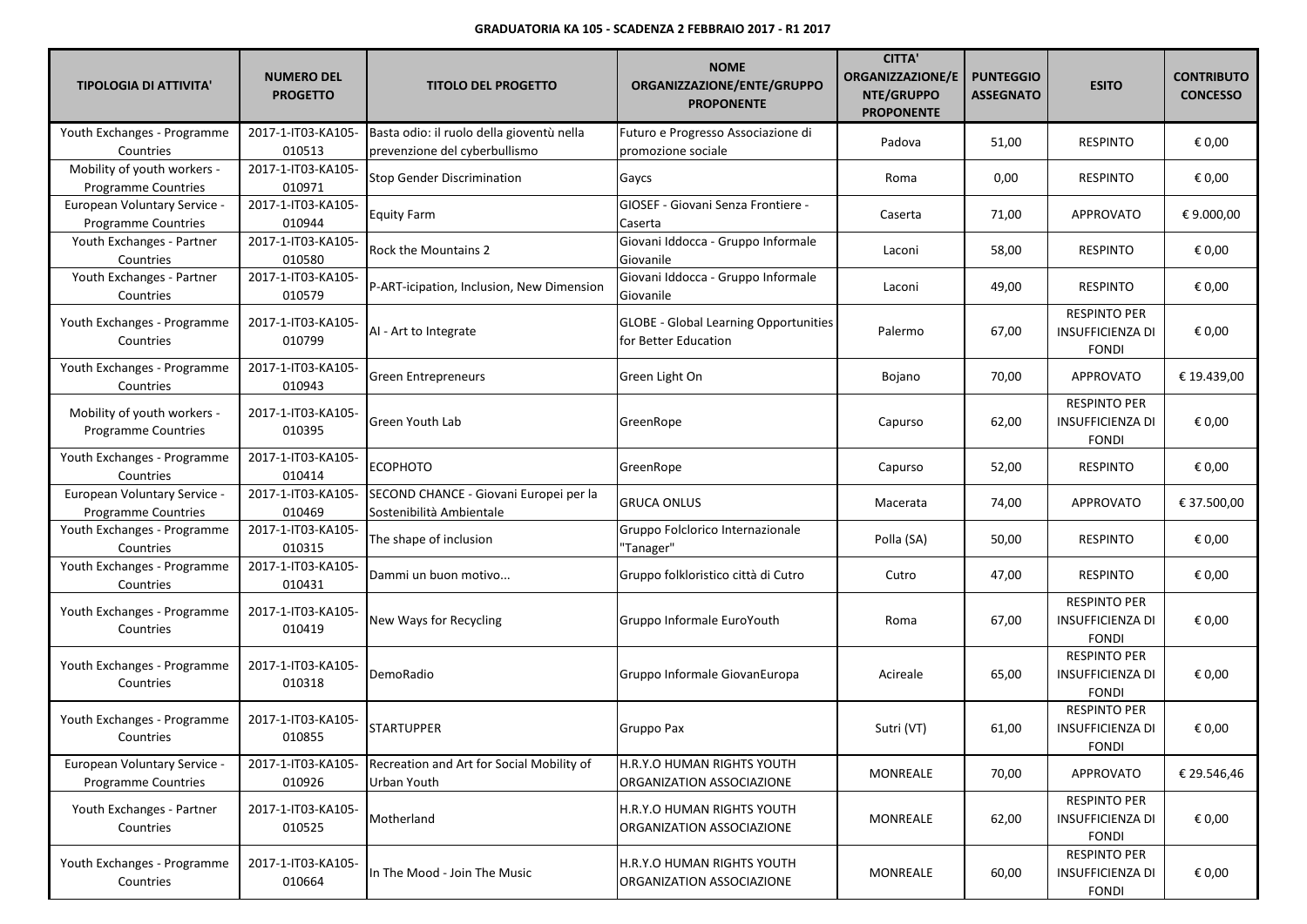| <b>TIPOLOGIA DI ATTIVITA'</b>                             | <b>NUMERO DEL</b><br><b>PROGETTO</b> | <b>TITOLO DEL PROGETTO</b>                                                                                   | <b>NOME</b><br>ORGANIZZAZIONE/ENTE/GRUPPO<br><b>PROPONENTE</b> | <b>CITTA'</b><br><b>ORGANIZZAZIONE/E</b><br>NTE/GRUPPO<br><b>PROPONENTE</b> | <b>PUNTEGGIO</b><br><b>ASSEGNATO</b> | <b>ESITO</b>                                                   | <b>CONTRIBUTO</b><br><b>CONCESSO</b> |
|-----------------------------------------------------------|--------------------------------------|--------------------------------------------------------------------------------------------------------------|----------------------------------------------------------------|-----------------------------------------------------------------------------|--------------------------------------|----------------------------------------------------------------|--------------------------------------|
| European Voluntary Service -<br>Programme Countries       | 2017-1-IT03-KA105-<br>010717         | Re-Vs                                                                                                        | H.R.Y.O HUMAN RIGHTS YOUTH<br>ORGANIZATION ASSOCIAZIONE        | <b>MONREALE</b>                                                             | 60,00                                | <b>RESPINTO PER</b><br><b>INSUFFICIENZA DI</b><br><b>FONDI</b> | € 0,00                               |
| Mobility of youth workers -<br><b>Partner Countries</b>   | 2017-1-IT03-KA105-<br>010851         | Let's take a break for a coffee.                                                                             | H.R.Y.O HUMAN RIGHTS YOUTH<br>ORGANIZATION ASSOCIAZIONE        | <b>MONREALE</b>                                                             | 33,00                                | <b>RESPINTO</b>                                                | € 0,00                               |
| Youth Exchanges - Programme<br>Countries                  | 2017-1-IT03-KA105-<br>010662         | In The Mood - Join The Music                                                                                 | H.R.Y.O HUMAN RIGHTS YOUTH<br>ORGANIZATION ASSOCIAZIONE        | MONREALE                                                                    | 0,00                                 | RESPINTO - INVIO<br><b>MULTIPLO</b>                            | € 0,00                               |
| Mobility of youth workers -<br><b>Partner Countries</b>   | 2017-1-IT03-KA105-<br>010903         | Advocates for Human Rights - Cooperation,<br>Defence and Advocacy at European Level                          | Hub - Officine Giovanili                                       | Catania                                                                     | 41,00                                | <b>RESPINTO</b>                                                | € 0,00                               |
| Youth Exchanges - Programme<br>Countries                  | 2017-1-IT03-KA105-<br>010553         | Geocoding: The Magical and Mystery<br>European Tour                                                          | Ianua Australis                                                | Torre del Greco                                                             | 52,00                                | <b>RESPINTO</b>                                                | € 0,00                               |
| Youth Exchanges - Programme<br>Countries                  | 2017-1-IT03-KA105-<br>010590         | Euro-Youth Digital Media Marketing Lab                                                                       | <b>Ianua Australis</b>                                         | Torre del Greco                                                             | 50,00                                | <b>RESPINTO</b>                                                | € 0,00                               |
| Youth Exchanges - Programme<br>Countries                  | 2017-1-IT03-KA105-<br>010683         | <b>EROE</b> - Expose ourselves to Risk and<br>Opportunity in Exchanging values                               | ICSE&Co. (International Center for<br>Southern Europe)         | Firenze                                                                     | 70,00                                | <b>APPROVATO</b>                                               | € 14.714,00                          |
| Mobility of youth workers -<br>Programme Countries        | 2017-1-IT03-KA105-<br>010929         | HERO'S JOURNEY and transformative power ICSE&Co. (International Center for<br>of Global Education            | Southern Europe)                                               | Firenze                                                                     | 62,00                                | <b>RESPINTO PER</b><br><b>INSUFFICIENZA DI</b><br><b>FONDI</b> | € 0,00                               |
| Youth Exchanges - Partner<br>Countries                    | 2017-1-IT03-KA105-<br>010854         | Peacemakers upgrading together                                                                               | Identities                                                     | Chieti                                                                      | 65,00                                | <b>RESPINTO PER</b><br><b>INSUFFICIENZA DI</b><br><b>FONDI</b> | € 0,00                               |
| Mobility of youth workers -<br><b>Programme Countries</b> | 2017-1-IT03-KA105-<br>010526         | More Quality for a Better Mobility                                                                           | Identities                                                     | Chieti                                                                      | 49,00                                | <b>RESPINTO</b>                                                | € 0,00                               |
| European Voluntary Service -<br>Programme Countries       | 2017-1-IT03-KA105-<br>010373         | Self-Employment with Third Sector<br>Organizations                                                           | Impresa Sociale Formever Lab Società<br>Cooperativa Sociale    | Foggia                                                                      | 46,00                                | <b>RESPINTO</b>                                                | € 0,00                               |
| Youth Exchanges - Programme<br>Countries                  | 2017-1-IT03-KA105-<br>010440         | IDEA! Intercultural Diversity for a Europe in<br>Action                                                      | Invasioni Creative                                             | Prato                                                                       | 74,00                                | <b>APPROVATO</b>                                               | € 25.249,00                          |
| Mobility of youth workers -<br>Programme Countries        | 2017-1-IT03-KA105-<br>010468         | Get up stand up: empowering Youth<br>workers for Youth engagement                                            | Invasioni Creative                                             | Prato                                                                       | 68,00                                | <b>RESPINTO PER</b><br><b>INSUFFICIENZA DI</b><br><b>FONDI</b> | € 0,00                               |
| Mobility of youth workers -<br>Programme Countries        | 2017-1-IT03-KA105-<br>010671         | Walk the talk for Inclusion                                                                                  | <b>Invasioni Creative</b>                                      | Prato                                                                       | 52,00                                | <b>RESPINTO</b>                                                | € 0,00                               |
| Youth Exchanges - Programme<br>Countries                  | 2017-1-IT03-KA105-<br>010741         | A BRIDGE ACROSS EUROPE FOR A BETTER<br>INTERCULTURAL WORLD                                                   | ISTITUTO MAGISTRALE STATALE<br>"REGINA ELENA"                  | <b>ACIREALE</b>                                                             | 57,00                                | <b>RESPINTO</b>                                                | € 0,00                               |
| Mobility of youth workers -<br><b>Partner Countries</b>   | 2017-1-IT03-KA105-<br>010917         | Agritourism and Youth Entrepreneurship                                                                       | ISTITUTO PACE SVILUPPO<br>INNOVAZIONE ACLI (IPSIA)             | <b>ROMA</b>                                                                 | 56,00                                | <b>RESPINTO</b>                                                | € 0,00                               |
| Youth Exchanges - Partner<br>Countries                    | 2017-1-IT03-KA105-<br>010463         | Let's play! Non-formal education for an<br>inclusive Europe                                                  | ISTITUTO PACE SVILUPPO<br>INNOVAZIONE ACLI (IPSIA)             | <b>ROMA</b>                                                                 | 51,00                                | <b>RESPINTO</b>                                                | € 0,00                               |
| Youth Exchanges - Partner<br>Countries                    | 2017-1-IT03-KA105-<br>010719         | Una chiave di violino per la pace: la<br>"Giovane orchestra paneuropea" fra Europa<br>dell'Est e dell'Ovest. | Istituto pace sviluppo innovazione Acli<br>Forlì-Cesena        | Forlì                                                                       | 60,00                                | <b>RESPINTO PER</b><br><b>INSUFFICIENZA DI</b><br><b>FONDI</b> | € 0,00                               |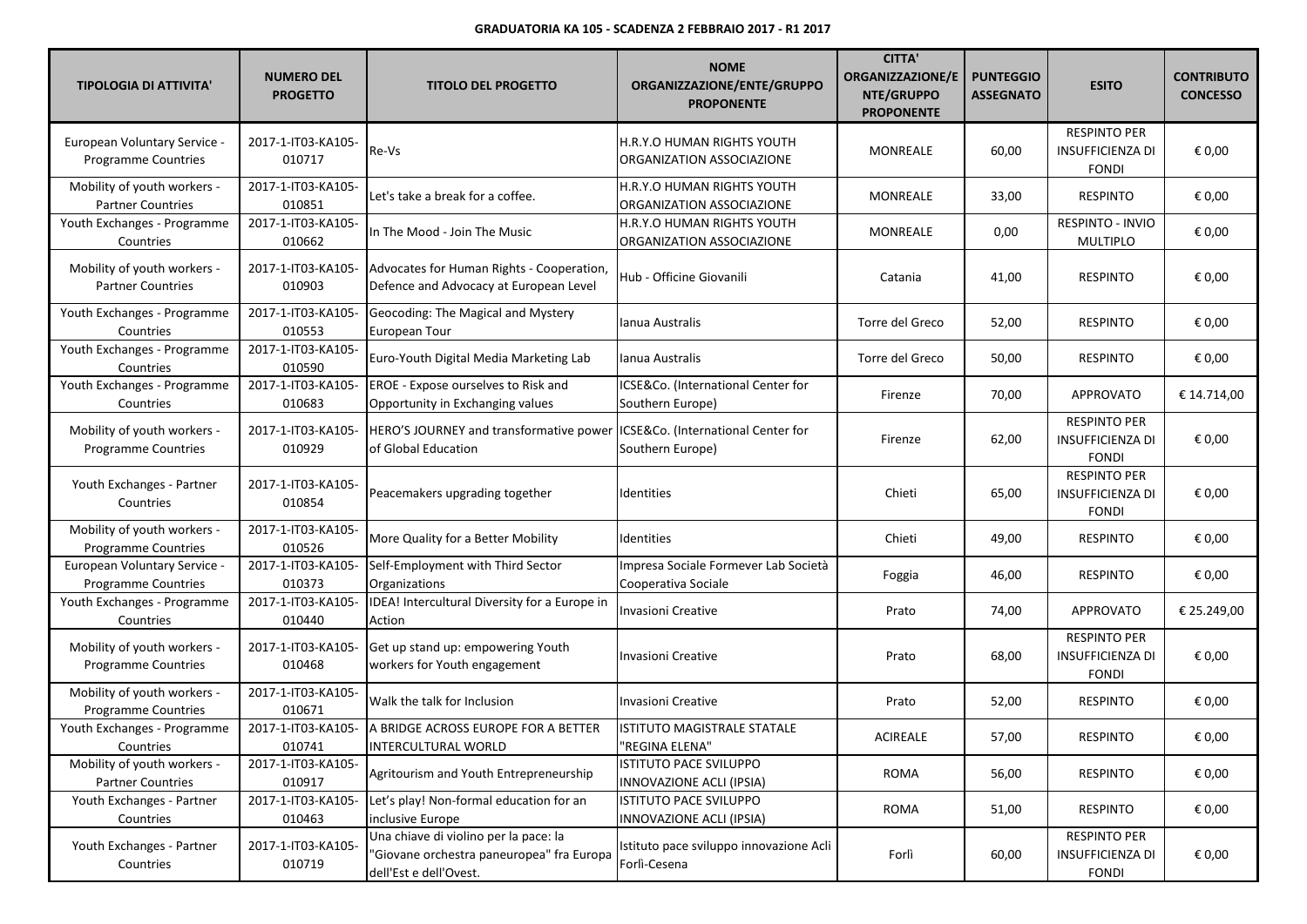| <b>TIPOLOGIA DI ATTIVITA'</b>                             | <b>NUMERO DEL</b><br><b>PROGETTO</b> | <b>TITOLO DEL PROGETTO</b>                                                                                                                                                                                  | <b>NOME</b><br>ORGANIZZAZIONE/ENTE/GRUPPO<br><b>PROPONENTE</b> | <b>CITTA'</b><br><b>ORGANIZZAZIONE/E</b><br>NTE/GRUPPO<br><b>PROPONENTE</b> | <b>PUNTEGGIO</b><br><b>ASSEGNATO</b> | <b>ESITO</b>                                                   | <b>CONTRIBUTO</b><br><b>CONCESSO</b> |
|-----------------------------------------------------------|--------------------------------------|-------------------------------------------------------------------------------------------------------------------------------------------------------------------------------------------------------------|----------------------------------------------------------------|-----------------------------------------------------------------------------|--------------------------------------|----------------------------------------------------------------|--------------------------------------|
| Mobility of youth workers -<br><b>Partner Countries</b>   | 2017-1-IT03-KA105-<br>010443         | Organizational Management                                                                                                                                                                                   | Istituto Suore Pie Operaie<br>dell'Immacolata Concezione       | San Benedetto del<br>Tronto                                                 | 42,00                                | <b>RESPINTO</b>                                                | € 0,00                               |
| Mobility of youth workers -<br><b>Programme Countries</b> | 2017-1-IT03-KA105-<br>011001         | "Coaching brings changes"                                                                                                                                                                                   | Istituto Suore Pie Operaie<br>dell'Immacolata Concezione       | San Benedetto del<br>Tronto                                                 | 0,00                                 | <b>RESPINTO</b>                                                | € 0,00                               |
| Youth Exchanges - Programme<br>Countries                  | 2017-1-IT03-KA105-<br>010562         | That's All Folk(s)!                                                                                                                                                                                         | Istituto Tecnico Commerciale<br>Salvatore Satta di Nuoro       | Nuoro                                                                       | 65,00                                | <b>RESPINTO PER</b><br><b>INSUFFICIENZA DI</b><br><b>FONDI</b> | € 0,00                               |
| Youth Exchanges - Programme<br>Countries                  | 2017-1-IT03-KA105-<br>010481         | ADD ANOTHER PLACE IN EUROPE                                                                                                                                                                                 | ITAL                                                           | <b>BARI</b>                                                                 | 56,00                                | <b>RESPINTO</b>                                                | € 0,00                               |
| Mobility of youth workers -<br>Programme Countries        | 2017-1-IT03-KA105-<br>010842         | Gree Learning through Environment as<br><b>Educational tool</b>                                                                                                                                             | Jonathan Cooperativa Sociale                                   | Piazzola sul Brenta                                                         | 65,00                                | <b>RESPINTO PER</b><br><b>INSUFFICIENZA DI</b><br><b>FONDI</b> | € 0,00                               |
| Youth Exchanges - Programme<br>Countries                  | 2017-1-IT03-KA105-<br>010496         | <b>Music Against Addiction</b>                                                                                                                                                                              | La Ginestra Associazione di<br>Promozione sociale              | Campagna                                                                    | 67,00                                | <b>RESPINTO PER</b><br><b>INSUFFICIENZA DI</b><br><b>FONDI</b> | € 0,00                               |
| Mobility of youth workers -<br><b>Programme Countries</b> | 2017-1-IT03-KA105-<br>010816         | SPARK! an international training course for<br>youth workers on how to initiate, support<br>and run social initiatives and projects based<br>on community needs, with a focus on social<br>entrepreneurship | La Spiga                                                       | Gioiosa Marea                                                               | 63,00                                | <b>RESPINTO PER</b><br><b>INSUFFICIENZA DI</b><br><b>FONDI</b> | € 0,00                               |
| Mobility of youth workers -<br>Programme Countries        | 2017-1-IT03-KA105-<br>010913         | Be facilitator, create the peaceful Europe!                                                                                                                                                                 | La Spiga                                                       | Gioiosa Marea                                                               | 45,00                                | <b>RESPINTO</b>                                                | € 0,00                               |
| Mobility of youth workers -<br><b>Partner Countries</b>   | 2017-1-IT03-KA105-<br>010950         | Peaceful Steps for Conflict Management                                                                                                                                                                      | La Spiga                                                       | Gioiosa Marea                                                               | 39,00                                | <b>RESPINTO</b>                                                | € 0,00                               |
| Youth Exchanges - Programme<br>Countries                  | 2017-1-IT03-KA105-<br>010328         | La mia dose di felicità                                                                                                                                                                                     | Laboratorio Creativo Tolve                                     | Tolve                                                                       | 61,00                                | <b>RESPINTO PER</b><br><b>INSUFFICIENZA DI</b><br><b>FONDI</b> | € 0,00                               |
| Mobility of youth workers -<br>Programme Countries        | 2017-1-IT03-KA105-<br>010393         | ShootShootSocial                                                                                                                                                                                            | L'Arca del Blues                                               | Lecce                                                                       | 64,00                                | <b>RESPINTO PER</b><br><b>INSUFFICIENZA DI</b><br><b>FONDI</b> | € 0,00                               |
| Youth Exchanges - Programme<br>Countries                  | 2017-1-IT03-KA105-<br>010394         | SoundMind in SoundBody                                                                                                                                                                                      | L'Arca del Blues                                               | Lecce                                                                       | 58,00                                | <b>RESPINTO</b>                                                | € 0,00                               |
| Youth Exchanges - Programme<br>Countries                  | 2017-1-IT03-KA105-<br>010520         | <b>ACT Wise</b>                                                                                                                                                                                             | L'Arca del Blues                                               | Lecce                                                                       | 42,00                                | <b>RESPINTO</b>                                                | € 0,00                               |
| Youth Exchanges - Partner<br>Countries                    | 2017-1-IT03-KA105-<br>010618         | Valore e Valori! Economia ed etica si<br>incontrano nell'Economia Civile                                                                                                                                    | Legambiente Lecco Onlus                                        | Valmadrera                                                                  | 79,00                                | <b>APPROVATO</b>                                               | € 13.714,00                          |
| Youth Exchanges - Partner<br>Countries                    | 2017-1-IT03-KA105-<br>010614         | Dall'Ego al Noi. Inclusione sociale e<br>sostenibilità ambientale quando il nostro<br>"io" si fa più aperto                                                                                                 | Legambiente Lecco Onlus                                        | Valmadrera                                                                  | 62,00                                | <b>RESPINTO PER</b><br><b>INSUFFICIENZA DI</b><br><b>FONDI</b> | € 0,00                               |
| Mobility of youth workers -<br><b>Partner Countries</b>   | 2017-1-IT03-KA105-<br>010915         | <b>Blow Up</b>                                                                                                                                                                                              | Lens                                                           | Torre del Greco                                                             | 54,00                                | <b>RESPINTO</b>                                                | € 0,00                               |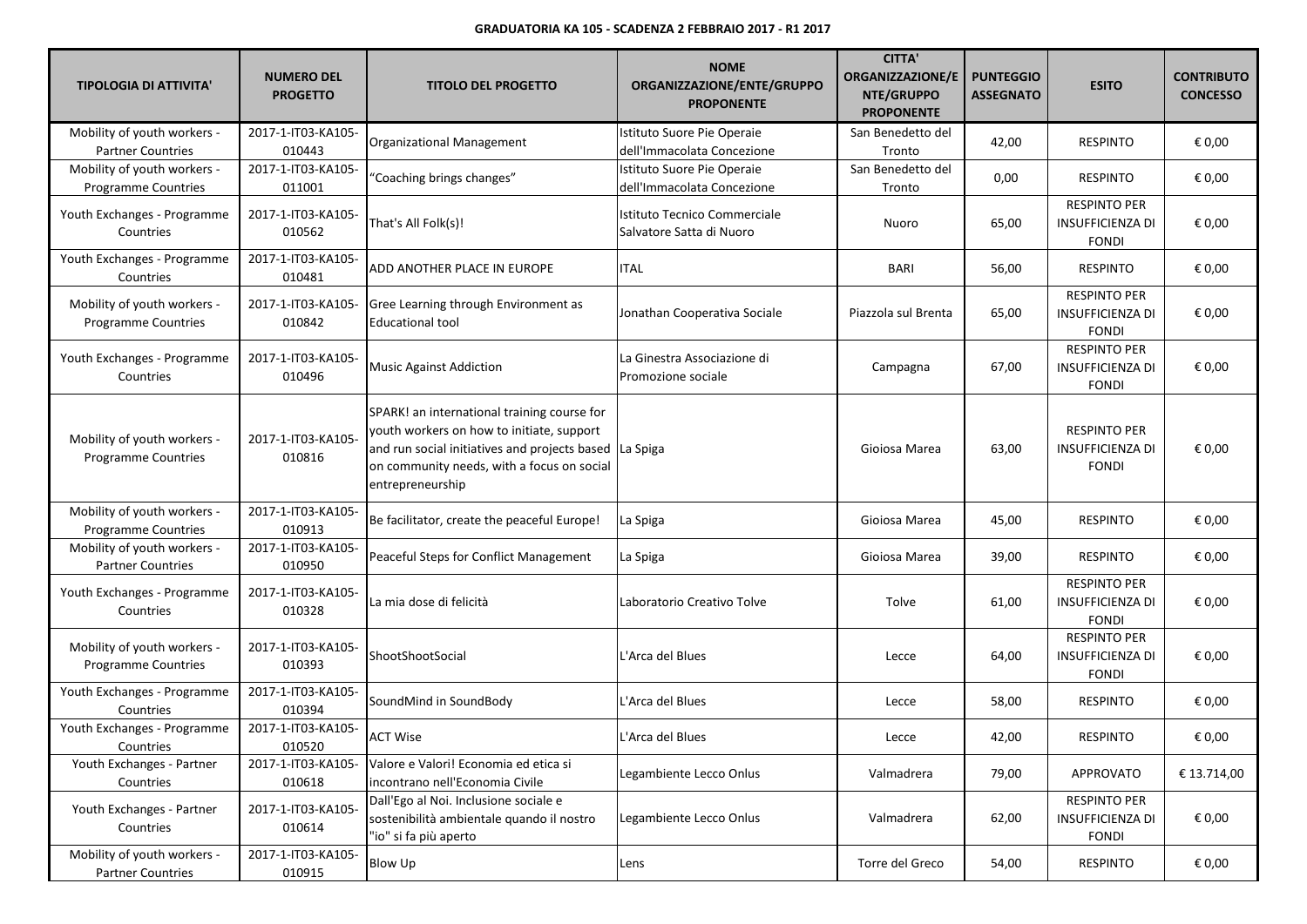| <b>TIPOLOGIA DI ATTIVITA'</b>                                                                 | <b>NUMERO DEL</b><br><b>PROGETTO</b> | <b>TITOLO DEL PROGETTO</b>                                                                 | <b>NOME</b><br>ORGANIZZAZIONE/ENTE/GRUPPO<br><b>PROPONENTE</b>      | <b>CITTA'</b><br><b>ORGANIZZAZIONE/E</b><br>NTE/GRUPPO<br><b>PROPONENTE</b> | <b>PUNTEGGIO</b><br><b>ASSEGNATO</b> | <b>ESITO</b>                                                   | <b>CONTRIBUTO</b><br><b>CONCESSO</b> |
|-----------------------------------------------------------------------------------------------|--------------------------------------|--------------------------------------------------------------------------------------------|---------------------------------------------------------------------|-----------------------------------------------------------------------------|--------------------------------------|----------------------------------------------------------------|--------------------------------------|
| Mobility of youth workers -<br><b>Partner Countries</b>                                       | 2017-1-IT03-KA105-<br>010952         | Blow Up                                                                                    | Lens                                                                | Torre del Greco                                                             | 0,00                                 | <b>RITIRATO</b>                                                | € 0,00                               |
| Youth Exchanges - Programme<br>Countries                                                      | 2017-1-IT03-KA105-<br>010657         | <b>INNOVArte</b>                                                                           | Liceo classico scientifico La Mura                                  | angri                                                                       | 0,00                                 | <b>RESPINTO</b>                                                | € 0,00                               |
| Mobility of youth workers -<br>Programme Countries                                            | 2017-1-IT03-KA105-<br>010565         | Self Advertisement                                                                         | Liceo Scientifico Fermi Nuoro                                       | Nuoro                                                                       | 45,00                                | <b>RESPINTO</b>                                                | € 0,00                               |
| Youth Exchanges - Programme<br>Countries                                                      | 2017-1-IT03-KA105-<br>010962         | <b>Mobility Face Crisis</b>                                                                | L'Isola che non c'è                                                 | Rende (CS)                                                                  | 45,00                                | <b>RESPINTO</b>                                                | € 0,00                               |
| Youth Exchanges - Programme<br>Countries                                                      | 2017-1-IT03-KA105-<br>010649         | AGRIcultural STORytellers Youth. Network                                                   | Lovers of Eco-food And Friends<br>(L.E.A.F.)                        | Serrano di<br>Carpignano Salentino                                          | 58,00                                | <b>RESPINTO</b>                                                | € 0,00                               |
| Youth Exchanges - Programme<br>Countries                                                      | 2017-1-IT03-KA105-<br>010375         | Mondo in rete                                                                              | Lupetti Petruresi 1964                                              | Forino                                                                      | 56,00                                | <b>RESPINTO</b>                                                | € 0,00                               |
| Mobility of youth workers -<br>Programme Countries                                            | 2017-1-IT03-KA105-<br>010866         | FYI - Finding Your Inspiration- Inspire and<br><b>Empower Young People</b>                 | Madiba Società Cooperativa Sociale                                  | Beinasco                                                                    | 74,00                                | <b>RESPINTO PER</b><br><b>INSUFFICIENZA DI</b><br><b>FONDI</b> | € 0,00                               |
| Youth Exchanges - Programme<br>Countries - Mobility of youth<br>workers - Programme Countries | 2017-1-IT03-KA105-<br>010868         | Youth Exchange Group Leadership                                                            | Madiba Società Cooperativa Sociale                                  | Beinasco                                                                    | 57,00                                | <b>RESPINTO</b>                                                | € 0,00                               |
| Youth Exchanges - Programme<br>Countries                                                      | 2017-1-IT03-KA105-<br>010922         | Your Digital StoryVitae                                                                    | Management Accessibility Culture -<br>MAC APS                       | Lecce                                                                       | 60,00                                | <b>RESPINTO PER</b><br><b>INSUFFICIENZA DI</b><br><b>FONDI</b> | € 0,00                               |
| European Voluntary Service -<br><b>Programme Countries</b>                                    | 2017-1-IT03-KA105-<br>010853         | Young Volunteers ALlow to enhance<br>disadvantaged people and yoUth sense of<br>initiativE | MARGHERITA SOCIETA' COOPERATIVA<br>SOCIALE ONLUS                    | Sandrigo                                                                    | 70,00                                | APPROVATO                                                      | € 27.975,00                          |
| Youth Exchanges - Partner<br>Countries                                                        | 2017-1-IT03-KA105-<br>010923         | Together we can: understanding different<br>religions towards a better future              | matrioskas.IT                                                       | <b>CASTIGLIONE IN</b><br>TEVERINA (VT)                                      | 74,00                                | <b>APPROVATO</b>                                               | € 23.182,00                          |
| Youth Exchanges - Partner<br>Countries                                                        | 2017-1-IT03-KA105-<br>010918         | <b>ART&amp;CRAFT for Cooperation</b>                                                       | matrioskas.IT                                                       | <b>CASTIGLIONE IN</b><br>TEVERINA (VT)                                      | 63,00                                | <b>RESPINTO PER</b><br><b>INSUFFICIENZA DI</b><br><b>FONDI</b> | € 0,00                               |
| Mobility of youth workers -<br><b>Partner Countries</b>                                       | 2017-1-IT03-KA105-<br>010966         | Sustainability through Traditional Arts                                                    | <b>MESHY (Media Education</b><br>Sustainability, Hospitality, Yeah) | <b>VITULAZIO</b>                                                            | 70,00                                | <b>RESPINTO PER</b><br>INSUFFICIENZA DI<br><b>FONDI</b>        | € 0,00                               |
| European Voluntary Service -<br><b>Programme Countries</b>                                    | 2017-1-IT03-KA105-<br>010574         | Chance for a Change                                                                        | MINE VAGANTI NGO                                                    | <b>PERFUGAS</b>                                                             | 61,00                                | <b>RESPINTO PER</b><br><b>INSUFFICIENZA DI</b><br><b>FONDI</b> | € 0,00                               |
| Mobility of youth workers -<br>Programme Countries                                            | 2017-1-IT03-KA105-<br>010568         | Nurturing Entrepreneurial Wisdom                                                           | MINE VAGANTI NGO                                                    | PERFUGAS                                                                    | 55,00                                | <b>RESPINTO</b>                                                | € 0,00                               |
| Mobility of youth workers -<br><b>Partner Countries</b>                                       | 2017-1-IT03-KA105-<br>010569         | Developing Entrepreneurship Through Sport MINE VAGANTI NGO                                 |                                                                     | PERFUGAS                                                                    | 47,00                                | <b>RESPINTO</b>                                                | € 0,00                               |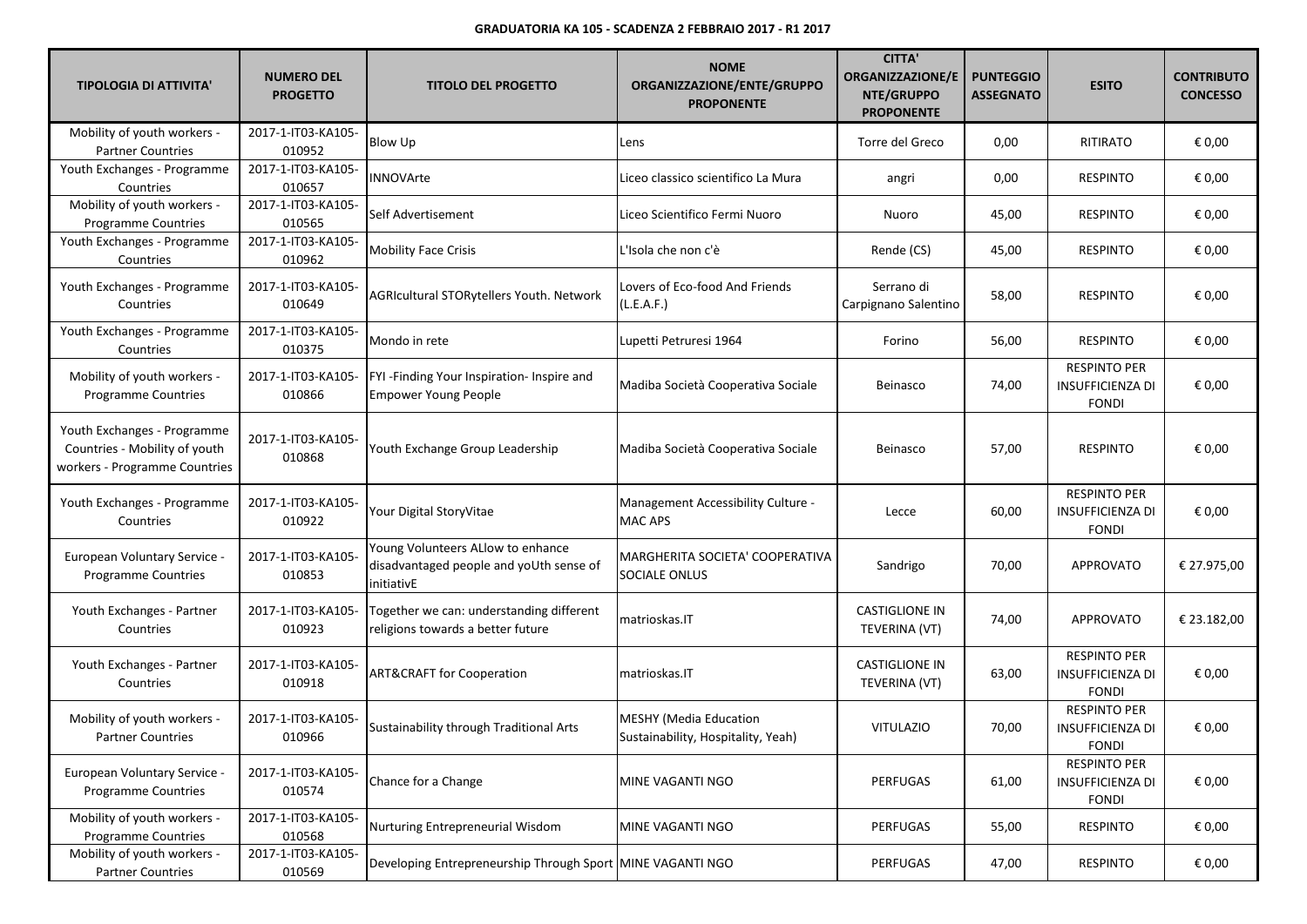| <b>TIPOLOGIA DI ATTIVITA'</b>                              | <b>NUMERO DEL</b><br><b>PROGETTO</b> | <b>TITOLO DEL PROGETTO</b>                     | <b>NOME</b><br>ORGANIZZAZIONE/ENTE/GRUPPO<br><b>PROPONENTE</b> | <b>CITTA'</b><br><b>ORGANIZZAZIONE/E</b><br>NTE/GRUPPO<br><b>PROPONENTE</b> | <b>PUNTEGGIO</b><br><b>ASSEGNATO</b> | <b>ESITO</b>                                                   | <b>CONTRIBUTO</b><br><b>CONCESSO</b> |
|------------------------------------------------------------|--------------------------------------|------------------------------------------------|----------------------------------------------------------------|-----------------------------------------------------------------------------|--------------------------------------|----------------------------------------------------------------|--------------------------------------|
| Mobility of youth workers -<br><b>Programme Countries</b>  | 2017-1-IT03-KA105-<br>010501         | Hate Speech: consequences and solutions        | MODAVI - Federazione Regionale della<br>Sicilia                | Acireale (CT)                                                               | 65,00                                | <b>RESPINTO PER</b><br><b>INSUFFICIENZA DI</b><br><b>FONDI</b> | € 0,00                               |
| Youth Exchanges - Partner<br>Countries                     | 2017-1-IT03-KA105-<br>010707         | What If? Your European Rights                  | Modavi federazione provinciale di<br>Napoli ONLUS              | Napoli                                                                      | 62,00                                | <b>RESPINTO PER</b><br><b>INSUFFICIENZA DI</b><br><b>FONDI</b> | € 0,00                               |
| European Voluntary Service -<br><b>Programme Countries</b> | 2017-1-IT03-KA105-<br>010824         | Step Forward                                   | Modavi federazione provinciale di<br>Napoli ONLUS              | Napoli                                                                      | 61,00                                | <b>RESPINTO PER</b><br><b>INSUFFICIENZA DI</b><br><b>FONDI</b> | € 0,00                               |
| Youth Exchanges - Partner<br>Countries                     | 2017-1-IT03-KA105-<br>010661         | European citizens in action                    | Modavi federazione provinciale di<br>Napoli ONLUS              | Napoli                                                                      | 60,00                                | <b>RESPINTO PER</b><br><b>INSUFFICIENZA DI</b><br><b>FONDI</b> | € 0,00                               |
| Youth Exchanges - Partner<br>Countries                     | 2017-1-IT03-KA105-<br>010901         | SOMEwhere: Safe, Open-Minded Europe            | MOVE IT! MObilità e Volontariato<br>Europei ITalia             | Grazzanise                                                                  | 61,00                                | <b>RESPINTO PER</b><br><b>INSUFFICIENZA DI</b><br><b>FONDI</b> | € 0,00                               |
| Youth Exchanges - Partner<br>Countries                     | 2017-1-IT03-KA105-<br>010832         | Follow your (he)art                            | MOVE IT! MObilità e Volontariato<br>Europei ITalia             | Grazzanise                                                                  | 57,00                                | <b>RESPINTO</b>                                                | € 0,00                               |
| Mobility of youth workers -<br>Programme Countries         | 2017-1-IT03-KA105-<br>010850         | Writing the future                             | MOVE IT! MObilità e Volontariato<br>Europei ITalia             | Grazzanise                                                                  | 42,00                                | <b>RESPINTO</b>                                                | € 0,00                               |
| Youth Exchanges - Programme<br>Countries                   | 2017-1-IT03-KA105-<br>010721         | @social Network, Disconnect Generations        | <b>Moving Europe</b>                                           | ROCCALUMERA                                                                 | 69,00                                | <b>APPROVATO</b>                                               | € 17.985,00                          |
| Mobility of youth workers -<br><b>Partner Countries</b>    | 2017-1-IT03-KA105-<br>010573         | Story by Story                                 | MV INTERNATIONAL                                               | SASSARI                                                                     | 61,00                                | <b>RESPINTO PER</b><br><b>INSUFFICIENZA DI</b><br><b>FONDI</b> | € 0,00                               |
| Mobility of youth workers -<br><b>Partner Countries</b>    | 2017-1-IT03-KA105-<br>010571         | Skills for life                                | MV INTERNATIONAL                                               | SASSARI                                                                     | 51,00                                | <b>RESPINTO</b>                                                | € 0,00                               |
| Mobility of youth workers -<br><b>Partner Countries</b>    | 2017-1-IT03-KA105-<br>010570         | DissemInAction                                 | MV INTERNATIONAL                                               | SASSARI                                                                     | 47,00                                | <b>RESPINTO</b>                                                | € 0,00                               |
| Youth Exchanges - Programme<br>Countries                   | 2017-1-IT03-KA105-<br>010517         | <b>MUSIC FACTORY</b>                           | N.I.C.O.L.A. (New International<br>Company of Live Arts) Italy | salerno                                                                     | 69,00                                | <b>APPROVATO</b>                                               | € 22.591,00                          |
| Mobility of youth workers -<br>Programme Countries         | 2017-1-IT03-KA105-<br>010396         | The Next Top Youth Worker is Media<br>Literate | Neci Italia                                                    | Formia                                                                      | 67,00                                | <b>RESPINTO PER</b><br>INSUFFICIENZA DI<br><b>FONDI</b>        | € 0,00                               |
| Mobility of youth workers -<br>Programme Countries         | 2017-1-IT03-KA105-<br>010732         | Show it OFF!!!                                 | Neci Italia                                                    | Formia                                                                      | 50,00                                | <b>RESPINTO</b>                                                | € 0,00                               |
| Mobility of youth workers -<br><b>Programme Countries</b>  | 2017-1-IT03-KA105-<br>010993         | Interaction: stories for change                | <b>NET IN ACTION</b>                                           | <b>BOLOGNA</b>                                                              | 60,00                                | <b>RESPINTO PER</b><br>INSUFFICIENZA DI<br><b>FONDI</b>        | € 0,00                               |
| Youth Exchanges - Programme<br>Countries                   | 2017-1-IT03-KA105-<br>010843         | Imprenditori di Idee                           | <b>NEW HORIZONS</b>                                            | Tusa                                                                        | 68,00                                | <b>APPROVATO</b>                                               | € 16.410,00                          |
| Youth Exchanges - Programme<br>Countries                   | 2017-1-IT03-KA105-<br>010777         | Imprenditori di Idee                           | <b>NEW HORIZONS</b>                                            | Tusa                                                                        | 0,00                                 | RESPINTO - INVIO<br>MULTIPLO                                   | € 0,00                               |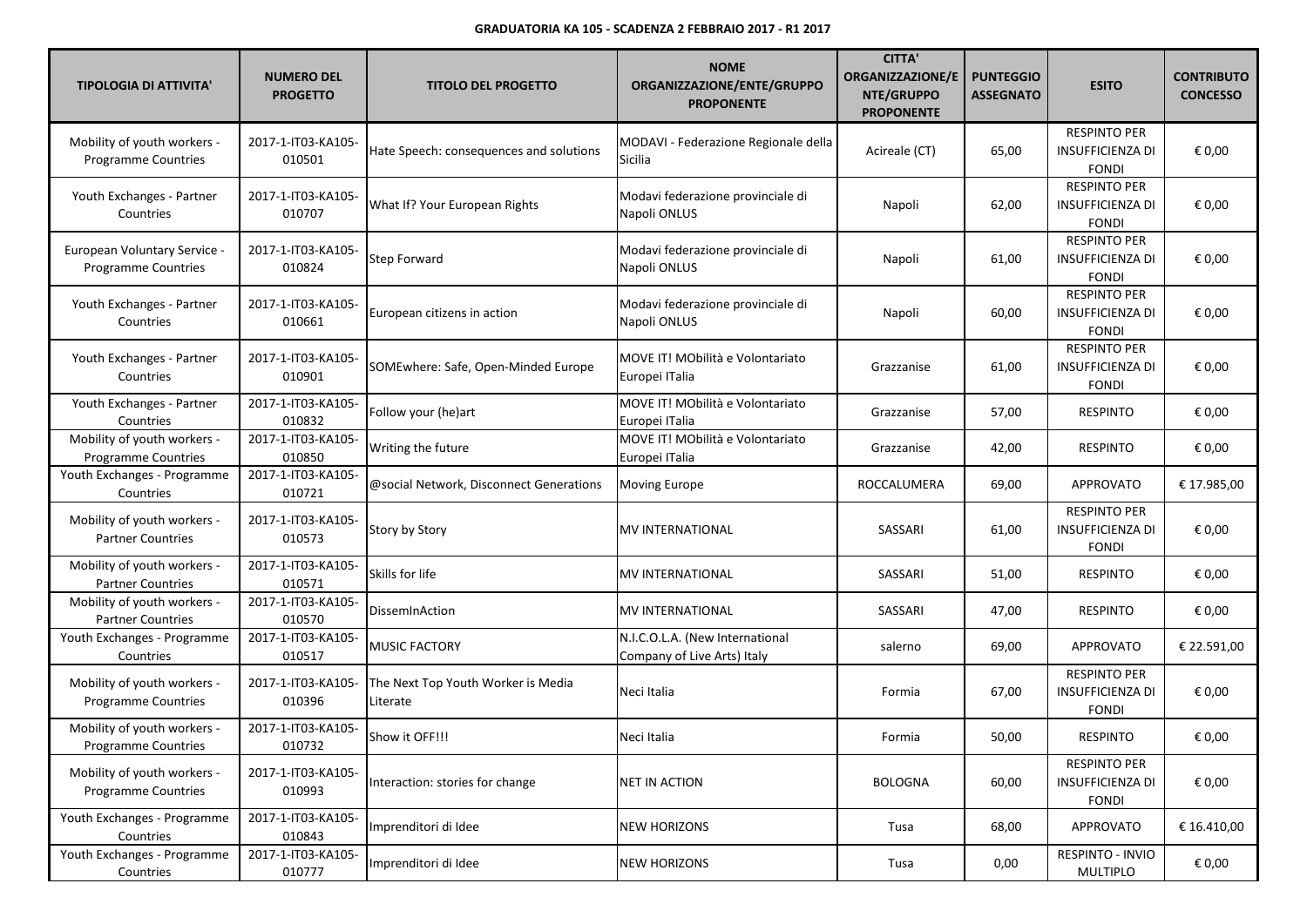| <b>TIPOLOGIA DI ATTIVITA'</b>                                                                    | <b>NUMERO DEL</b><br><b>PROGETTO</b> | <b>TITOLO DEL PROGETTO</b>                                                        | <b>NOME</b><br>ORGANIZZAZIONE/ENTE/GRUPPO<br><b>PROPONENTE</b>         | <b>CITTA'</b><br><b>ORGANIZZAZIONE/E</b><br>NTE/GRUPPO<br><b>PROPONENTE</b> | <b>PUNTEGGIO</b><br><b>ASSEGNATO</b> | <b>ESITO</b>                                                   | <b>CONTRIBUTO</b><br><b>CONCESSO</b> |
|--------------------------------------------------------------------------------------------------|--------------------------------------|-----------------------------------------------------------------------------------|------------------------------------------------------------------------|-----------------------------------------------------------------------------|--------------------------------------|----------------------------------------------------------------|--------------------------------------|
| Mobility of youth workers -<br><b>Partner Countries</b>                                          | 2017-1-IT03-KA105-<br>010990         | HeArt for Integration                                                             | Next Stop Europe                                                       | bologna                                                                     | 40,00                                | <b>RESPINTO</b>                                                | € 0,00                               |
| Youth Exchanges - Programme<br>Countries                                                         | 2017-1-IT03-KA105-<br>010654         | Donkelnk                                                                          | No Borders                                                             | Milan                                                                       | 70,00                                | APPROVATO                                                      | € 23.427,00                          |
| Mobility of youth workers -<br>Partner Countries - Youth<br><b>Exchanges - Partner Countries</b> | 2017-1-IT03-KA105-<br>010972         | Time for Peace                                                                    | Non Dalla Guerra                                                       | Vicenza                                                                     | 0,00                                 | <b>RESPINTO</b>                                                | € 0,00                               |
| Mobility of youth workers -<br><b>Programme Countries</b>                                        | 2017-1-IT03-KA105-<br>010426         | Theater 4 trainers                                                                | Non profit cultural association "Teatro<br>dei Dioscuri                | Campagna                                                                    | 52,00                                | <b>RESPINTO</b>                                                | € 0,00                               |
| Mobility of youth workers -<br><b>Partner Countries</b>                                          | 2017-1-IT03-KA105-<br>010547         | Domino Effect                                                                     | Nucleo Educativo per la formazione<br>Europea al Lavoro Internazionale | treviso                                                                     | 45,00                                | <b>RESPINTO</b>                                                | € 0,00                               |
| <b>European Voluntary Service -</b><br><b>Partner Countries</b>                                  | 2017-1-IT03-KA105-<br>010306         | <b>EVS: Stand up for Environment</b>                                              | Nucleo Educativo per la formazione<br>Europea al Lavoro Internazionale | treviso                                                                     | 0,00                                 | <b>RESPINTO</b>                                                | € 0,00                               |
| Youth Exchanges - Partner<br>Countries                                                           | 2017-1-IT03-KA105-<br>010973         | My Childhood Dream                                                                | Nucleo Educativo per la formazione<br>Europea al Lavoro Internazionale | treviso                                                                     | 0,00                                 | <b>RESPINTO</b>                                                | € 0,00                               |
| Youth Exchanges - Programme<br>Countries                                                         | 2017-1-IT03-KA105-<br>010786         | <b>MigrAction and Sport</b>                                                       | <b>OASIS TERRA DOTRANTO</b>                                            | galatina                                                                    | 63,00                                | <b>RESPINTO PER</b><br><b>INSUFFICIENZA DI</b><br><b>FONDI</b> | € 0,00                               |
| Youth Exchanges - Programme<br>Countries                                                         | 2017-1-IT03-KA105-<br>010531         | Healthy mind in a healthy environment                                             | Observo Onlus                                                          | Rome                                                                        | 62,00                                | <b>RESPINTO PER</b><br><b>INSUFFICIENZA DI</b><br><b>FONDI</b> | € 0,00                               |
| Youth Exchanges - Programme<br>Countries                                                         | 2017-1-IT03-KA105-<br>010479         | NEW MIND ROUTES. Youth, migration,<br>Europe.                                     | Officina Creativa Interculturale                                       | Palermo                                                                     | 57,00                                | <b>RESPINTO</b>                                                | € 0,00                               |
| European Voluntary Service -<br><b>Programme Countries</b>                                       | 2017-1-IT03-KA105-<br>010422         | BE. Beyond languagEs                                                              | Officina Creativa Interculturale                                       | Palermo                                                                     | 50,00                                | <b>RESPINTO</b>                                                | € 0,00                               |
| European Voluntary Service -<br>Programme Countries                                              | 2017-1-IT03-KA105-<br>010425         | Three ways, three worlds                                                          | Officina Creativa Interculturale                                       | Palermo                                                                     | 50,00                                | <b>RESPINTO</b>                                                | € 0,00                               |
| Mobility of youth workers -<br>Programme Countries                                               | 2017-1-IT03-KA105-<br>010476         | WELLcome to Europe! Non formal<br>education with Young Immigrants and<br>Refugees | Officina Creativa Interculturale                                       | Palermo                                                                     | 38,00                                | <b>RESPINTO</b>                                                | € 0,00                               |
| Youth Exchanges - Programme<br>Countries                                                         | 2017-1-IT03-KA105-<br>010709         | Social change ST'ART from You                                                     | Organizzazione di Volontariato Be<br>Equal                             | Cosenza                                                                     | 80,00                                | <b>APPROVATO</b>                                               | € 15.492,00                          |
| Youth Exchanges - Programme<br>Countries                                                         | 2017-1-IT03-KA105-<br>010735         | E-for Work: Employability, Enhance skills,<br>Entrepreneur, Expert.               | Organizzazione di Volontariato Be<br>Equal                             | Cosenza                                                                     | 65,00                                | <b>RESPINTO PER</b><br><b>INSUFFICIENZA DI</b><br><b>FONDI</b> | € 0,00                               |
| Mobility of youth workers -<br><b>Programme Countries</b>                                        | 2017-1-IT03-KA105-<br>010745         | Youth Work, the Bridge for Inclusion                                              | Organizzazione di Volontariato Be<br>Equal                             | Cosenza                                                                     | 65,00                                | <b>RESPINTO PER</b><br><b>INSUFFICIENZA DI</b><br><b>FONDI</b> | € 0,00                               |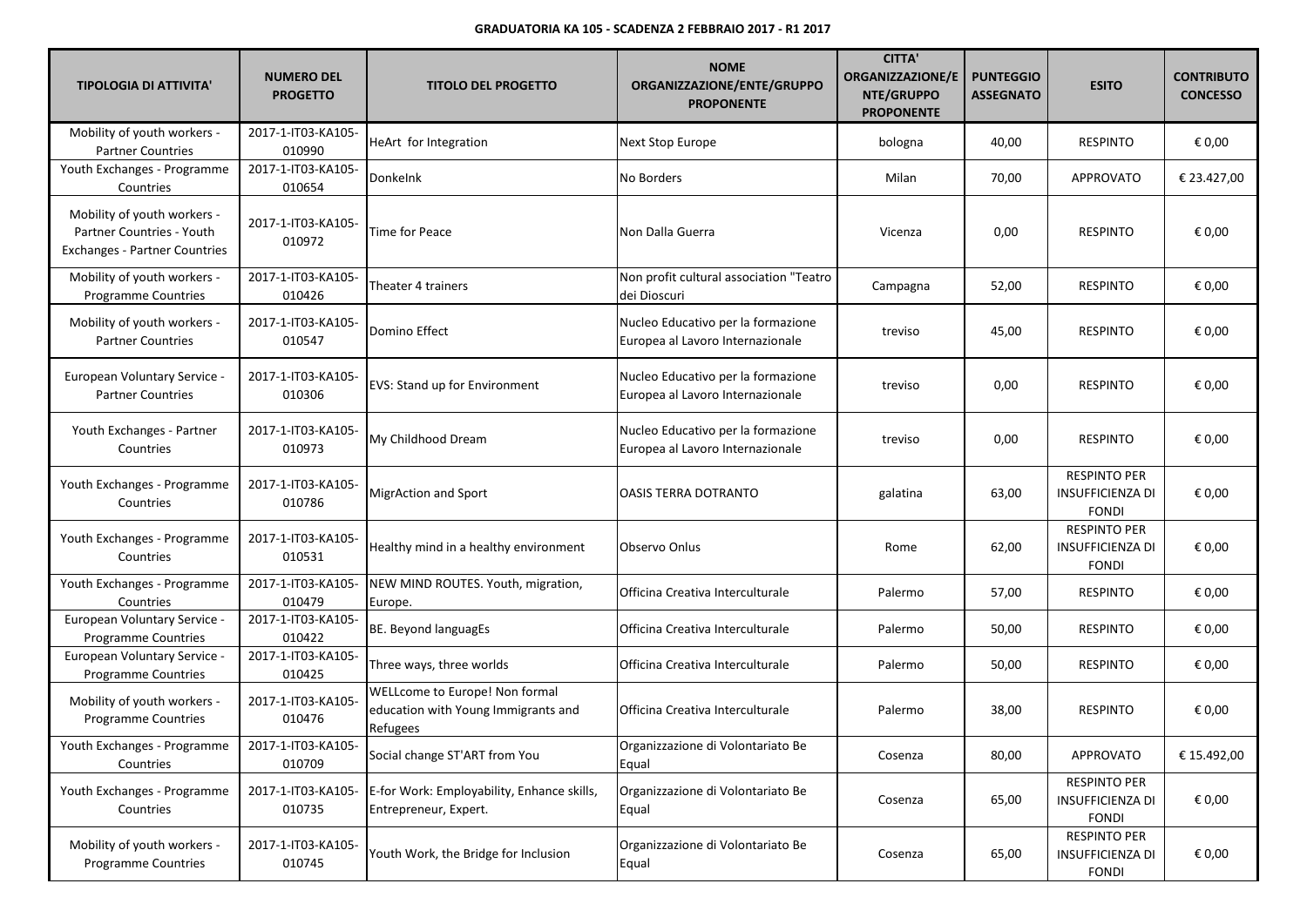| <b>TIPOLOGIA DI ATTIVITA'</b>                              | <b>NUMERO DEL</b><br><b>PROGETTO</b> | <b>TITOLO DEL PROGETTO</b>              | <b>NOME</b><br>ORGANIZZAZIONE/ENTE/GRUPPO<br><b>PROPONENTE</b> | <b>CITTA'</b><br><b>ORGANIZZAZIONE/E</b><br>NTE/GRUPPO<br><b>PROPONENTE</b> | <b>PUNTEGGIO</b><br><b>ASSEGNATO</b> | <b>ESITO</b>                                                   | <b>CONTRIBUTO</b><br><b>CONCESSO</b> |
|------------------------------------------------------------|--------------------------------------|-----------------------------------------|----------------------------------------------------------------|-----------------------------------------------------------------------------|--------------------------------------|----------------------------------------------------------------|--------------------------------------|
| Youth Exchanges - Partner<br>Countries                     | 2017-1-IT03-KA105-<br>010949         | Different You Different Volunteering    | OTP "Uell Done"                                                | Bacoli (Napoli)                                                             | 65,00                                | <b>RESPINTO PER</b><br>INSUFFICIENZA DI<br><b>FONDI</b>        | € 0,00                               |
| Mobility of youth workers -<br>Programme Countries         | 2017-1-IT03-KA105-<br>010811         | Get ready to job hunt with social media | OTP "Uell Done"                                                | Bacoli (Napoli)                                                             | 40,00                                | <b>RESPINTO</b>                                                | € 0,00                               |
| Youth Exchanges - Programme<br>Countries                   | 2017-1-IT03-KA105-<br>010827         | Hands-on Together                       | <b>Ottovolante Sulcis</b>                                      | Sant'Antioco                                                                | 65,00                                | <b>RESPINTO PER</b><br><b>INSUFFICIENZA DI</b><br><b>FONDI</b> | € 0,00                               |
| Mobility of youth workers -<br>Programme Countries         | 2017-1-IT03-KA105-<br>010814         | <b>ACT for a different FUTURE</b>       | <b>Ottovolante Sulcis</b>                                      | Sant'Antioco                                                                | 52,00                                | <b>RESPINTO</b>                                                | € 0,00                               |
| Youth Exchanges - Programme<br>Countries                   | 2017-1-IT03-KA105-<br>010807         | Crossing the Borders 2                  | P.E.CO. - PROGETTI EUROPEI DI<br><b>COOPERAZIONE</b>           | GENOVA                                                                      | 70,00                                | APPROVATO                                                      | € 23.070,00                          |
| European Voluntary Service -<br><b>Programme Countries</b> | 2017-1-IT03-KA105-<br>010771         | <b>EVS</b> under the lighthouse         | P.E.CO. - PROGETTI EUROPEI DI<br>COOPERAZIONE                  | <b>GENOVA</b>                                                               | 67,00                                | <b>APPROVATO</b>                                               | € 72.055,00                          |
| Youth Exchanges - Partner<br>Countries                     | 2017-1-IT03-KA105-<br>010774         | Music Inclusion eXchange                | <b>Padus Social Promotion Association</b>                      | Torino                                                                      | 0,00                                 | <b>RESPINTO</b>                                                | € 0,00                               |
| Youth Exchanges - Programme<br>Countries                   | 2017-1-IT03-KA105-<br>010546         | Impact free: erase your footprint!      | Palma Nana soc. coop.                                          | Palermo                                                                     | 54,00                                | <b>RESPINTO</b>                                                | € 0,00                               |
| Youth Exchanges - Programme<br>Countries                   | 2017-1-IT03-KA105-<br>010987         | LifEcologic                             | Palma Nana soc. coop.                                          | Palermo                                                                     | 54,00                                | <b>RESPINTO</b>                                                | € 0,00                               |
| Youth Exchanges - Programme<br>Countries                   | 2017-1-IT03-KA105-<br>010389         | Ciak the Europe!                        | PAOLAB                                                         | Paola                                                                       | 60,00                                | <b>RESPINTO PER</b><br><b>INSUFFICIENZA DI</b><br><b>FONDI</b> | € 0,00                               |
| Youth Exchanges - Partner<br>Countries                     | 2017-1-IT03-KA105-<br>010588         | Dialogue Needs Your Voice               | Partaking                                                      | <b>Naples</b>                                                               | 60,00                                | <b>RESPINTO PER</b><br><b>INSUFFICIENZA DI</b><br><b>FONDI</b> | € 0,00                               |
| Mobility of youth workers -<br>Programme Countries         | 2017-1-IT03-KA105-<br>010765         | <b>Education Against Discrimination</b> | Passepartout.up                                                | Serra San Bruno                                                             | 72,00                                | <b>RESPINTO PER</b><br><b>INSUFFICIENZA DI</b><br><b>FONDI</b> | € 0,00                               |
| Mobility of youth workers -<br><b>Programme Countries</b>  | 2017-1-IT03-KA105-<br>010764         | <b>DisseminAction</b>                   | Passepartout.up                                                | Serra San Bruno                                                             | 65,00                                | <b>RESPINTO PER</b><br><b>INSUFFICIENZA DI</b><br><b>FONDI</b> | € 0,00                               |
| Youth Exchanges - Programme<br>Countries                   | 2017-1-IT03-KA105-<br>010763         | This is my turn                         | Passepartout.up                                                | Serra San Bruno                                                             | 60,00                                | <b>RESPINTO PER</b><br>INSUFFICIENZA DI<br><b>FONDI</b>        | € 0,00                               |
| Mobility of youth workers -<br>Programme Countries         | 2017-1-IT03-KA105-<br>010948         | <b>CIRCO DELLE EMOZIONI</b>             | PASSI Società Cooperativa                                      | Bologna                                                                     | 67,00                                | <b>RESPINTO PER</b><br>INSUFFICIENZA DI<br><b>FONDI</b>        | € 0,00                               |
| Mobility of youth workers -<br><b>Partner Countries</b>    | 2017-1-IT03-KA105-<br>010902         | #standup2hatespeech!                    | PER ESEMPIO                                                    | PALERMO                                                                     | 68,00                                | <b>RESPINTO PER</b><br>INSUFFICIENZA DI<br><b>FONDI</b>        | € 0,00                               |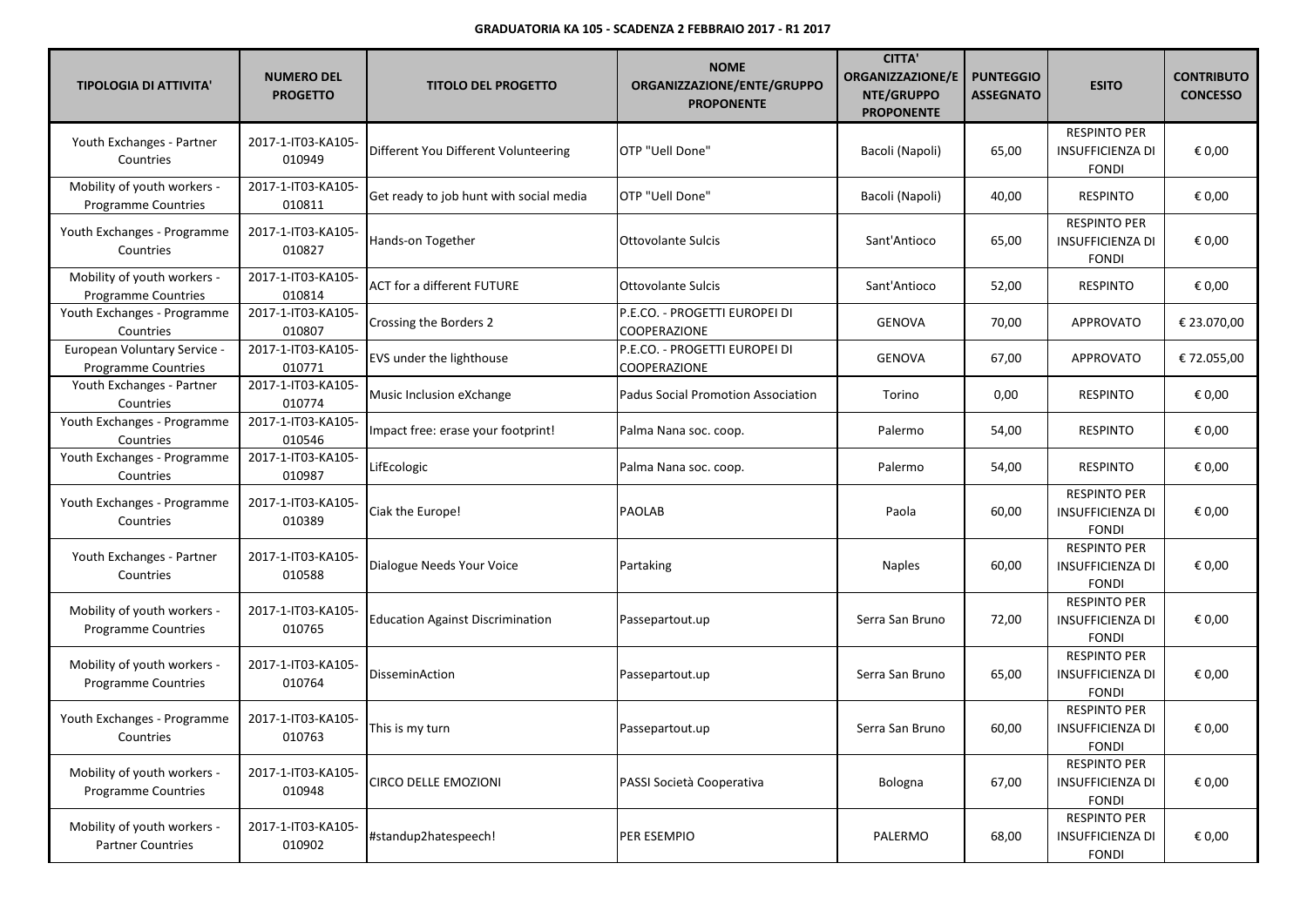| <b>TIPOLOGIA DI ATTIVITA'</b>                                     | <b>NUMERO DEL</b><br><b>PROGETTO</b> | <b>TITOLO DEL PROGETTO</b>                                                                                                                                        | <b>NOME</b><br>ORGANIZZAZIONE/ENTE/GRUPPO<br><b>PROPONENTE</b> | <b>CITTA'</b><br><b>ORGANIZZAZIONE/E</b><br>NTE/GRUPPO<br><b>PROPONENTE</b> | <b>PUNTEGGIO</b><br><b>ASSEGNATO</b> | <b>ESITO</b>                                                   | <b>CONTRIBUTO</b><br><b>CONCESSO</b> |
|-------------------------------------------------------------------|--------------------------------------|-------------------------------------------------------------------------------------------------------------------------------------------------------------------|----------------------------------------------------------------|-----------------------------------------------------------------------------|--------------------------------------|----------------------------------------------------------------|--------------------------------------|
| Youth Exchanges - Programme<br>Countries                          | 2017-1-IT03-KA105-<br>010451         | Feeding Over Our Diversities                                                                                                                                      | PER ESEMPIO                                                    | PALERMO                                                                     | 65,00                                | <b>RESPINTO PER</b><br><b>INSUFFICIENZA DI</b><br><b>FONDI</b> | € 0,00                               |
| European Voluntary Service -<br><b>Programme Countries</b>        | 2017-1-IT03-KA105-<br>010916         | "Like a Phoenix" - European Voluntary<br>Service to help rehabilitation and socio-<br>working reintegration of psychiatric patient   AZIONI<br>with dual disorder | PHOENIX SOC. COOP. SOCIALE PER                                 | <b>RUTIGLIANO</b>                                                           | 62,00                                | <b>RESPINTO PER</b><br><b>INSUFFICIENZA DI</b><br><b>FONDI</b> | € 0,00                               |
| European Voluntary Service -<br><b>Programme Countries</b>        | 2017-1-IT03-KA105-<br>010742         | "Like a Phoenix" - European Voluntary<br>Service to help rehabilitation and socio-<br>working reintegration of psychiatric patient   AZIONI<br>with dual disorder | PHOENIX SOC. COOP. SOCIALE PER                                 | RUTIGLIANO                                                                  | 0,00                                 | <b>RESPINTO - INVIO</b><br><b>MULTIPLO</b>                     | € 0,00                               |
| Youth Exchanges - Programme<br>Countries                          | 2017-1-IT03-KA105-<br>010942         | Be pART of UE                                                                                                                                                     | PIANO B                                                        | COSENZA                                                                     | 45,00                                | <b>RESPINTO</b>                                                | € 0,00                               |
| Youth Exchanges - Programme<br>Countries                          | 2017-1-IT03-KA105-<br>010655         | Communication against Discrimination                                                                                                                              | PiGreco - Centro di Apprendimento<br>Mediato                   | Faenza                                                                      | 66,00                                | <b>RESPINTO PER</b><br><b>INSUFFICIENZA DI</b><br><b>FONDI</b> | € 0,00                               |
| Mobility of youth workers -<br>Programme Countries                | 2017-1-IT03-KA105-<br>010603         | <b>Connecting Roots</b>                                                                                                                                           | Porto di terra                                                 | Terrasini                                                                   | 60,00                                | <b>RESPINTO PER</b><br><b>INSUFFICIENZA DI</b><br><b>FONDI</b> | € 0,00                               |
| Youth Exchanges - Programme<br>Countries                          | 2017-1-IT03-KA105-<br>010408         | One Vision, One Love!                                                                                                                                             | Pro Loco "Il Platanonum"                                       | Ricigliano                                                                  | 59,00                                | RESPINTO                                                       | € 0,00                               |
| Youth Exchanges - Programme<br>Countries                          | 2017-1-IT03-KA105-<br>010427         | What a beautiful Job!                                                                                                                                             | Pro loco Brindisi Montagna                                     | Brindisi di Montagna                                                        | 68,00                                | APPROVATO                                                      | € 18.760,00                          |
| Youth Exchanges - Programme<br>Countries                          | 2017-1-IT03-KA105-<br>010847         | Young Urban Changemakers                                                                                                                                          | PROGETTO UOMO ONLUS                                            | Pozzuoli                                                                    | 52,00                                | <b>RESPINTO</b>                                                | € 0,00                               |
| <b>European Voluntary Service -</b><br><b>Programme Countries</b> | 2017-1-IT03-KA105-<br>010459         | PRO.M.E.TH.EU.S Promoting more<br>empowerment through European solidarity                                                                                         | Progetto Zattera Blu Società<br>Cooperativa Sociale Onlus      | Calvene                                                                     | 75,00                                | APPROVATO                                                      | € 39.500,00                          |
| <b>European Voluntary Service -</b><br>Programme Countries        | 2017-1-IT03-KA105-<br>010400         | U.L.Y.S.S.E.S.- Undertake Learning and<br>Young Support Strategies for an Equal<br>Society                                                                        | Progetto Zattera Blu Società<br>Cooperativa Sociale Onlus      | Calvene                                                                     | 73,00                                | <b>APPROVATO</b>                                               | € 55.300,00                          |
| European Voluntary Service -<br>Programme Countries               | 2017-1-IT03-KA105-<br>010399         | U.L.Y.S.S.E.S.- Undertake Learning and<br>Young Support Strategies for an Equal<br>Society                                                                        | Progetto Zattera Blu Società<br>Cooperativa Sociale Onlus      | Calvene                                                                     | 0,00                                 | RESPINTO - INVIO<br>MULTIPLO                                   | € 0,00                               |
| Youth Exchanges - Programme<br>Countries                          | 2017-1-IT03-KA105-<br>010456         | Cuore a Cuore                                                                                                                                                     | Pro-Loco Calciano                                              | Calciano                                                                    | 48,00                                | <b>RESPINTO</b>                                                | € 0,00                               |
| European Voluntary Service -<br><b>Programme Countries</b>        | 2017-1-IT03-KA105-<br>010464         | <b>BE EUROPE!</b>                                                                                                                                                 | <b>Punto Missione Onlus</b>                                    | <b>Brescia</b>                                                              | 61,00                                | <b>RESPINTO PER</b><br>INSUFFICIENZA DI<br><b>FONDI</b>        | € 0,00                               |
| Youth Exchanges - Programme<br>Countries                          | 2017-1-IT03-KA105-<br>010663         | New Media New People                                                                                                                                              | <b>Purple Cow</b>                                              | Nuoro                                                                       | 68,00                                | <b>APPROVATO</b>                                               | € 12.570,00                          |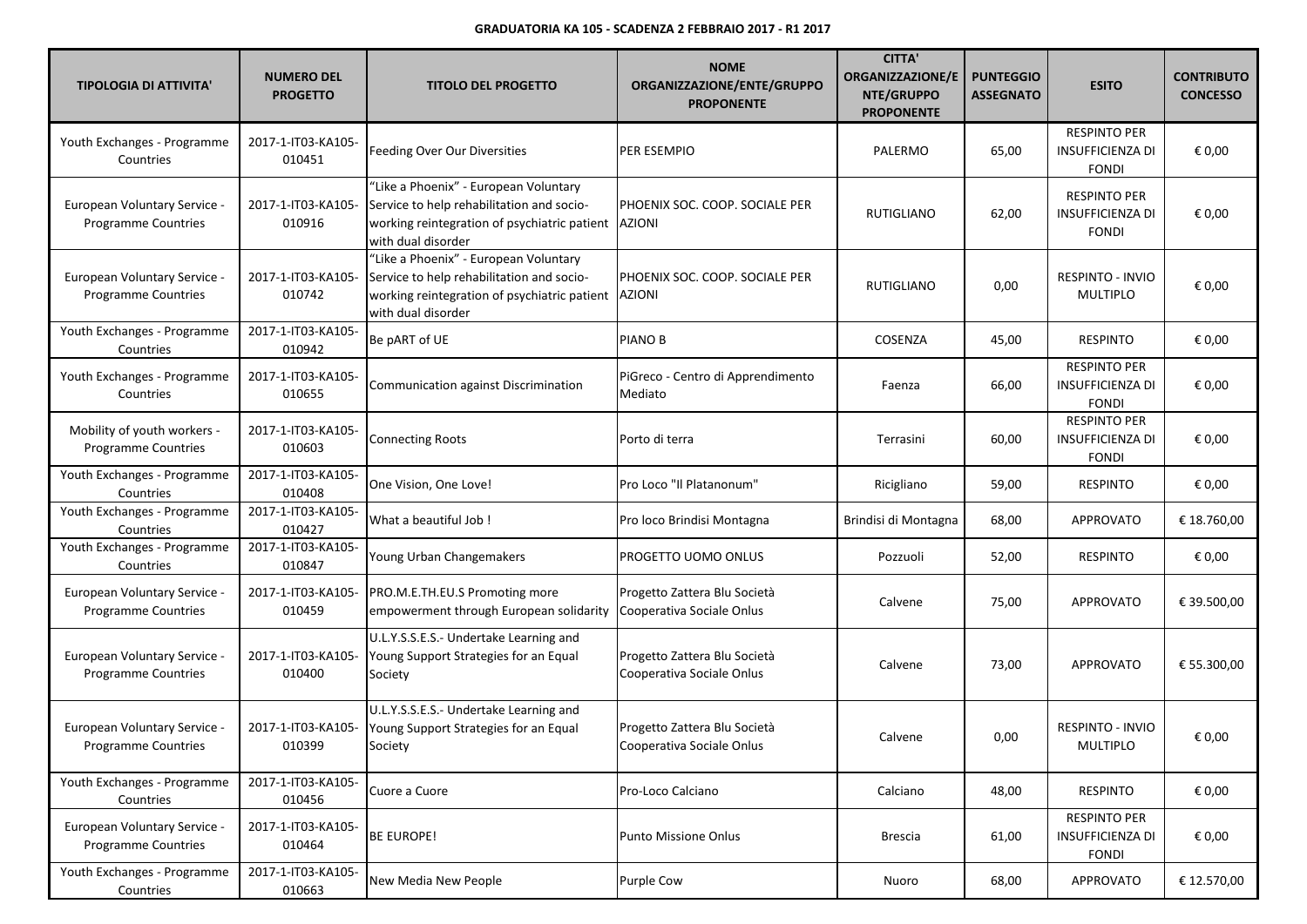| <b>TIPOLOGIA DI ATTIVITA'</b>                                                                                     | <b>NUMERO DEL</b><br><b>PROGETTO</b> | <b>TITOLO DEL PROGETTO</b>                                                      | <b>NOME</b><br>ORGANIZZAZIONE/ENTE/GRUPPO<br><b>PROPONENTE</b> | <b>CITTA'</b><br><b>ORGANIZZAZIONE/E</b><br>NTE/GRUPPO<br><b>PROPONENTE</b> | <b>PUNTEGGIO</b><br><b>ASSEGNATO</b> | <b>ESITO</b>                                                   | <b>CONTRIBUTO</b><br><b>CONCESSO</b> |
|-------------------------------------------------------------------------------------------------------------------|--------------------------------------|---------------------------------------------------------------------------------|----------------------------------------------------------------|-----------------------------------------------------------------------------|--------------------------------------|----------------------------------------------------------------|--------------------------------------|
| European Voluntary Service -<br><b>Programme Countries</b>                                                        | 2017-1-IT03-KA105-<br>010773         | Arte alla fine della terra                                                      | Ramdom                                                         | Gagliano del Capo                                                           | 0,00                                 | <b>RESPINTO</b>                                                | € 0,00                               |
| Youth Exchanges - Programme<br>Countries                                                                          | 2017-1-IT03-KA105-<br>010631         | SI alla sostenibilità, esplorando la vita degli<br>ecovillaggi                  | Rete italiana villaggi ecologici - RIVE                        | Sovicille, Siena                                                            | 66,00                                | <b>RESPINTO PER</b><br><b>INSUFFICIENZA DI</b><br><b>FONDI</b> | € 0,00                               |
| Youth Exchanges - Programme<br>Countries                                                                          | 2017-1-IT03-KA105-<br>010537         | SI alla sostenibilità, esplorando la vita degli<br>ecovillaggi                  | Rete italiana villaggi ecologici - RIVE                        | Sovicille, Siena                                                            | 0,00                                 | RESPINTO - INVIO<br><b>MULTIPLO</b>                            | € 0,00                               |
| European Voluntary Service -<br>Programme Countries - European<br><b>Voluntary Service - Partner</b><br>Countries | 2017-1-IT03-KA105-<br>010700         | No Walls Between People                                                         | Rinascita Sociale Salam House                                  | Napoli                                                                      | 61,00                                | <b>RESPINTO PER</b><br><b>INSUFFICIENZA DI</b><br><b>FONDI</b> | € 0,00                               |
| Youth Exchanges - Programme<br>Countries                                                                          | 2017-1-IT03-KA105-<br>010674         | gREenhoUSE                                                                      | RI-PULIAMOCI                                                   | Altamura                                                                    | 68,00                                | <b>APPROVATO</b>                                               | € 17.307,00                          |
| Mobility of youth workers -<br>Programme Countries - Youth<br>Exchanges - Partner Countries                       | 2017-1-IT03-KA105-<br>010780         | Refugees' Inclusion in Sutainable Education<br>and EUropean Mobility            | Rise Hub                                                       | <b>Broccostella</b>                                                         | 75,00                                | <b>APPROVATO</b>                                               | € 31.809,00                          |
| Youth Exchanges - Programme<br>Countries                                                                          | 2017-1-IT03-KA105-<br>010823         | Cibo per la mente!                                                              | Romà Onlus                                                     | Rome                                                                        | 59,00                                | <b>RESPINTO</b>                                                | € 0,00                               |
| Youth Exchanges - Programme<br>Countries - Mobility of youth<br>workers - Programme Countries                     | 2017-1-IT03-KA105-<br>010535         | Who cares: Non Formal Education for Youth<br>Employability                      | Salerno Europa                                                 | Eboli (SA)                                                                  | 53,00                                | <b>RESPINTO</b>                                                | € 0,00                               |
| Youth Exchanges - Programme<br>Countries                                                                          | 2017-1-IT03-KA105-<br>010839         | Bring the change                                                                | Sarditinera                                                    | cagliari                                                                    | 66,00                                | <b>RESPINTO PER</b><br><b>INSUFFICIENZA DI</b><br><b>FONDI</b> | € 0,00                               |
| European Voluntary Service -<br><b>Programme Countries</b>                                                        | 2017-1-IT03-KA105-<br>010788         | i-communities: share online, live offline                                       | Scambieuropei                                                  | Montegranaro                                                                | 61,00                                | <b>RESPINTO PER</b><br><b>INSUFFICIENZA DI</b><br><b>FONDI</b> | € 0,00                               |
| European Voluntary Service -<br><b>Partner Countries</b>                                                          | 2017-1-IT03-KA105-<br>010586         | BEAT- Boosting Entrepreneurship<br>Awareness in Tune                            | Scambieuropei                                                  | Montegranaro                                                                | 55,00                                | RESPINTO                                                       | € 0,00                               |
| Youth Exchanges - Programme<br>Countries                                                                          | 2017-1-IT03-KA105-<br>010627         | M.O.V.E. - Making Opportunities with the<br>Values of Europe                    | Scambieuropei                                                  | Montegranaro                                                                | 50,00                                | <b>RESPINTO</b>                                                | € 0,00                               |
| Mobility of youth workers -<br>Programme Countries                                                                | 2017-1-IT03-KA105-<br>010760         | <b>GOAL</b> - Gaining Opportunities About<br>Leadership                         | Scambieuropei                                                  | Montegranaro                                                                | 50,00                                | <b>RESPINTO</b>                                                | € 0,00                               |
| Mobility of youth workers -<br><b>Programme Countries</b>                                                         | 2017-1-IT03-KA105-<br>010834         | A stronger citizenship for the youth citizen                                    | <b>SC-Civil Service</b>                                        | Roma                                                                        | 47,00                                | RESPINTO                                                       | € 0,00                               |
| Mobility of youth workers -<br><b>Programme Countries</b>                                                         | 2017-1-IT03-KA105-<br>010635         | Bullying Inside, Conflict Aside                                                 | Sciaraprogetti Associazione di<br>Promozione Sociale           | Fiorenzuola d'Arda                                                          | 68,00                                | <b>RESPINTO PER</b><br><b>INSUFFICIENZA DI</b><br><b>FONDI</b> | € 0,00                               |
| Youth Exchanges - Programme<br>Countries                                                                          | 2017-1-IT03-KA105-<br>010613         | "N.A.T.U.R.E.+" - Nature, Arts & Technology,<br>Upgrading Respect & Expresison+ | Sciaraprogetti Associazione di<br>Promozione Sociale           | Fiorenzuola d'Arda                                                          | 66,00                                | <b>RESPINTO PER</b><br><b>INSUFFICIENZA DI</b><br><b>FONDI</b> | € 0,00                               |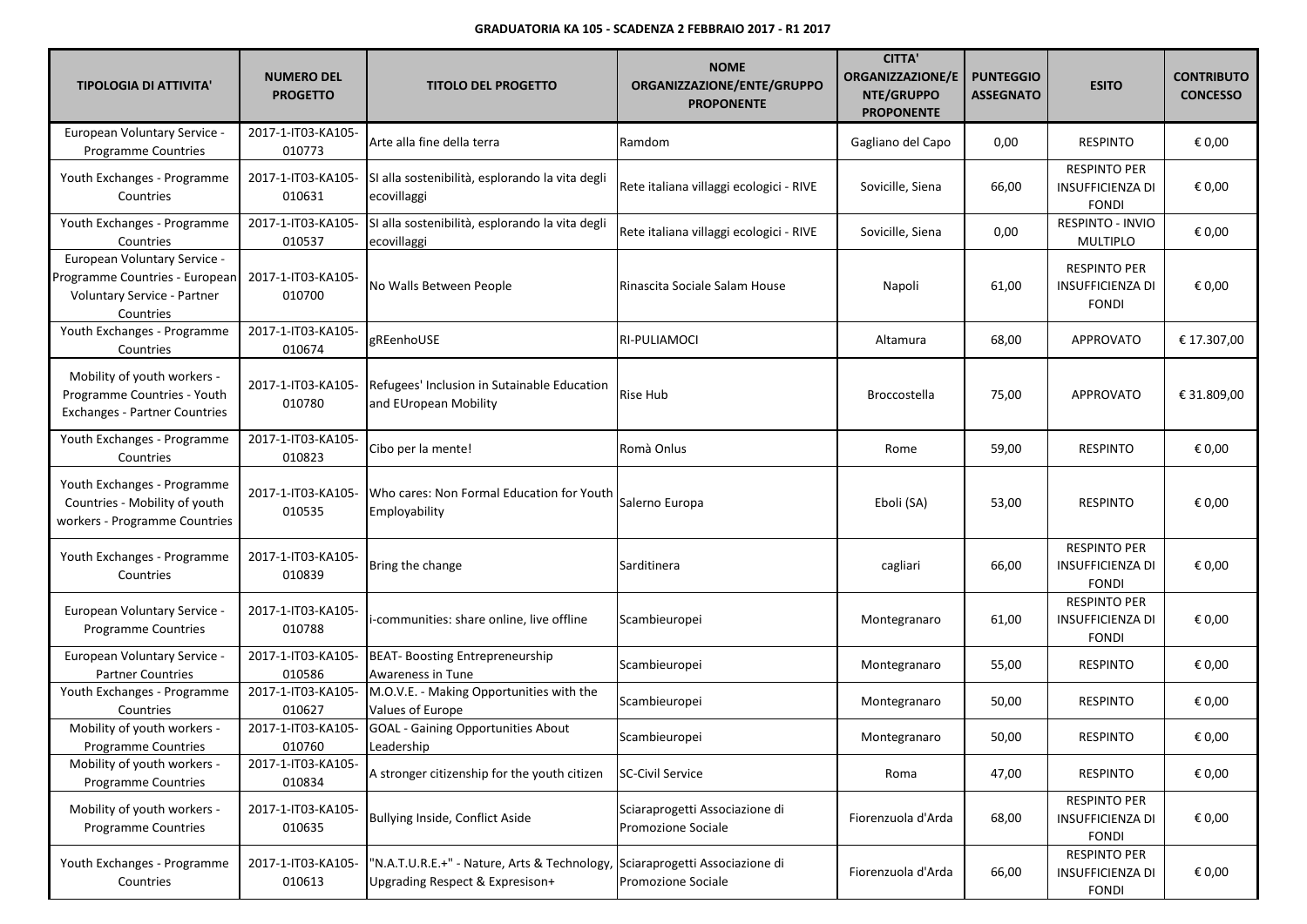| <b>TIPOLOGIA DI ATTIVITA'</b>                             | <b>NUMERO DEL</b><br><b>PROGETTO</b> | <b>TITOLO DEL PROGETTO</b>                                                                      | <b>NOME</b><br>ORGANIZZAZIONE/ENTE/GRUPPO<br><b>PROPONENTE</b>                                | <b>CITTA'</b><br><b>ORGANIZZAZIONE/E</b><br>NTE/GRUPPO<br><b>PROPONENTE</b> | <b>PUNTEGGIO</b><br><b>ASSEGNATO</b> | <b>ESITO</b>                                                   | <b>CONTRIBUTO</b><br><b>CONCESSO</b> |
|-----------------------------------------------------------|--------------------------------------|-------------------------------------------------------------------------------------------------|-----------------------------------------------------------------------------------------------|-----------------------------------------------------------------------------|--------------------------------------|----------------------------------------------------------------|--------------------------------------|
| Youth Exchanges - Programme<br>Countries                  | 2017-1-IT03-KA105-<br>010651         | We are All Equal in Creativity                                                                  | SE.M.I. - SEEDS FOR MORE<br><b>INTERCULTURE</b>                                               | Faenza                                                                      | 71,00                                | <b>APPROVATO</b>                                               | € 15.565,00                          |
| Youth Exchanges - Partner<br>Countries                    | 2017-1-IT03-KA105-<br>010900         | Go Out And Learn                                                                                | SeminaMente                                                                                   | Strongoli                                                                   | 50,00                                | <b>RESPINTO</b>                                                | € 0,00                               |
| European Voluntary Service -<br><b>Partner Countries</b>  | 2017-1-IT03-KA105-<br>010615         | Travelling for Peace. Intercultural paths and<br>sustainable tourism.                           | SERVIZIO CIVILE INTERNAZIONALE                                                                | ROMA                                                                        | 72,00                                | APPROVATO                                                      | € 14.952,00                          |
| Youth Exchanges - Partner<br>Countries                    | 2017-1-IT03-KA105-<br>010665         | Drop in! Moving identities and active<br>citizenship in the European society                    | SERVIZIO CIVILE INTERNAZIONALE                                                                | <b>ROMA</b>                                                                 | 64,00                                | <b>RESPINTO PER</b><br><b>INSUFFICIENZA DI</b><br><b>FONDI</b> | € 0,00                               |
| Mobility of youth workers -<br><b>Partner Countries</b>   | 2017-1-IT03-KA105-<br>010648         | The future is rural too! Youth commitment<br>to sustainable development and social<br>inclusion | SERVIZIO CIVILE INTERNAZIONALE                                                                | <b>ROMA</b>                                                                 | 47,00                                | <b>RESPINTO</b>                                                | € 0,00                               |
| European Voluntary Service -<br>Programme Countries       | 2017-1-IT03-KA105-<br>010652         | <b>Better Things</b>                                                                            | Sezione Laziale della Unione Italiana<br>Lotta alla Distrofia Muscolare<br>(U.I.L.D.M.) ONLUS | Rome                                                                        | 62,00                                | <b>RESPINTO PER</b><br><b>INSUFFICIENZA DI</b><br><b>FONDI</b> | € 0,00                               |
| Youth Exchanges - Programme<br>Countries                  | 2017-1-IT03-KA105-<br>010826         | Camera on you!                                                                                  | <b>SFERA ITALY</b>                                                                            | Monte di Procida                                                            | 49,00                                | <b>RESPINTO</b>                                                | € 0,00                               |
| Mobility of youth workers -<br><b>Partner Countries</b>   | 2017-1-IT03-KA105-<br>010821         | <b>Quality Project Writing</b>                                                                  | <b>SFERA ITALY</b>                                                                            | Monte di Procida                                                            | 46,00                                | <b>RESPINTO</b>                                                | € 0,00                               |
| Youth Exchanges - Programme<br>Countries                  | 2017-1-IT03-KA105-<br>010411         | Migrants: rights of tomorrow                                                                    | <b>Sharing Europe</b>                                                                         | Acireale                                                                    | 59,00                                | <b>RESPINTO</b>                                                | € 0,00                               |
| Youth Exchanges - Partner<br>Countries                    | 2017-1-IT03-KA105-<br>010490         | YOUTH WIND OF CHANGE                                                                            | smart                                                                                         | uggiano la chiesa                                                           | 70,00                                | <b>APPROVATO</b>                                               | € 26.638,00                          |
| Mobility of youth workers -<br><b>Partner Countries</b>   | 2017-1-IT03-KA105-<br>010363         | Youth Exchanges For a Bright Future                                                             | smart                                                                                         | uggiano la chiesa                                                           | 65,00                                | <b>RESPINTO PER</b><br><b>INSUFFICIENZA DI</b><br><b>FONDI</b> | € 0,00                               |
| Youth Exchanges - Partner<br>Countries                    | 2017-1-IT03-KA105-<br>010441         | KNOW MY WORLD                                                                                   | smart                                                                                         | uggiano la chiesa                                                           | 62,00                                | <b>RESPINTO PER</b><br><b>INSUFFICIENZA DI</b><br><b>FONDI</b> | € 0,00                               |
| Youth Exchanges - Partner<br>Countries                    | 2017-1-IT03-KA105-<br>010515         | Respect Yourself - Be Healthy                                                                   | smart                                                                                         | uggiano la chiesa                                                           | 59,00                                | <b>RESPINTO</b>                                                | € 0,00                               |
| Youth Exchanges - Programme<br>Countries                  | 2017-1-IT03-KA105-<br>010489         | HUMANITY HAS NO BORDER                                                                          | smart                                                                                         | uggiano la chiesa                                                           | 56,00                                | <b>RESPINTO</b>                                                | € 0,00                               |
| Youth Exchanges - Partner<br>Countries                    | 2017-1-IT03-KA105-<br>010465         | YOUTH WIND OF CHANGE                                                                            | smart                                                                                         | uggiano la chiesa                                                           | 0,00                                 | RESPINTO - INVIO<br>MULTIPLO                                   | € 0,00                               |
| Mobility of youth workers -<br><b>Programme Countries</b> | 2017-1-IT03-KA105-<br>010511         | #NOTFORSALE                                                                                     | <b>SOF ITALY</b>                                                                              | TRIGGIANO                                                                   | 65,00                                | <b>RESPINTO PER</b><br><b>INSUFFICIENZA DI</b><br><b>FONDI</b> | € 0,00                               |
| Youth Exchanges - Programme<br>Countries                  | 2017-1-IT03-KA105-<br>010333         | <b>SNAP YOUR FINGERS, TAKE YOUR</b><br>CHALLENGE !!                                             | <b>SOF ITALY</b>                                                                              | TRIGGIANO                                                                   | 64,00                                | <b>RESPINTO PER</b><br><b>INSUFFICIENZA DI</b><br><b>FONDI</b> | € 0,00                               |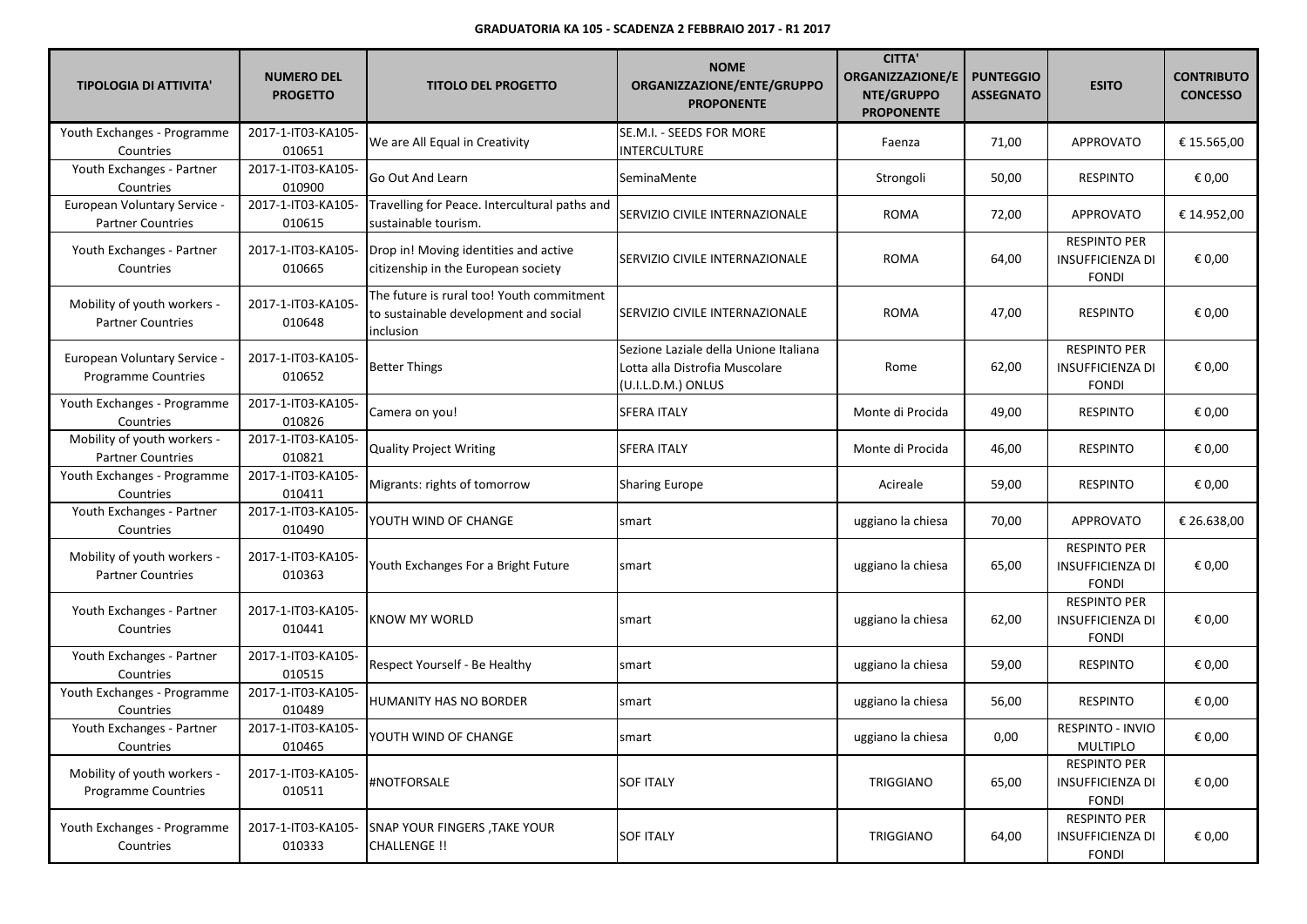| <b>TIPOLOGIA DI ATTIVITA'</b>                             | <b>NUMERO DEL</b><br><b>PROGETTO</b> | <b>TITOLO DEL PROGETTO</b>                                     | <b>NOME</b><br>ORGANIZZAZIONE/ENTE/GRUPPO<br><b>PROPONENTE</b>  | <b>CITTA'</b><br><b>ORGANIZZAZIONE/E</b><br>NTE/GRUPPO<br><b>PROPONENTE</b> | <b>PUNTEGGIO</b><br><b>ASSEGNATO</b> | <b>ESITO</b>                                                   | <b>CONTRIBUTO</b><br><b>CONCESSO</b> |
|-----------------------------------------------------------|--------------------------------------|----------------------------------------------------------------|-----------------------------------------------------------------|-----------------------------------------------------------------------------|--------------------------------------|----------------------------------------------------------------|--------------------------------------|
| Mobility of youth workers -<br><b>Programme Countries</b> | 2017-1-IT03-KA105-<br>010439         | LET'S TALK ABOUTMEDIA LITERACY                                 | <b>SOF ITALY</b>                                                | TRIGGIANO                                                                   | 63,00                                | <b>RESPINTO PER</b><br><b>INSUFFICIENZA DI</b><br><b>FONDI</b> | € 0,00                               |
| Youth Exchanges - Partner<br>Countries                    | 2017-1-IT03-KA105-<br>010477         | <b>Tolerance Express</b>                                       | <b>SOF ITALY</b>                                                | TRIGGIANO                                                                   | 45,00                                | <b>RESPINTO</b>                                                | € 0,00                               |
| Youth Exchanges - Partner<br>Countries                    | 2017-1-IT03-KA105-<br>010935         | <b>Under Prejudices</b>                                        | SOUTH EUROPE YOUTH FORUM                                        | ANDRANO                                                                     | 73,00                                | <b>APPROVATO</b>                                               | € 24.474,00                          |
| Mobility of youth workers -<br><b>Programme Countries</b> | 2017-1-IT03-KA105-<br>010637         | MED in Europe                                                  | SOUTH EUROPE YOUTH FORUM                                        | ANDRANO                                                                     | 35,00                                | <b>RESPINTO</b>                                                | € 0,00                               |
| Mobility of youth workers -<br><b>Partner Countries</b>   | 2017-1-IT03-KA105-<br>010690         | Storytelling in Conflict Transformation                        | <b>Sparkles</b>                                                 | Arezzo                                                                      | 44,00                                | <b>RESPINTO</b>                                                | € 0,00                               |
| Mobility of youth workers -<br><b>Partner Countries</b>   | 2017-1-IT03-KA105-<br>010694         | United in diversity: Mission Possible                          | <b>Sparkles</b>                                                 | Arezzo                                                                      | 43,00                                | <b>RESPINTO</b>                                                | € 0,00                               |
| Mobility of youth workers -<br><b>Programme Countries</b> | 2017-1-IT03-KA105-<br>010752         | Mentoring and coaching for diversity and<br>inclusion          | <b>Sparkles</b>                                                 | Arezzo                                                                      | 43,00                                | <b>RESPINTO</b>                                                | € 0,00                               |
| Youth Exchanges - Programme<br>Countries                  | 2017-1-IT03-KA105-<br>010864         | Racconti del Mediterraneo                                      | StelledelSud                                                    | Palermo                                                                     | 56,00                                | <b>RESPINTO</b>                                                | € 0,00                               |
| European Voluntary Service -<br>Programme Countries       | 2017-1-IT03-KA105-<br>010726         | Strana EVS Idea                                                | STRANAIDEA Società Cooperativa<br>Sociale Impresa Sociale Onlus | <b>TORINO</b>                                                               | 64,00                                | <b>APPROVATO</b>                                               | € 74.600,00                          |
| Mobility of youth workers -<br>Programme Countries        | 2017-1-IT03-KA105-<br>010677         | YOur Culture                                                   | STUDIO PROGETTO SOCIETA<br>COOPERATIVA SOCIALE                  | <b>CORNEDO VICENTINO</b><br>VI                                              | 74,00                                | <b>RESPINTO PER</b><br><b>INSUFFICIENZA DI</b><br><b>FONDI</b> | € 0,00                               |
| European Voluntary Service -<br><b>Partner Countries</b>  | 2017-1-IT03-KA105-<br>010981         | <b>Bridge Over the Borders</b>                                 | STUDIO PROGETTO SOCIETA<br><b>COOPERATIVA SOCIALE</b>           | <b>CORNEDO VICENTINO</b><br>VI                                              | 70,00                                | <b>APPROVATO</b>                                               | € 26.195,00                          |
| Youth Exchanges - Programme<br>Countries                  | 2017-1-IT03-KA105-<br>010930         | MindTheApp                                                     | STUDIO PROGETTO SOCIETA<br><b>COOPERATIVA SOCIALE</b>           | <b>CORNEDO VICENTINO</b><br>VI                                              | 62,00                                | <b>RESPINTO PER</b><br><b>INSUFFICIENZA DI</b><br><b>FONDI</b> | € 0,00                               |
| Mobility of youth workers -<br><b>Programme Countries</b> | 2017-1-IT03-KA105-<br>010675         | Growing as a Mentor                                            | STUDIO PROGETTO SOCIETA<br>COOPERATIVA SOCIALE                  | <b>CORNEDO VICENTINO</b><br>VI                                              | 51,00                                | <b>RESPINTO</b>                                                | € 0,00                               |
| European Voluntary Service -<br>Programme Countries       | 2017-1-IT03-KA105-<br>010718         | "As Cobs in a Granary"                                         | Studio Teologico S. Paolo                                       | Catania                                                                     | 66,00                                | <b>APPROVATO</b>                                               | € 12.920,00                          |
| Mobility of youth workers -<br><b>Programme Countries</b> | 2017-1-IT03-KA105-<br>010844         | Supportive Inclusive Paths for Marginalized<br>Youth           | <b>Sulcis's Youth Onlus</b>                                     | Iglesias                                                                    | 62,00                                | <b>RESPINTO PER</b><br><b>INSUFFICIENZA DI</b><br><b>FONDI</b> | € 0,00                               |
| Youth Exchanges - Partner<br>Countries                    | 2017-1-IT03-KA105-<br>010632         | Youth in Art: Painting an Inclusive Europe                     | <b>TDM 2000</b>                                                 | CAGLIARI                                                                    | 65,00                                | <b>RESPINTO PER</b><br><b>INSUFFICIENZA DI</b><br><b>FONDI</b> | € 0,00                               |
| Mobility of youth workers -<br>Programme Countries        | 2017-1-IT03-KA105-<br>010572         | Being a citizen is not living in society, it is<br>changing it | <b>TDM 2000</b>                                                 | CAGLIARI                                                                    | 64,00                                | <b>RESPINTO PER</b><br><b>INSUFFICIENZA DI</b><br><b>FONDI</b> | € 0,00                               |
| Mobility of youth workers -<br>Programme Countries        | 2017-1-IT03-KA105-<br>010838         | Human Rights To Value                                          | TDM 2000                                                        | CAGLIARI                                                                    | 55,00                                | <b>RESPINTO</b>                                                | € 0,00                               |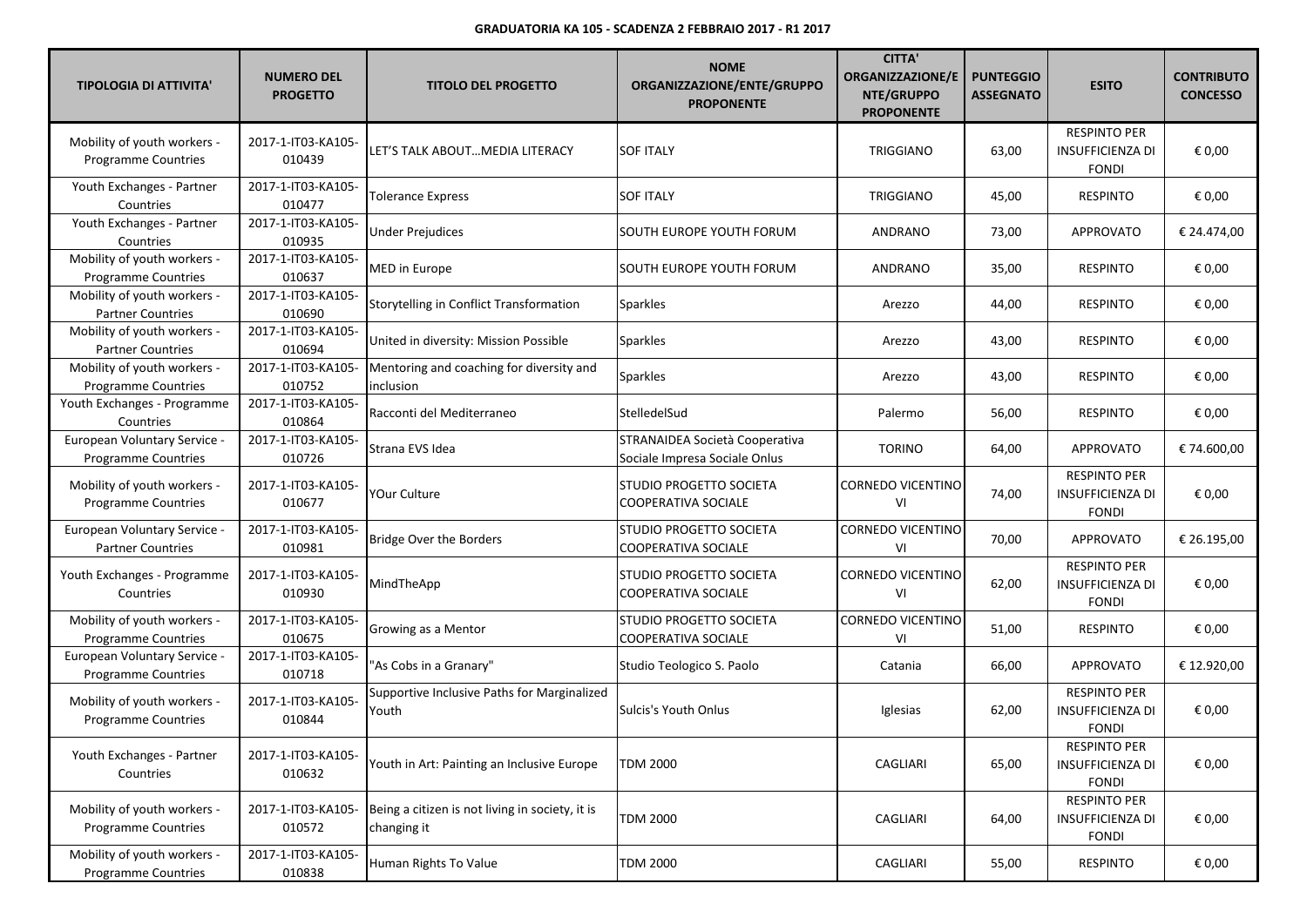| <b>TIPOLOGIA DI ATTIVITA'</b>                                                                 | <b>NUMERO DEL</b><br><b>PROGETTO</b> | <b>TITOLO DEL PROGETTO</b>                                                              | <b>NOME</b><br>ORGANIZZAZIONE/ENTE/GRUPPO<br><b>PROPONENTE</b> | <b>CITTA'</b><br><b>ORGANIZZAZIONE/E</b><br>NTE/GRUPPO<br><b>PROPONENTE</b> | <b>PUNTEGGIO</b><br><b>ASSEGNATO</b> | <b>ESITO</b>                                                   | <b>CONTRIBUTO</b><br><b>CONCESSO</b> |
|-----------------------------------------------------------------------------------------------|--------------------------------------|-----------------------------------------------------------------------------------------|----------------------------------------------------------------|-----------------------------------------------------------------------------|--------------------------------------|----------------------------------------------------------------|--------------------------------------|
| European Voluntary Service -<br><b>Programme Countries</b>                                    | 2017-1-IT03-KA105-<br>010810         | GIVE - Grow and Improve by Volunteering in<br>Europe                                    | <b>TDM 2000</b>                                                | CAGLIARI                                                                    | 54,00                                | <b>RESPINTO</b>                                                | € 0,00                               |
| Mobility of youth workers -<br><b>Programme Countries</b>                                     | 2017-1-IT03-KA105-<br>010503         | Human Rights To Value                                                                   | TDM 2000                                                       | CAGLIARI                                                                    | 0,00                                 | <b>RESPINTO - INVIO</b><br><b>MULTIPLO</b>                     | € 0,00                               |
| Mobility of youth workers -<br><b>Partner Countries</b>                                       | 2017-1-IT03-KA105-<br>010541         | <b>CREVIEW: Creating Resources to Empower</b><br>Volunteering In EU and Western Balkans | TDM 2000 INTERNATIONAL                                         | <b>QUARTU SANTELENA</b>                                                     | 66,00                                | <b>RESPINTO PER</b><br><b>INSUFFICIENZA DI</b><br><b>FONDI</b> | € 0,00                               |
| Mobility of youth workers -<br><b>Programme Countries</b>                                     | 2017-1-IT03-KA105-<br>010830         | <b>Respect for Diversity</b>                                                            | TDM 2000 INTERNATIONAL                                         | <b>QUARTU SANTELENA</b>                                                     | 62,00                                | <b>RESPINTO PER</b><br><b>INSUFFICIENZA DI</b><br><b>FONDI</b> | € 0,00                               |
| Mobility of youth workers -<br><b>Programme Countries</b>                                     | 2017-1-IT03-KA105-<br>010840         | Young People have the power                                                             | TDM 2000 INTERNATIONAL                                         | <b>QUARTU SANTELENA</b>                                                     | 47,00                                | <b>RESPINTO</b>                                                | € 0,00                               |
| Youth Exchanges - Programme<br>Countries                                                      | 2017-1-IT03-KA105-<br>010967         | <b>ECO-Planet under Construction</b>                                                    | Terra Creativa                                                 | Rivalta di Torino                                                           | 0,00                                 | <b>RESPINTO</b>                                                | € 0,00                               |
| European Voluntary Service -<br>Programme Countries                                           | 2017-1-IT03-KA105-<br>010527         | Progetto in Biblioteca                                                                  | Terra di Mezzo                                                 | Vallefiorita                                                                | 62,00                                | <b>RESPINTO PER</b><br><b>INSUFFICIENZA DI</b>                 | € 0,00                               |
| Youth Exchanges - Programme<br>Countries                                                      | 2017-1-IT03-KA105-<br>010423         | Arts for Europe: Youth for Peace                                                        | Terra di Mezzo                                                 | Vallefiorita                                                                | 60,00                                | <b>RESPINTO PER</b><br><b>INSUFFICIENZA DI</b><br><b>FONDI</b> | € 0,00                               |
| Youth Exchanges - Programme<br>Countries                                                      | 2017-1-IT03-KA105-<br>010963         | MULTI-Europe: United in dDiversity                                                      | TheYouthThem                                                   | bojano                                                                      | 0,00                                 | <b>RESPINTO</b>                                                | € 0,00                               |
| Mobility of youth workers -<br>Programme Countries                                            | 2017-1-IT03-KA105-<br>010364         | <b>Entrepreneurial Authentic Skills for Youth</b><br>on the Move - EASY on the Move     | TIA Formazione Internazionale                                  | Rome                                                                        | 50,00                                | <b>RESPINTO</b>                                                | € 0,00                               |
| Mobility of youth workers -<br>Programme Countries                                            | 2017-1-IT03-KA105-<br>010348         | <b>Entrepreneurial Authentic Skills for Youth</b><br>on the Move - EASY on the Move     | TIA Formazione Internazionale                                  | Rome                                                                        | 0,00                                 | <b>RESPINTO - INVIO</b><br><b>MULTIPLO</b>                     | € 0,00                               |
| Youth Exchanges - Programme<br>Countries - Mobility of youth<br>workers - Programme Countries | 2017-1-IT03-KA105-<br>010960         | From quote to quality                                                                   | Torino youth group                                             | Turin                                                                       | 43,00                                | <b>RESPINTO</b>                                                | € 0,00                               |
| European Voluntary Service -<br><b>Partner Countries</b>                                      | 2017-1-IT03-KA105-<br>010887         | SVEliamo l'Europa                                                                       | Torre dei Giovani - TdG                                        | Torre del Greco                                                             | 64,00                                | <b>APPROVATO</b>                                               | € 18.850,00                          |
| Youth Exchanges - Partner<br>Countries                                                        | 2017-1-IT03-KA105-<br>010446         | BENVENUTI AL S.U.D. (Sociale, Unione,<br>Diversità)                                     | Torre dei Giovani - TdG                                        | Torre del Greco                                                             | 50,00                                | <b>RESPINTO</b>                                                | € 0,00                               |
| Mobility of youth workers -<br><b>Partner Countries</b>                                       | 2017-1-IT03-KA105-<br>010442         | Improvvisando la Cultura                                                                | Torre dei Giovani - TdG                                        | Torre del Greco                                                             | 47,00                                | <b>RESPINTO</b>                                                | € 0,00                               |
| European Voluntary Service -<br><b>Partner Countries</b>                                      | 2017-1-IT03-KA105-<br>010790         | <b>EVS for Environmental Volunteering Survey</b>                                        | Torre dei Giovani - TdG                                        | Torre del Greco                                                             | 0,00                                 | <b>RESPINTO</b>                                                | € 0,00                               |
| Youth Exchanges - Programme<br>Countries                                                      | 2017-1-IT03-KA105-<br>010354         | The energy of the young minds                                                           | Traguardo Europa                                               | Potenza                                                                     | 60,00                                | <b>RESPINTO PER</b><br><b>INSUFFICIENZA DI</b><br><b>FONDI</b> | € 0,00                               |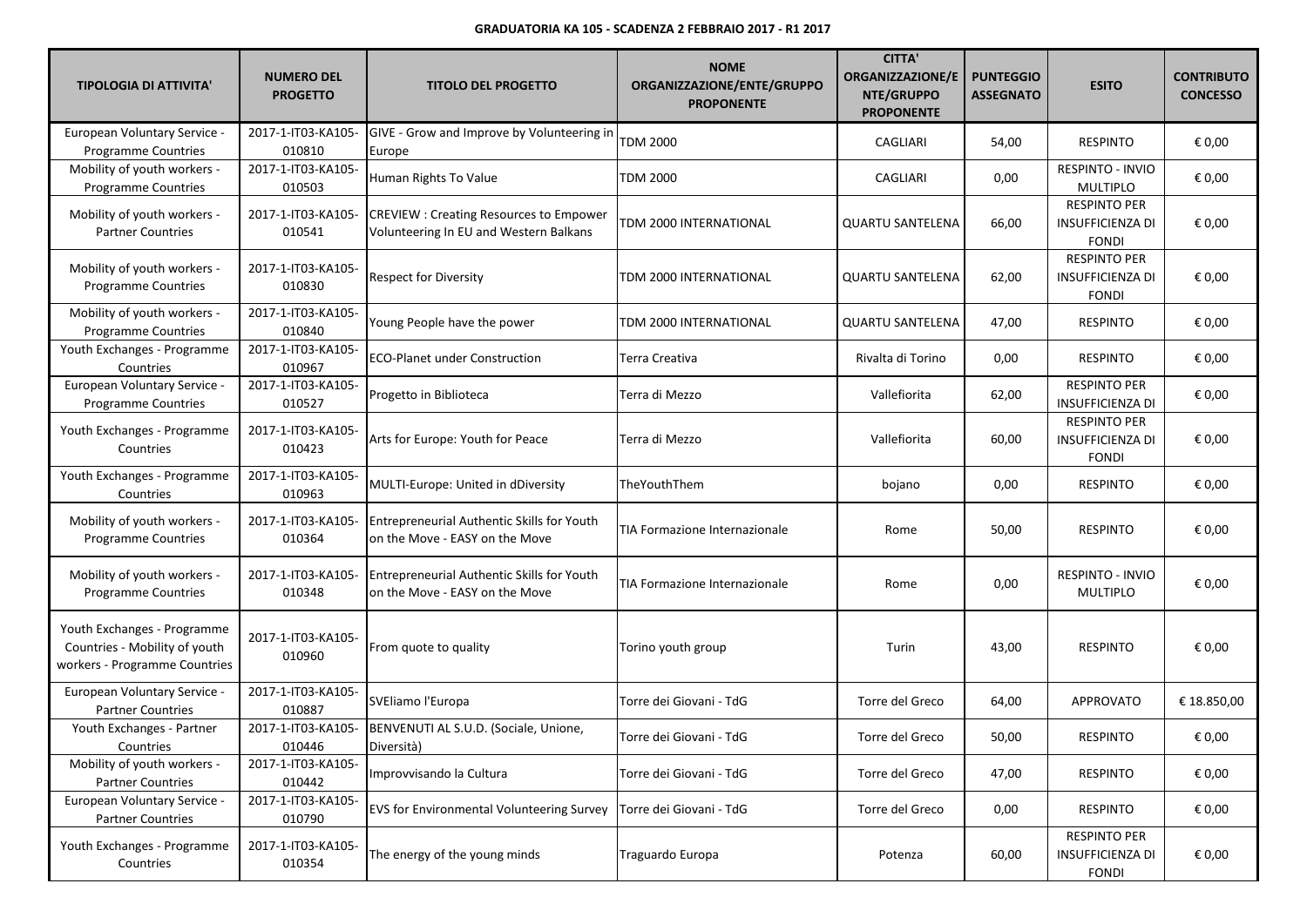| <b>TIPOLOGIA DI ATTIVITA'</b>                                                             | <b>NUMERO DEL</b><br><b>PROGETTO</b> | <b>TITOLO DEL PROGETTO</b>                              | <b>NOME</b><br>ORGANIZZAZIONE/ENTE/GRUPPO<br><b>PROPONENTE</b> | <b>CITTA'</b><br><b>ORGANIZZAZIONE/E</b><br>NTE/GRUPPO<br><b>PROPONENTE</b> | <b>PUNTEGGIO</b><br><b>ASSEGNATO</b> | <b>ESITO</b>                                                   | <b>CONTRIBUTO</b><br><b>CONCESSO</b> |
|-------------------------------------------------------------------------------------------|--------------------------------------|---------------------------------------------------------|----------------------------------------------------------------|-----------------------------------------------------------------------------|--------------------------------------|----------------------------------------------------------------|--------------------------------------|
| Youth Exchanges - Programme<br>Countries                                                  | 2017-1-IT03-KA105-<br>010406         | Integrazione per abbattere il pregiudizio               | Traguardo Europa                                               | Potenza                                                                     | 32,00                                | <b>RESPINTO</b>                                                | € 0,00                               |
| Youth Exchanges - Programme<br>Countries                                                  | 2017-1-IT03-KA105-<br>010521         | Set Yourself UP 4 Success!                              | Trip Trop Team                                                 | Altamura                                                                    | 53,00                                | <b>RESPINTO</b>                                                | € 0,00                               |
| Youth Exchanges - Programme<br>Countries                                                  | 2017-1-IT03-KA105-<br>010518         | Scambio di Giovani per Giovani Imprenditori Twoplustwo  |                                                                | san giorgio a cremano                                                       | 36,00                                | <b>RESPINTO</b>                                                | € 0,00                               |
| Mobility of youth workers -<br><b>Programme Countries</b>                                 | 2017-1-IT03-KA105-<br>010554         | A Run for our Good                                      | UISP Comitato Provinciale di Sassari                           | Sassari                                                                     | 47,00                                | <b>RESPINTO</b>                                                | € 0,00                               |
| Mobility of youth workers -<br><b>Partner Countries</b>                                   | 2017-1-IT03-KA105-<br>010435         | Caffè? Y.E.S.!                                          | <b>UMAMI AREA</b>                                              | Bagno a Ripoli<br>(Firenze)                                                 | 31,00                                | <b>RESPINTO</b>                                                | € 0,00                               |
| Youth Exchanges - Partner<br>Countries - Mobility of youth<br>workers - Partner Countries | 2017-1-IT03-KA105-<br>010812         | ColoRights                                              | <b>UNISCO</b>                                                  | Roma                                                                        | 61,00                                | <b>RESPINTO PER</b><br>INSUFFICIENZA DI<br><b>FONDI</b>        | € 0,00                               |
| Youth Exchanges - Programme<br>Countries                                                  | 2017-1-IT03-KA105-<br>010344         | Musica come strumento per educazione                    | <b>UNLA Lagopesole</b>                                         | Avigliano                                                                   | 59,00                                | <b>RESPINTO</b>                                                | € 0,00                               |
| Youth Exchanges - Programme<br>Countries                                                  | 2017-1-IT03-KA105-<br>010927         | <b>Youth Promoting Sustainability</b>                   | Vagamondo                                                      | Roletto                                                                     | 71,00                                | APPROVATO                                                      | € 25.335,00                          |
| Youth Exchanges - Programme<br>Countries                                                  | 2017-1-IT03-KA105-<br>010925         | Horizons                                                | Vagamondo                                                      | Roletto                                                                     | 0,00                                 | <b>RESPINTO</b>                                                | € 0,00                               |
| Youth Exchanges - Programme<br>Countries                                                  | 2017-1-IT03-KA105-<br>010797         | Under the same sun                                      | Vedogiovane Società Cooperativa<br>Sociale                     | Borgomanero                                                                 | 70,00                                | APPROVATO                                                      | € 26.040,00                          |
| Youth Exchanges - Programme<br>Countries                                                  | 2017-1-IT03-KA105-<br>010874         | <b>Green Future</b>                                     | Vedogiovane Società Cooperativa<br>Sociale                     | Borgomanero                                                                 | 66,00                                | <b>RESPINTO PER</b><br><b>INSUFFICIENZA DI</b><br><b>FONDI</b> | € 0,00                               |
| Mobility of youth workers -<br><b>Programme Countries</b>                                 | 2017-1-IT03-KA105-<br>010937         | Learning outside                                        | Vedogiovane Società Cooperativa<br>Sociale                     | Borgomanero                                                                 | 61,00                                | <b>RESPINTO PER</b><br>INSUFFICIENZA DI<br><b>FONDI</b>        | € 0,00                               |
| European Voluntary Service -<br><b>Programme Countries</b>                                | 2017-1-IT03-KA105-<br>010693         | D.A.N.I. - Develop Active Neets Involvement Vicolocorto |                                                                | Pesaro                                                                      | 75,00                                | APPROVATO                                                      | € 12.100,00                          |
| Mobility of youth workers -<br><b>Programme Countries</b>                                 | 2017-1-IT03-KA105-<br>010859         | <b>EVS Project Making</b>                               | Vicolocorto                                                    | Pesaro                                                                      | 75,00                                | APPROVATO                                                      | € 20.177,00                          |
| European Voluntary Service -<br>Programme Countries                                       | 2017-1-IT03-KA105-<br>010604         | C.R.I. Change, React, Improve                           | Vicolocorto                                                    | Pesaro                                                                      | 72,00                                | APPROVATO                                                      | € 20.100,00                          |
| European Voluntary Service -<br>Programme Countries                                       | 2017-1-IT03-KA105-<br>010708         | BelfortEVS                                              | Vicolocorto                                                    | Pesaro                                                                      | 70,00                                | APPROVATO                                                      | € 10.050,00                          |
| Mobility of youth workers -<br><b>Programme Countries</b>                                 | 2017-1-IT03-KA105-<br>010932         | <b>Vivere Slow</b>                                      | <b>Vivere Slow</b>                                             | Contessa Entellina                                                          | 42,00                                | <b>RESPINTO</b>                                                | € 0,00                               |
| Mobility of youth workers -<br><b>Programme Countries</b>                                 | 2017-1-IT03-KA105-<br>010420         | Words Against Gender at the time of<br>Internet         | Vivere Villafranca                                             | Villafranca Tirrena                                                         | 63,00                                | <b>RESPINTO PER</b><br><b>INSUFFICIENZA DI</b><br><b>FONDI</b> | € 0,00                               |
| Mobility of youth workers -<br><b>Programme Countries</b>                                 | 2017-1-IT03-KA105-<br>010712         | The UnTweetable                                         | VulcanicaMente                                                 | San Cesario di Lecce                                                        | 70,00                                | <b>RESPINTO PER</b><br><b>INSUFFICIENZA DI</b><br><b>FONDI</b> | € 0,00                               |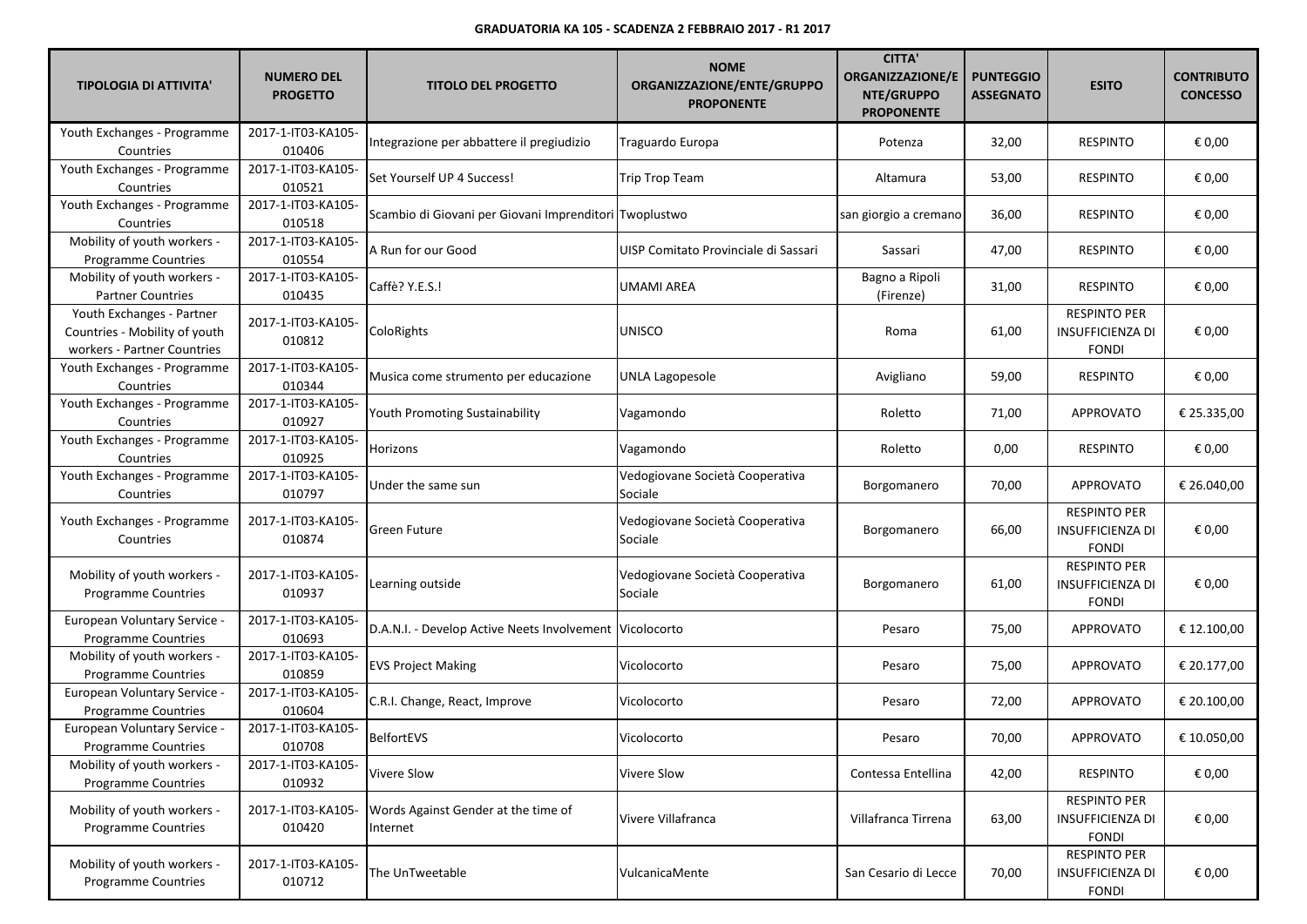| <b>TIPOLOGIA DI ATTIVITA'</b>                                                                              | <b>NUMERO DEL</b><br><b>PROGETTO</b> | <b>TITOLO DEL PROGETTO</b>                                                                   | <b>NOME</b><br>ORGANIZZAZIONE/ENTE/GRUPPO<br><b>PROPONENTE</b> | <b>CITTA'</b><br><b>ORGANIZZAZIONE/E</b><br>NTE/GRUPPO<br><b>PROPONENTE</b> | <b>PUNTEGGIO</b><br><b>ASSEGNATO</b> | <b>ESITO</b>                                                   | <b>CONTRIBUTO</b><br><b>CONCESSO</b> |
|------------------------------------------------------------------------------------------------------------|--------------------------------------|----------------------------------------------------------------------------------------------|----------------------------------------------------------------|-----------------------------------------------------------------------------|--------------------------------------|----------------------------------------------------------------|--------------------------------------|
| Youth Exchanges - Programme<br>Countries                                                                   | 2017-1-IT03-KA105-<br>010714         | Safe ride for a happy life                                                                   | VulcanicaMente                                                 | San Cesario di Lecce                                                        | 62,00                                | <b>RESPINTO PER</b><br><b>INSUFFICIENZA DI</b><br><b>FONDI</b> | € 0,00                               |
| Mobility of youth workers -<br>Programme Countries                                                         | 2017-1-IT03-KA105-<br>010747         | Mindful Team Management                                                                      | VulcanicaMente                                                 | San Cesario di Lecce                                                        | 61,00                                | <b>RESPINTO PER</b><br><b>INSUFFICIENZA DI</b><br><b>FONDI</b> | € 0,00                               |
| Mobility of youth workers -<br>Programme Countries                                                         | 2017-1-IT03-KA105-<br>010749         | <b>Boosting Self Confidence</b>                                                              | VulcanicaMente                                                 | San Cesario di Lecce                                                        | 61,00                                | <b>RESPINTO PER</b><br><b>INSUFFICIENZA DI</b><br><b>FONDI</b> | € 0,00                               |
| Youth Exchanges - Programme<br>Countries                                                                   | 2017-1-IT03-KA105-<br>010429         | IMPRENDITORI DELLA VOSTRA VITA                                                               | W.o.W. Project per Mariano Bottari                             | Saviano (NA)                                                                | 56,00                                | <b>RESPINTO</b>                                                | € 0,00                               |
| Youth Exchanges - Programme<br>Countries                                                                   | 2017-1-IT03-KA105-<br>010549         | Social Inclusion through storytelling for<br>refugees                                        | <b>WELCOME</b>                                                 | Siracusa                                                                    | 63,00                                | <b>RESPINTO PER</b><br><b>INSUFFICIENZA DI</b><br><b>FONDI</b> | € 0,00                               |
| Youth Exchanges - Programme<br>Countries                                                                   | 2017-1-IT03-KA105-<br>010504         | Volunteering for a better tomorrow                                                           | <b>WELCOME</b>                                                 | Siracusa                                                                    | 58,00                                | <b>RESPINTO</b>                                                | € 0,00                               |
| Youth Exchanges - Partner<br>Countries                                                                     | 2017-1-IT03-KA105-<br>010946         | 'Youth Voice-The Key To Success"                                                             | <b>Work in Progress</b>                                        | Pietramelara                                                                | 61,00                                | <b>RESPINTO PER</b><br><b>INSUFFICIENZA DI</b><br><b>FONDI</b> | € 0,00                               |
| Mobility of youth workers -<br>Programme Countries                                                         | 2017-1-IT03-KA105-<br>010770         | #EuProjectHub                                                                                | Work in Progress onlus                                         | Galatone                                                                    | 61,00                                | <b>RESPINTO PER</b><br><b>INSUFFICIENZA DI</b><br><b>FONDI</b> | € 0,00                               |
| Youth Exchanges - Programme<br>Countries                                                                   | 2017-1-IT03-KA105-<br>010974         | Think it - Make it                                                                           | Work in Progress onlus                                         | Galatone                                                                    | 0,00                                 | <b>RESPINTO</b>                                                | € 0,00                               |
| Mobility of youth workers -<br><b>Partner Countries</b>                                                    | 2017-1-IT03-KA105-<br>010495         | Storyborders II                                                                              | Xena centro scambi e dinamiche<br>interculturali               | Padova                                                                      | 75,00                                | <b>APPROVATO</b>                                               | €9.680,00                            |
| Mobility of youth workers -<br><b>Programme Countries</b>                                                  | 2017-1-IT03-KA105-<br>010436         | AYE - About Youth Empowerment                                                                | Xena centro scambi e dinamiche<br>interculturali               | Padova                                                                      | 63,00                                | <b>RESPINTO PER</b><br><b>INSUFFICIENZA DI</b><br><b>FONDI</b> | € 0,00                               |
| European Voluntary Service -<br>Programme Countries - European<br>Voluntary Service - Partner<br>Countries | 2017-1-IT03-KA105-<br>010608         | Intercultural learning and mobility for young Xena centro scambi e dinamiche<br>people Xplus | interculturali                                                 | Padova                                                                      | 62,00                                | <b>RESPINTO PER</b><br><b>INSUFFICIENZA DI</b><br><b>FONDI</b> | € 0,00                               |
| Mobility of youth workers -<br><b>Partner Countries</b>                                                    | 2017-1-IT03-KA105-<br>010362         | Change is in our hearts                                                                      | you media                                                      | Ortelle                                                                     | 63,00                                | <b>RESPINTO PER</b><br>INSUFFICIENZA DI<br><b>FONDI</b>        | € 0,00                               |
| Youth Exchanges - Programme<br>Countries                                                                   | 2017-1-IT03-KA105-<br>010371         | THINK FOR SOCIAL                                                                             | you media                                                      | Ortelle                                                                     | 63,00                                | <b>RESPINTO PER</b><br>INSUFFICIENZA DI<br><b>FONDI</b>        | € 0,00                               |
| Mobility of youth workers -<br><b>Partner Countries</b>                                                    | 2017-1-IT03-KA105-<br>010610         | Crossroad of Europe                                                                          | vou media                                                      | Ortelle                                                                     | 61,00                                | <b>RESPINTO PER</b><br><b>INSUFFICIENZA DI</b><br>FONDI        | € 0,00                               |